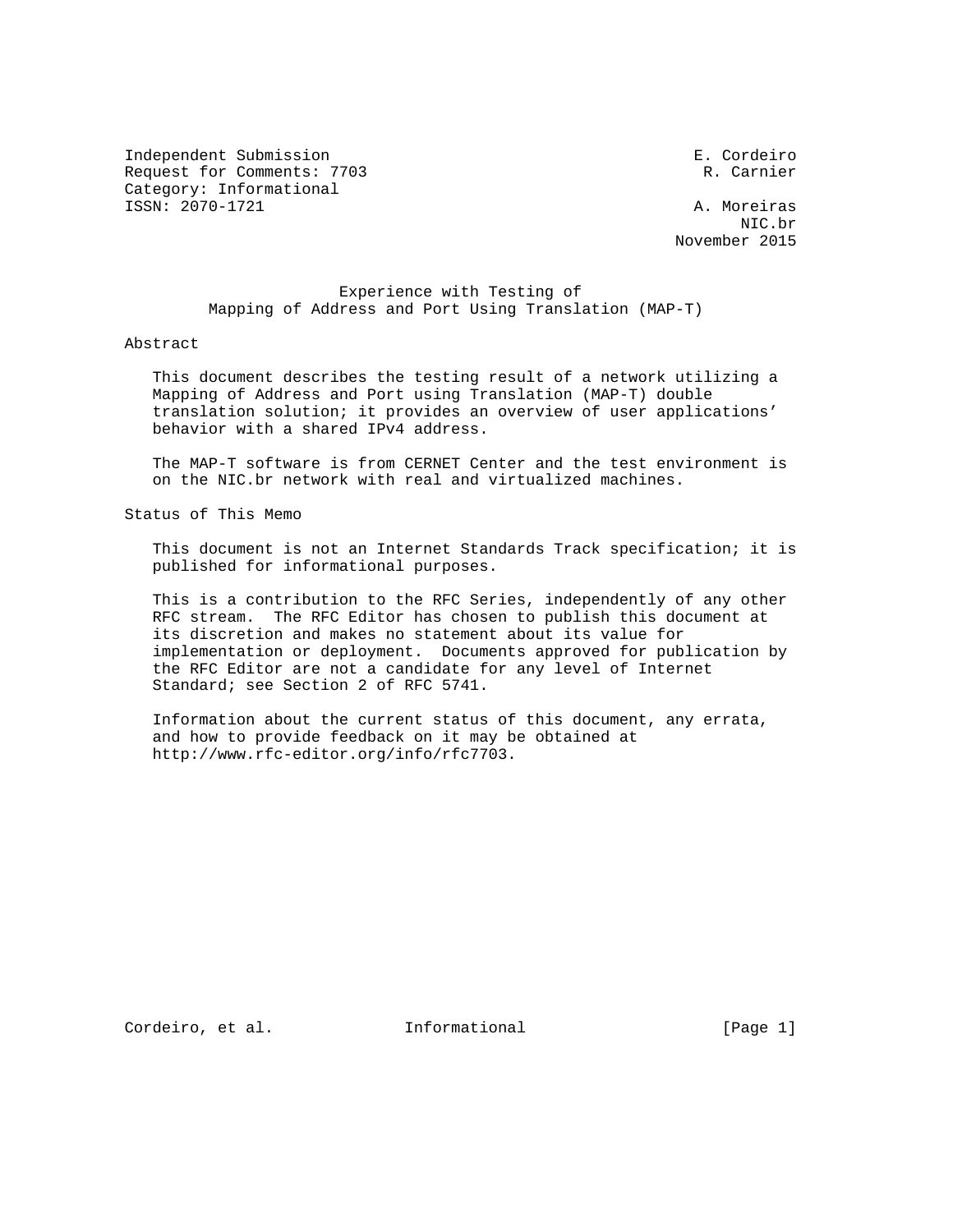Copyright Notice

 Copyright (c) 2015 IETF Trust and the persons identified as the document authors. All rights reserved.

 This document is subject to BCP 78 and the IETF Trust's Legal Provisions Relating to IETF Documents (http://trustee.ietf.org/license-info) in effect on the date of publication of this document. Please review these documents carefully, as they describe your rights and restrictions with respect to this document.

Table of Contents

| 2.<br>2.1.<br>2.2.2. IPv6-Only Router<br>2.2.4.<br>Host 1<br>3. Operating Systems Used in This Test<br>3.1.<br>3.2.<br>3.3.<br>Application Testing Summary<br>4.<br>Future Testing Considerations<br>б.<br>$7$ .<br>$\mathsf{R}$<br>Normative References<br>8.1.<br>8.2. Informative References<br>Application Testing Details<br>Appendix A.<br>15<br>A.1.3. Internet Explorer<br>A.1.4.<br>Safari<br>the contract of the contract of the contract of the contract of the contract of the contract of the contract of the contract of the contract of the contract of the contract of the contract of the contract of the contract o<br>18<br>A.1.5.<br>19<br>A.2.1.<br>19<br>20<br>A.2.2.<br>21<br>A.3.<br>21<br>A.3.1. | Introduction $\ldots \ldots \ldots \ldots \ldots \ldots \ldots \ldots$<br>$1$ . |  |  |  |  |  |  | $\overline{4}$ |
|---------------------------------------------------------------------------------------------------------------------------------------------------------------------------------------------------------------------------------------------------------------------------------------------------------------------------------------------------------------------------------------------------------------------------------------------------------------------------------------------------------------------------------------------------------------------------------------------------------------------------------------------------------------------------------------------------------------------------|---------------------------------------------------------------------------------|--|--|--|--|--|--|----------------|
|                                                                                                                                                                                                                                                                                                                                                                                                                                                                                                                                                                                                                                                                                                                           |                                                                                 |  |  |  |  |  |  | $\overline{4}$ |
|                                                                                                                                                                                                                                                                                                                                                                                                                                                                                                                                                                                                                                                                                                                           |                                                                                 |  |  |  |  |  |  | $\overline{4}$ |
|                                                                                                                                                                                                                                                                                                                                                                                                                                                                                                                                                                                                                                                                                                                           |                                                                                 |  |  |  |  |  |  | $\overline{6}$ |
|                                                                                                                                                                                                                                                                                                                                                                                                                                                                                                                                                                                                                                                                                                                           |                                                                                 |  |  |  |  |  |  | 6              |
|                                                                                                                                                                                                                                                                                                                                                                                                                                                                                                                                                                                                                                                                                                                           |                                                                                 |  |  |  |  |  |  | 7              |
|                                                                                                                                                                                                                                                                                                                                                                                                                                                                                                                                                                                                                                                                                                                           |                                                                                 |  |  |  |  |  |  | 8              |
|                                                                                                                                                                                                                                                                                                                                                                                                                                                                                                                                                                                                                                                                                                                           |                                                                                 |  |  |  |  |  |  | 9              |
|                                                                                                                                                                                                                                                                                                                                                                                                                                                                                                                                                                                                                                                                                                                           |                                                                                 |  |  |  |  |  |  | 9              |
|                                                                                                                                                                                                                                                                                                                                                                                                                                                                                                                                                                                                                                                                                                                           |                                                                                 |  |  |  |  |  |  | 9              |
|                                                                                                                                                                                                                                                                                                                                                                                                                                                                                                                                                                                                                                                                                                                           |                                                                                 |  |  |  |  |  |  | 9              |
|                                                                                                                                                                                                                                                                                                                                                                                                                                                                                                                                                                                                                                                                                                                           |                                                                                 |  |  |  |  |  |  | 10             |
|                                                                                                                                                                                                                                                                                                                                                                                                                                                                                                                                                                                                                                                                                                                           |                                                                                 |  |  |  |  |  |  | 10             |
|                                                                                                                                                                                                                                                                                                                                                                                                                                                                                                                                                                                                                                                                                                                           |                                                                                 |  |  |  |  |  |  | 11             |
|                                                                                                                                                                                                                                                                                                                                                                                                                                                                                                                                                                                                                                                                                                                           |                                                                                 |  |  |  |  |  |  | 11             |
|                                                                                                                                                                                                                                                                                                                                                                                                                                                                                                                                                                                                                                                                                                                           |                                                                                 |  |  |  |  |  |  | 12             |
|                                                                                                                                                                                                                                                                                                                                                                                                                                                                                                                                                                                                                                                                                                                           |                                                                                 |  |  |  |  |  |  | 12             |
|                                                                                                                                                                                                                                                                                                                                                                                                                                                                                                                                                                                                                                                                                                                           |                                                                                 |  |  |  |  |  |  | 13             |
|                                                                                                                                                                                                                                                                                                                                                                                                                                                                                                                                                                                                                                                                                                                           |                                                                                 |  |  |  |  |  |  | 13             |
|                                                                                                                                                                                                                                                                                                                                                                                                                                                                                                                                                                                                                                                                                                                           |                                                                                 |  |  |  |  |  |  | 13             |
|                                                                                                                                                                                                                                                                                                                                                                                                                                                                                                                                                                                                                                                                                                                           |                                                                                 |  |  |  |  |  |  | 13             |
|                                                                                                                                                                                                                                                                                                                                                                                                                                                                                                                                                                                                                                                                                                                           |                                                                                 |  |  |  |  |  |  | 14             |
|                                                                                                                                                                                                                                                                                                                                                                                                                                                                                                                                                                                                                                                                                                                           |                                                                                 |  |  |  |  |  |  | 14             |
|                                                                                                                                                                                                                                                                                                                                                                                                                                                                                                                                                                                                                                                                                                                           |                                                                                 |  |  |  |  |  |  | 14             |
|                                                                                                                                                                                                                                                                                                                                                                                                                                                                                                                                                                                                                                                                                                                           |                                                                                 |  |  |  |  |  |  |                |
|                                                                                                                                                                                                                                                                                                                                                                                                                                                                                                                                                                                                                                                                                                                           |                                                                                 |  |  |  |  |  |  | 16             |
|                                                                                                                                                                                                                                                                                                                                                                                                                                                                                                                                                                                                                                                                                                                           |                                                                                 |  |  |  |  |  |  | 17             |
|                                                                                                                                                                                                                                                                                                                                                                                                                                                                                                                                                                                                                                                                                                                           |                                                                                 |  |  |  |  |  |  |                |
|                                                                                                                                                                                                                                                                                                                                                                                                                                                                                                                                                                                                                                                                                                                           |                                                                                 |  |  |  |  |  |  |                |
|                                                                                                                                                                                                                                                                                                                                                                                                                                                                                                                                                                                                                                                                                                                           |                                                                                 |  |  |  |  |  |  |                |
|                                                                                                                                                                                                                                                                                                                                                                                                                                                                                                                                                                                                                                                                                                                           |                                                                                 |  |  |  |  |  |  |                |
|                                                                                                                                                                                                                                                                                                                                                                                                                                                                                                                                                                                                                                                                                                                           |                                                                                 |  |  |  |  |  |  |                |
|                                                                                                                                                                                                                                                                                                                                                                                                                                                                                                                                                                                                                                                                                                                           |                                                                                 |  |  |  |  |  |  |                |
| A.3.2.                                                                                                                                                                                                                                                                                                                                                                                                                                                                                                                                                                                                                                                                                                                    |                                                                                 |  |  |  |  |  |  | 22             |

Cordeiro, et al. 1nformational [Page 2]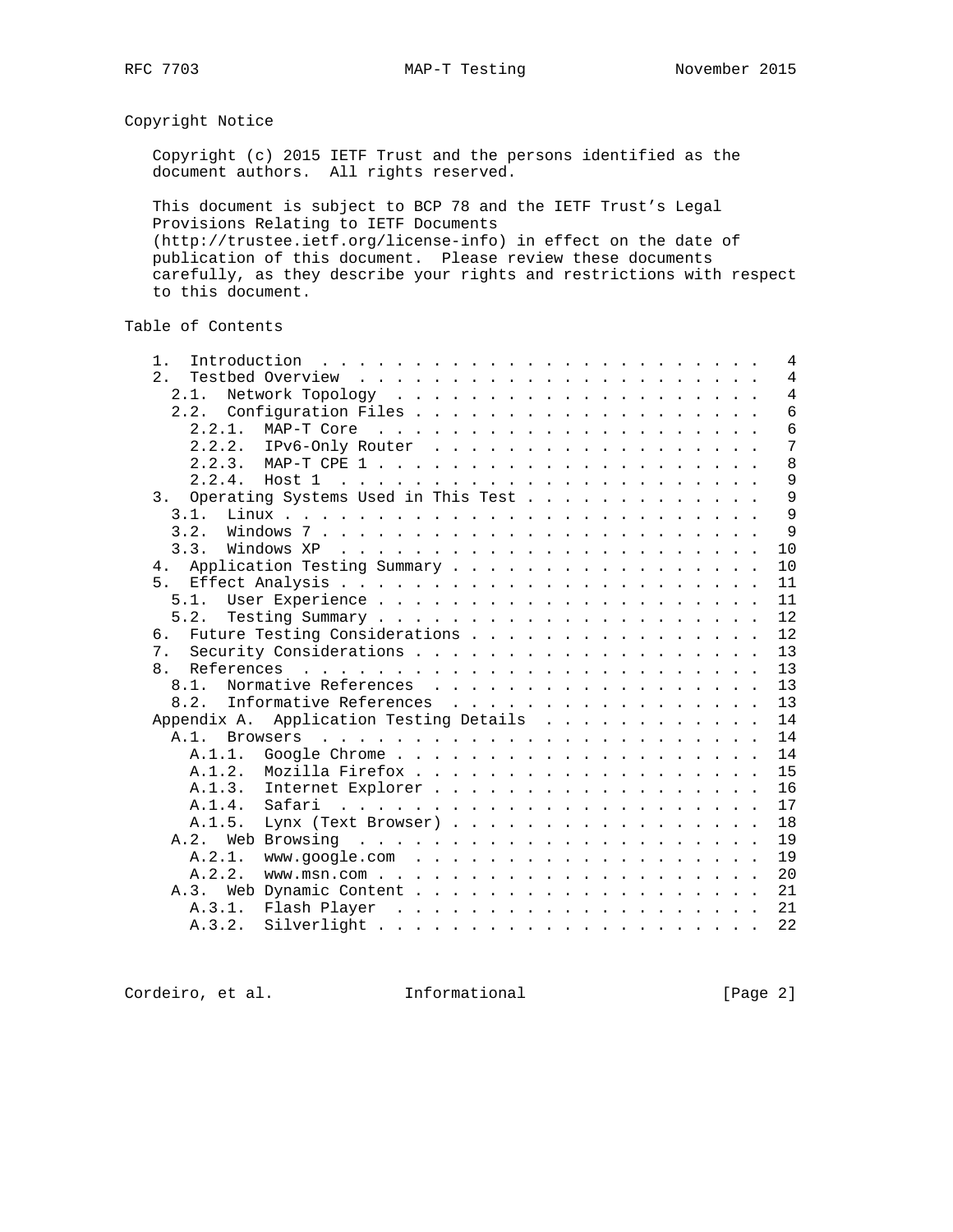| A.3.3.                                                                                                                                                                                                                                                  | 23 |
|---------------------------------------------------------------------------------------------------------------------------------------------------------------------------------------------------------------------------------------------------------|----|
| A.3.4.                                                                                                                                                                                                                                                  | 24 |
| Video-Stream Websites<br>A.4.                                                                                                                                                                                                                           | 25 |
| A.4.1.<br>www.youtube.com                                                                                                                                                                                                                               | 25 |
| www.dailymotion.com<br>A.4.2.                                                                                                                                                                                                                           | 26 |
| A.4.3.                                                                                                                                                                                                                                                  | 27 |
| Social-Networking Websites<br>A.5.                                                                                                                                                                                                                      | 28 |
| A.5.1.<br>www.facebook.com                                                                                                                                                                                                                              | 28 |
| A.5.2.                                                                                                                                                                                                                                                  | 28 |
| Webmails<br>A.6.                                                                                                                                                                                                                                        | 30 |
| A.6.1.                                                                                                                                                                                                                                                  | 30 |
| A.6.2.                                                                                                                                                                                                                                                  | 31 |
| Real-Time Internet Text Messaging (Chat) Website<br>A.7.                                                                                                                                                                                                | 32 |
| Chat Rooms of Universo Online (UOL) Content Provider<br>A.7.1.                                                                                                                                                                                          | 32 |
| A.8.                                                                                                                                                                                                                                                    | 33 |
| A.8.1.                                                                                                                                                                                                                                                  | 33 |
| Communication Protocol<br>A.9.                                                                                                                                                                                                                          | 34 |
|                                                                                                                                                                                                                                                         | 34 |
| A.9.1.                                                                                                                                                                                                                                                  |    |
| A.9.2.                                                                                                                                                                                                                                                  | 35 |
| A.9.3.                                                                                                                                                                                                                                                  | 36 |
| MSN Messenger (Microsoft Notification Protocol)<br>A.9.4.                                                                                                                                                                                               | 37 |
| A.9.5.<br>IRC (Internet Relay Chat)                                                                                                                                                                                                                     | 38 |
|                                                                                                                                                                                                                                                         | 39 |
| A.10.1.                                                                                                                                                                                                                                                 | 39 |
| A.10.2.                                                                                                                                                                                                                                                 | 40 |
| A.10.3.                                                                                                                                                                                                                                                 | 41 |
| A.10.4.<br>Note about BitTorrent Seeders                                                                                                                                                                                                                | 42 |
| A.11. Remote Access and File Transfer Software                                                                                                                                                                                                          | 43 |
| A.11.1.<br>SSH                                                                                                                                                                                                                                          | 43 |
| A.11.2.<br>FTP                                                                                                                                                                                                                                          | 44 |
| A.11.3.                                                                                                                                                                                                                                                 | 45 |
| A.11.4.                                                                                                                                                                                                                                                 | 46 |
|                                                                                                                                                                                                                                                         | 47 |
| A.12.1.                                                                                                                                                                                                                                                 | 47 |
| A.12.2.<br>AVG<br>and the contract of the contract of the contract of the contract of the contract of the contract of the contract of the contract of the contract of the contract of the contract of the contract of the contract of the contra        | 48 |
| A.12.3.                                                                                                                                                                                                                                                 | 49 |
| A.13. Media Player Updates and Video Streaming                                                                                                                                                                                                          | 50 |
| A.13.1.<br><b>VLC</b><br>the contract of the contract of the contract of the contract of the contract of the contract of the contract of the contract of the contract of the contract of the contract of the contract of the contract of the contract o | 50 |
| A.13.2.                                                                                                                                                                                                                                                 | 51 |
| A.13.3.<br>Windows Media Player                                                                                                                                                                                                                         | 52 |
|                                                                                                                                                                                                                                                         | 53 |
| A.14.1.                                                                                                                                                                                                                                                 | 53 |
| A.14.2.                                                                                                                                                                                                                                                 | 54 |
| A.14.3.                                                                                                                                                                                                                                                 | 55 |
| Acknowledgements                                                                                                                                                                                                                                        | 56 |
| Authors' Addresses                                                                                                                                                                                                                                      | 56 |
| المتناول والمناول والمناول والمناول والمناول والمناول والمناول والمناول                                                                                                                                                                                 |    |

Cordeiro, et al. 1nformational [Page 3]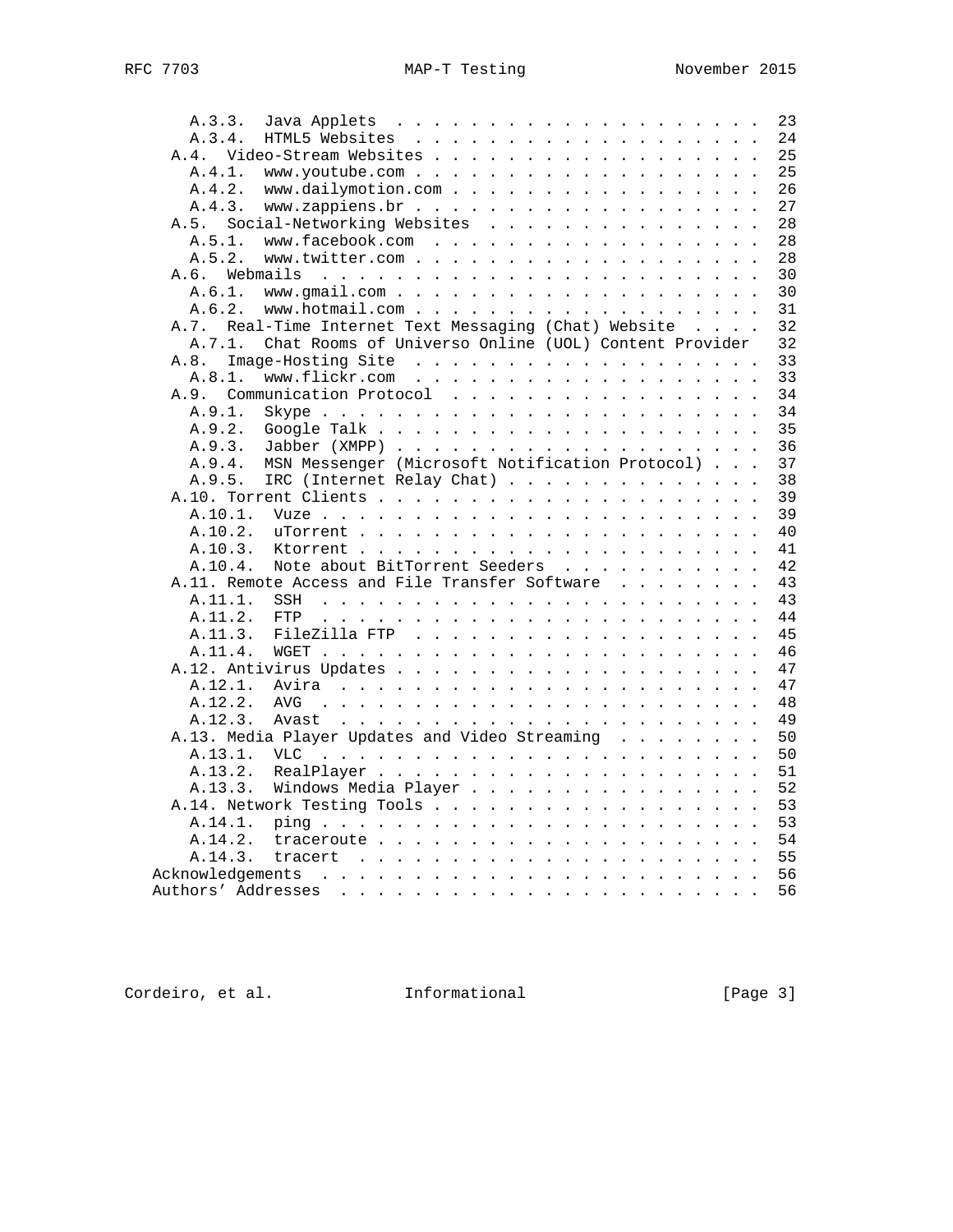1. Introduction

 This testing is based on most common applications utilized by home users. The main purpose is to check if those applications work correctly on a network using MAP-T [RFC7599]. MAP-T is based on [RFC6791].

 Based on testing, we know which applications could be used on a network with MAP-T and the impact on a typical Internet user in Brazil. The classification as a working application is based on user experience, not on network measurements.

- 2. Testbed Overview
- 2.1. Network Topology





 The MAP-T Core and MAP-T Customer Premises Equipment (CPE) are virtualized Linux machines running Fedora 11 and MAP-T 1.1 software developed by CERNET (https://github.com/cernet/MAP).

 The host machine is, in fact, three virtualized machines: one with Linux Kubuntu 12.04, one with Windows 7, and one with Windows XP. The host machine is replaced in the topology to test each operating system (OS).

 The IPv6 router is a Linux machine with static routes to match the MAP-T network topology routes.

 The NIC.br IPv4 Network is an IPv4 network with public IPv4 addresses. It is connected to the global IPv4 Internet.

Cordeiro, et al. 1nformational (Page 4)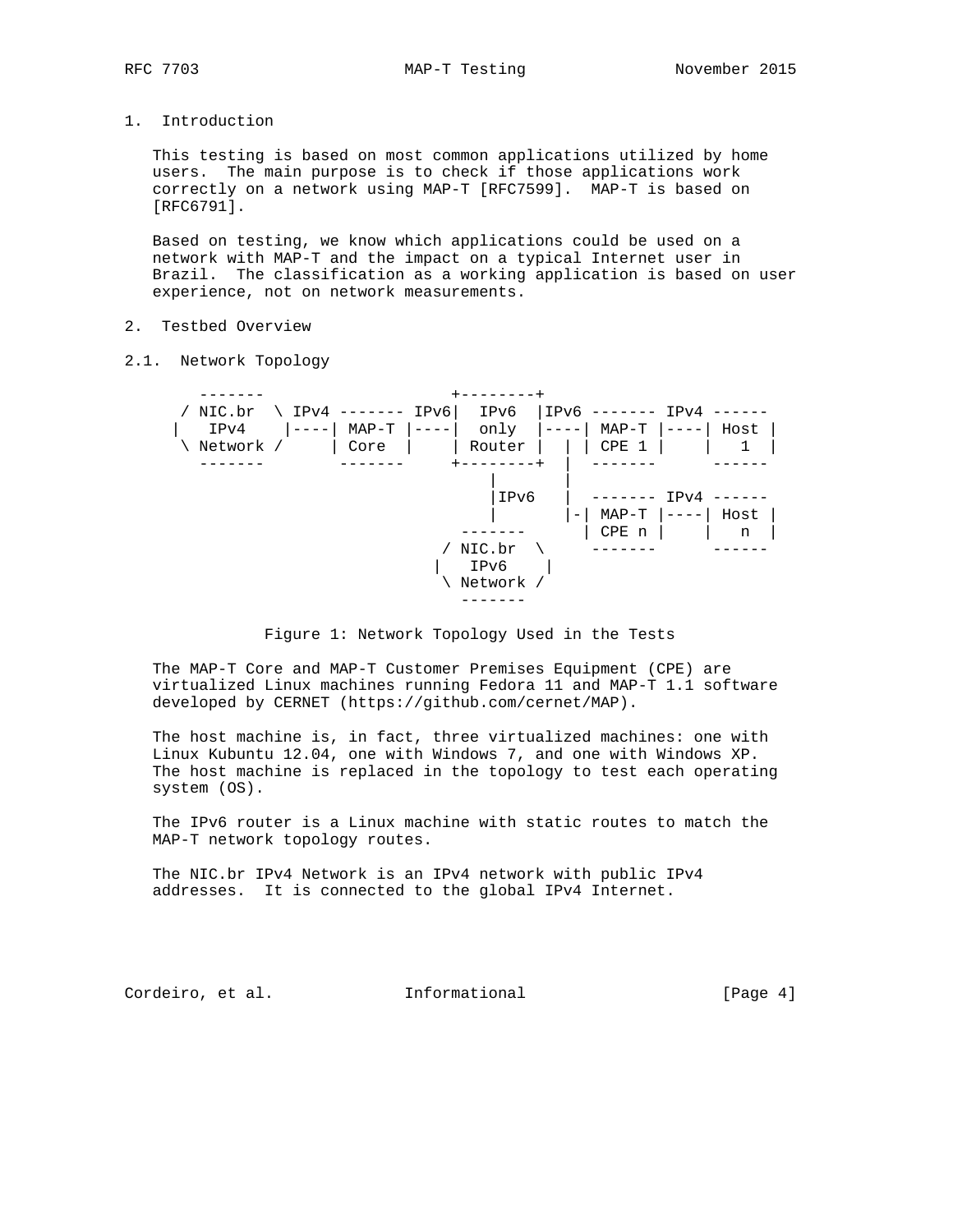The NIC.br IPv6 Network is an IPv6 network with global unicast IPv6 addresses. It is connected to the global IPv6 Internet.

 The host may have both IPv4 and IPv6 addresses, but to guarantee that the translation was being tested, the host received only an IPv4 address; the IPv4 packet must be translated to pass on the IPv6-only network. If the host is assigned an IPv6 address, this address should have a preference as specified in [RFC6555], and the translation might not be tested in some cases where the application or the content provider is available on IPv6.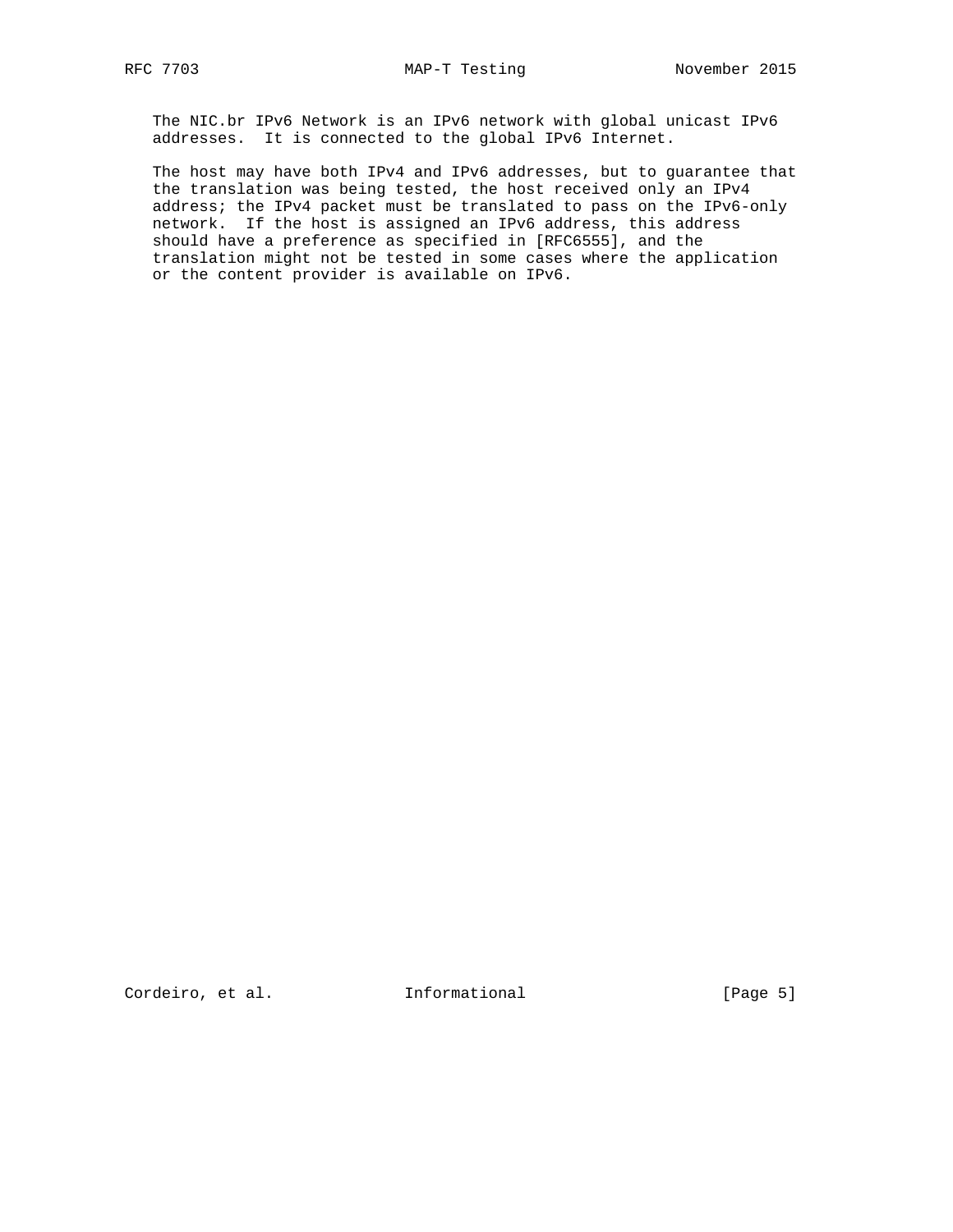```
2.2. Configuration Files
2.2.1. MAP-T Core
   Configuration summary:
    o ipv6-prefix=2001:db8:6:d600::/56
   o ipv4-prefix=198.51.100.248/29
   o interface-ipv6-only=2001:db8:6:e000::2/64
    o interface-ipv4-wan=192.0.2.171/27
   Configuration file:
     #!/bin/sh
     ./control stop
     # configure system profile
     echo 1 > /proc/sys/net/ipv4/ip_forward
     echo 1 > /proc/sys/net/ipv6/conf/all/forwarding
     echo 0 > /proc/sys/net/ipv6/conf/eth0/autoconf
     echo 0 > /proc/sys/net/ipv6/conf/eth1/autoconf
     # configure eth0 -- IPv6 interface
     ifconfig eth0 down
     ifconfig eth0 up
     ifconfig eth0 inet6 add 2001:db8:6:e000::2/64
     ip -6 route add 2001:db8:6:d600::/56 via 2001:db8:6:e000::1 dev eth0
    route -A inet6 add default gw 2001:db8:6:e000::1
     # configure eth1 -- IPv4 interface
     ifconfig eth1 down
     ifconfig eth1 up
     ifconfig eth1 192.0.2.171/27
     ip route add default via 192.0.2.161 dev eth1
     ./control start
     ./utils/ivictl -r -p 198.51.100.248/29 -P 2001:db8:6:d600::/56 -R 16
    -M<sub>2</sub> ./utils/ivictl -r -d -P 2001:db8:6:d6ff::/64
     ./utils/ivictl -s -i eth1 -I eth0
     service iptables stop
     service ip6tables stop
```
Cordeiro, et al. Informational [Page 6]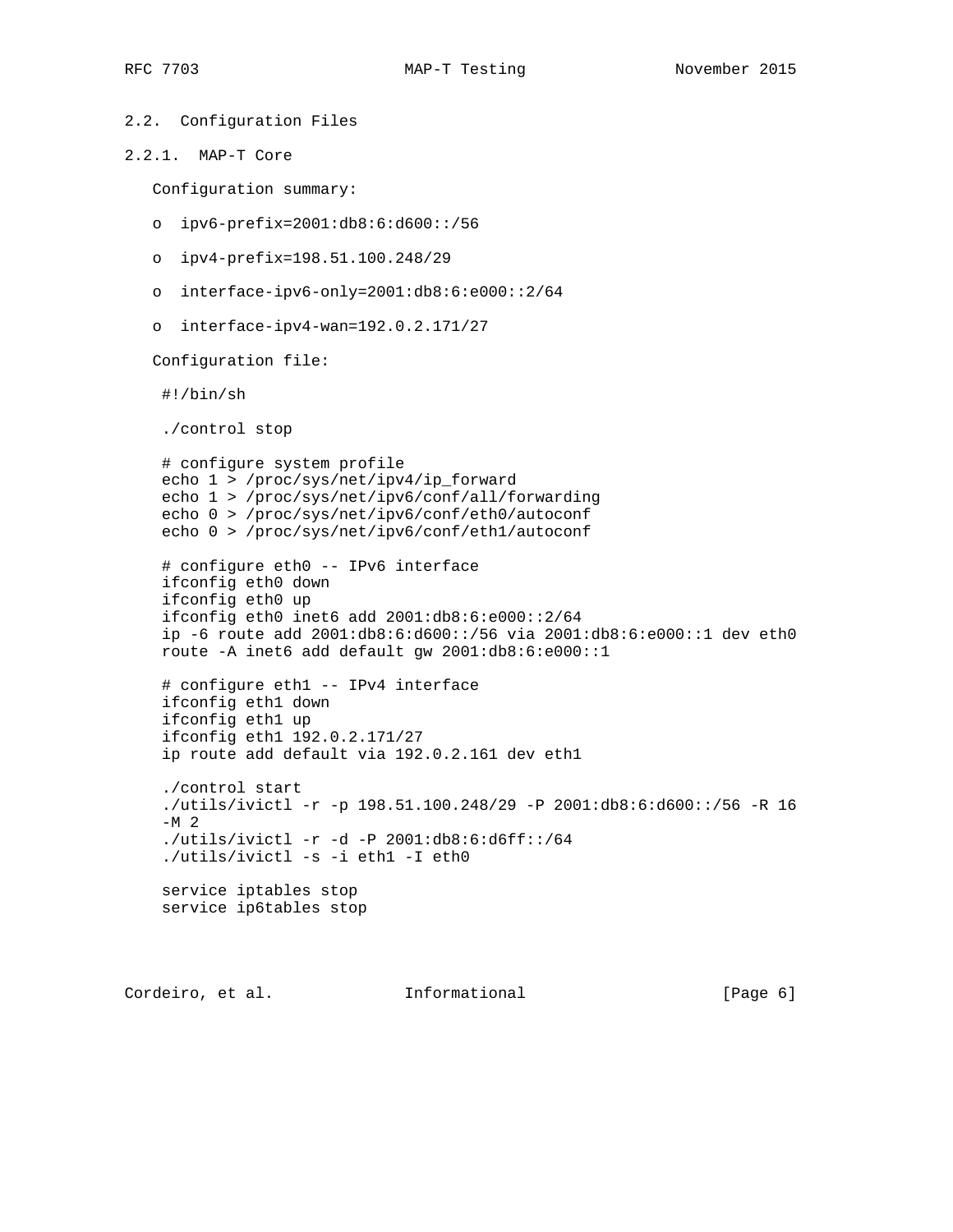```
2.2.2. IPv6-Only Router
   Configuration summary:
   o interface-ipv6-to-mapt-core=2001:db8:6:e000::1/64
   o interface-ipv6-to-mapt-cpe1=2001:db8:6:e001::1/64
   o interface-ipv6-to-gateway=2001:db8:0:6160::ed19/64
   Configuration file:
     #!/bin/sh
     # configure system profile
     echo 1 > /proc/sys/net/ipv4/ip_forward
     echo 1 > /proc/sys/net/ipv6/conf/all/forwarding
     echo 0 > /proc/sys/net/ipv6/conf/eth0/autoconf
     echo 0 > /proc/sys/net/ipv6/conf/eth1/autoconf
     echo 0 > /proc/sys/net/ipv6/conf/eth2/autoconf
     # configure eth0 -- IPv6 interface to core
     ifconfig eth0 down
     ifconfig eth0 up
     ifconfig eth0 inet6 add 2001:db8:6:e000::1/64
     # configure eth1 -- IPv6 interface to cpe
     ifconfig eth1 down
     ifconfig eth1 up
     ifconfig eth1 inet6 add 2001:db8:6:e001::1/64
     # configure eth2 -- IPv6 interface gateway
     ifconfig eth2 down
     ifconfig eth2 up
     ifconfig eth2 inet6 add 2001:db8:0:6160::ed19/64
     ip -6 route add 2001:db8:6:d640::/64 via 2001:db8:6:e001::2 dev eth1
     ip -6 route add 2001:db8:6:d6ff::/64 via 2001:db8:6:e000::2 dev eth0
     ip -6 route add 2001:db8:6:e000::/64 dev eth0
     ip -6 route add 2001:db8:6:e001::/64 dev eth1
     ip -6 route add ::/0 via 2001:db8:0:6160::1ab6 dev eth2
     service iptables stop
     service ip6tables stop
```
Cordeiro, et al. 1nformational [Page 7]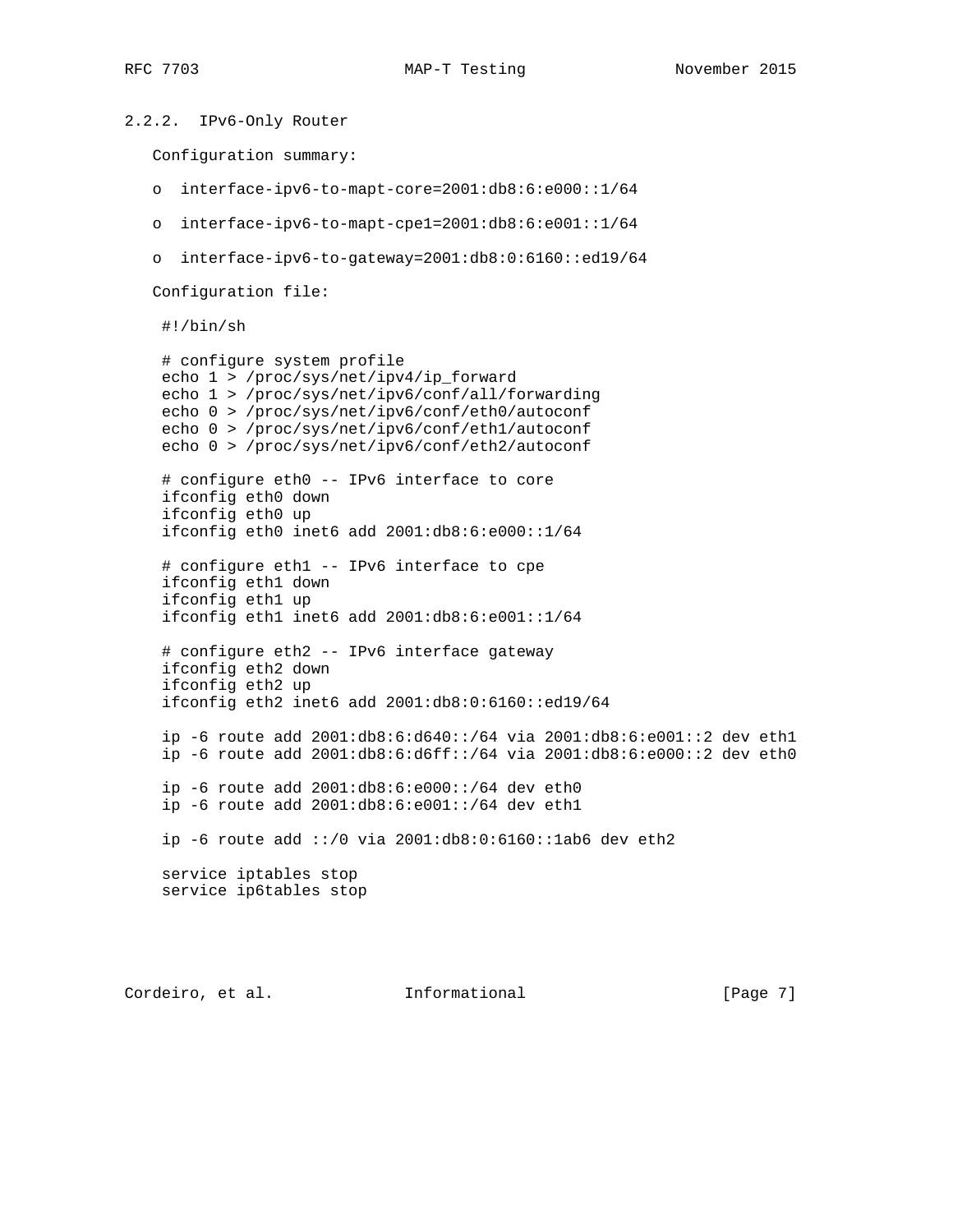```
2.2.3. MAP-T CPE 1
   Configuration summary:
   o ipv6-prefix=2001:db8:6:d600::/56
   o ipv4-prefix=198.51.100.248/29
   o interface-ipv6-only=2001:db8:6:e001::2/64
   o interface-ipv4-lan=198.51.100.249/29
   Configuration file:
      #!/bin/sh
      ./control stop
      # configure system profile
      echo 1 > /proc/sys/net/ipv4/ip_forward
      echo 1 > /proc/sys/net/ipv6/conf/all/forwarding
      echo 0 > /proc/sys/net/ipv6/conf/eth0/autoconf
      echo 0 > /proc/sys/net/ipv6/conf/eth1/autoconf
      # configure eth0 -- IPv6 interface
      ip -6 link set eth0 down
      ip -6 link set eth0 up
      ip -6 addr add 2001:db8:6:e001::2/64 dev eth0
      ip -6 route add default via 2001:db8:6:e001::1 dev eth0
      # configure eth1 -- IPv4 interface
      ip link set eth1 down
      ip link set eth1 up
      ip addr add 198.51.100.249/29 dev eth1
      ./control start
      ./utils/ivictl -r -d -P 2001:db8:6:d6ff::/64
      ./utils/ivictl -s -i eth1 -I eth0 -H -a 198.51.100.250/29
      -P 2001:db8:6:d600::/56 -R 16 -M 2 -o 0 -c 1440
      service iptables stop
      service ip6tables stop
```
Cordeiro, et al. 1nformational [Page 8]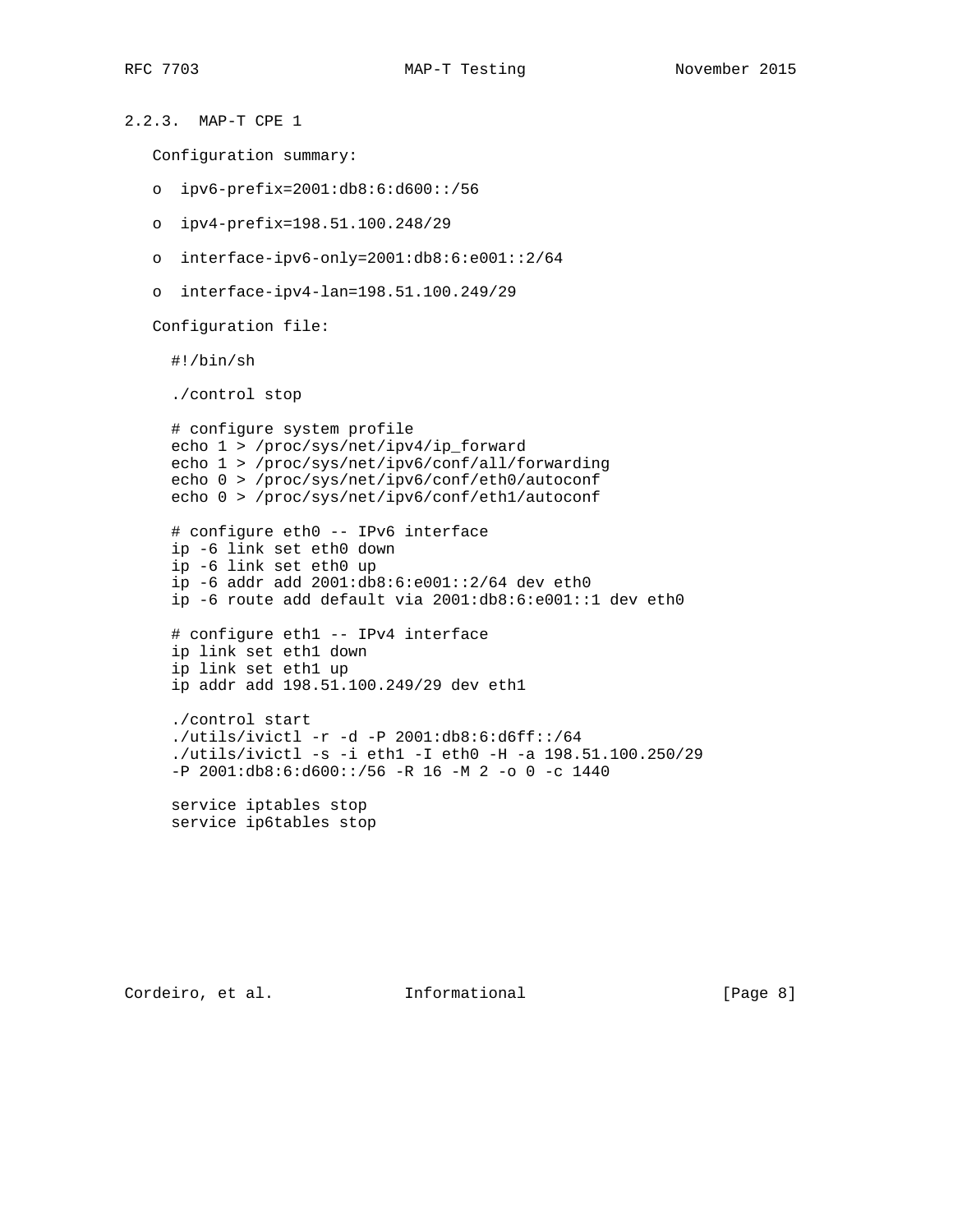2.2.4. Host 1

 The host could be Linux, Windows 7, or Windows XP, so there isn't a script for each of them. The following must be configured manually:

- o ipv4-address=198.51.100.250/29
- o ipv4-gateway=198.51.100.249
- o ipv4-DNS=8.8.8.8
- o IPv6 is disabled

 The communication using IPv6 from/to the host to/from the Internet has no limitation and is not impacted by the translation mechanism. IPv6 is disabled to guarantee that the translation is being used.

- 3. Operating Systems Used in This Test
- 3.1. Linux

| <b>OS</b>              | Linux                            |
|------------------------|----------------------------------|
| Details                | Ubuntu 12.04 LTS Kernel 3.2.0-23 |
| Architecture   32 bits |                                  |

### 3.2. Windows 7

| OS                     | Windows 7          |  |
|------------------------|--------------------|--|
| Details                | Windows 7 Ultimate |  |
| Architecture   64 bits |                    |  |

# Cordeiro, et al. 1nformational (Page 9)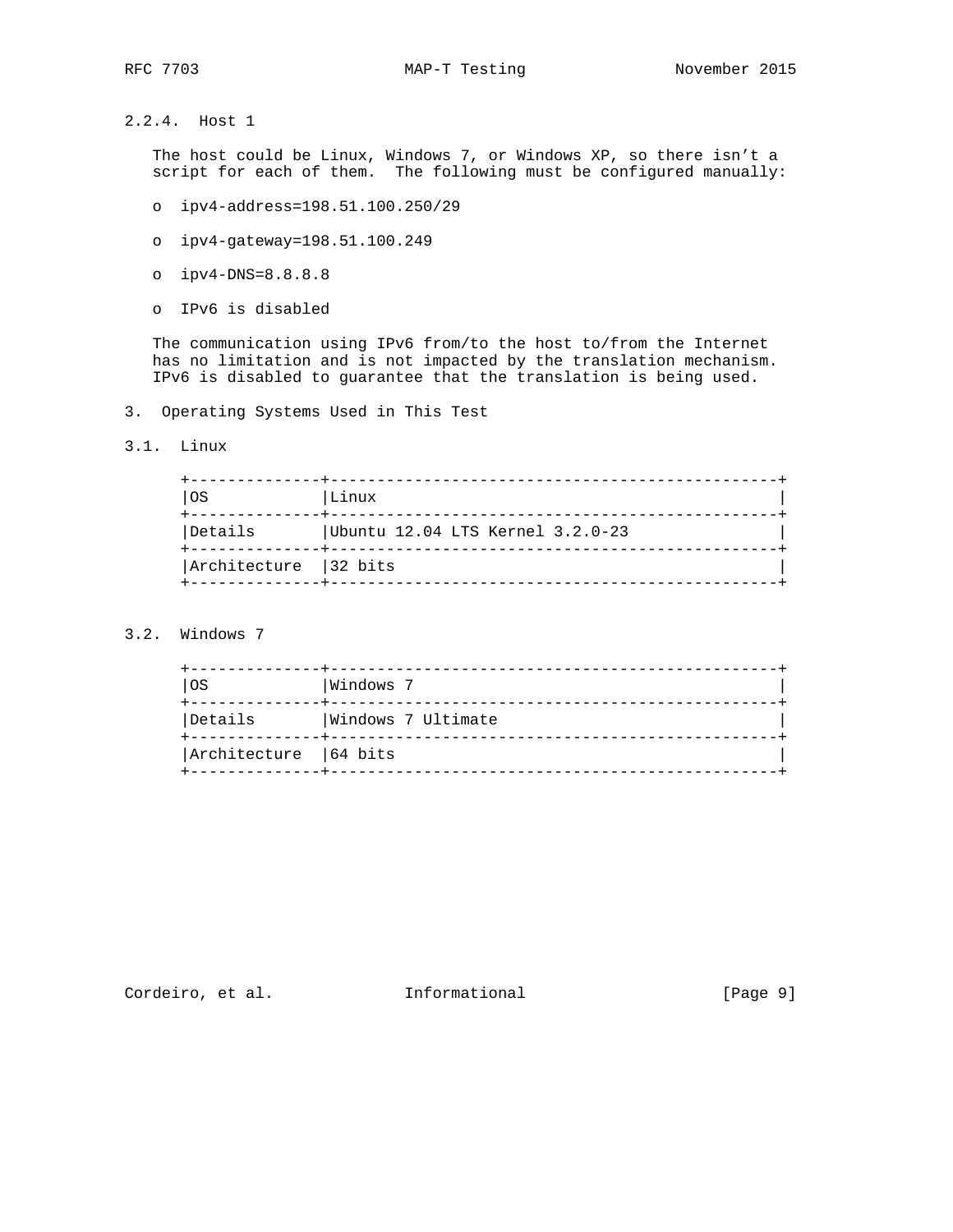## 3.3. Windows XP

| <b>OS</b>             | Windows XP                             |
|-----------------------|----------------------------------------|
| Details               | Windows XP Professional Service Pack 3 |
| Architecture 132 bits |                                        |

### 4. Application Testing Summary

 The table below contains the summary of the testing results. The details of each test are included in Appendix A.

| Category                  | Application         | Result    |
|---------------------------|---------------------|-----------|
| Browser                   | Google Chrome       | Passed    |
| Browser                   | Mozilla Firefox     | Passed    |
| Browser                   | Internet Explorer   | Passed    |
| Browser                   | Safari              | Passed    |
| Browser                   | Lynx (text browser) | Passed    |
| Web browsing              | www.google.com      | Passed    |
| Web browsing              | www.msn.com         | Passed    |
| Web dynamic content       | Flash Player        | Passed    |
| Web dynamic content       | Silverlight         | Passed    |
| Web dynamic content       | Java applets        | Passed    |
| Web dynamic content       | HTML5 websites      | Passed    |
| Video-stream website      | www.youtube.com     | Passed    |
| Video-stream website      | www.dailymotion.com | Passed    |
| Video-stream website      | www.zappiens.br     | Passed    |
| Social-networking website | www.facebook.com    | Passed    |
| Social-networking website | www.twitter.com     | Passed    |
| Webmail                   | www.gmail.com       | Passed    |
| Webmail                   | www.hotmail.com     | Passed    |
| Real-time Internet text   | Chat rooms of UOL   | Passed    |
| messaging (chat) website  | content provider    |           |
| Image-hosting site        | www.flickr.com      | Passed    |
| Communication protocol    | Skype               | Passed    |
| Communication protocol    | Google Talk         | Passed    |
| Communication protocol    | Jabber (XMPP)       | Passed    |
| Communication protocol    | MSN Messenger       | Passed    |
| Communication protocol    | IRC.                | Passed    |
| Torrent client            | Vuze                | Partially |
|                           |                     | Passed    |
| Torrent client            | uTorrent            | Partially |
|                           |                     | Passed    |

Cordeiro, et al. 1nformational [Page 10]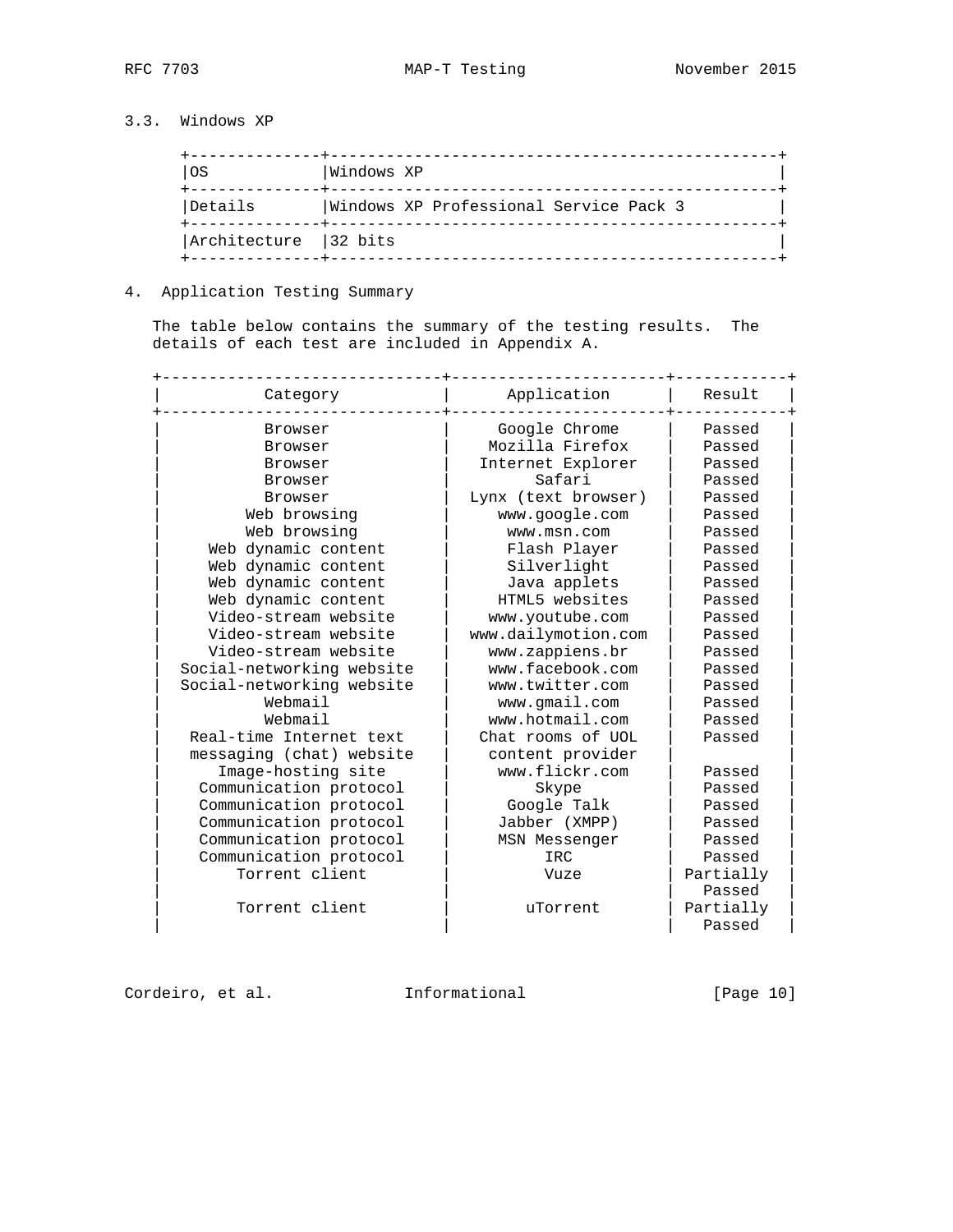| Torrent client           | Ktorrent             | Partially<br>Passed |
|--------------------------|----------------------|---------------------|
| Remote access and file   | ssh                  | Passed              |
| transfer software        |                      |                     |
| Remote access and file   | ftp                  | Failed              |
| transfer software        |                      |                     |
| Remote access and file   | FileZilla ftp        | Passed              |
| transfer software        |                      |                     |
| Remote access and file   | wget                 | Passed              |
| transfer software        |                      |                     |
| Antivirus update         | Avira                | Passed              |
| Antivirus update         | AVG                  | Passed              |
| Antivirus update         | Avast                | Passed              |
| Media player updates and | VLC                  | Passed              |
| video streaming          |                      |                     |
| Media player updates and | RealPlayer           | Passed              |
| video streaming          |                      |                     |
| Media player updates and | Windows Media Player | Passed              |
| video streaming          |                      |                     |
| Network testing tool     | ping outbound        | Passed              |
| Network testing tool     | ping inbound         | Failed              |
| Network testing tool     | traceroute           | Failed              |
| Network testing tool     | tracert              | Failed              |
|                          |                      |                     |

#### 5. Effect Analysis

### 5.1. User Experience

 User experience can only be evaluated subjectively: there is no quantitative rule to define if the user experience is acceptable. Network delay, streaming experience, and download time are similar to a network without MAP-T using IPv4 addresses and a NAT44 on the CPE.

 The user experience was reported to be very good. Almost all the software and websites worked correctly, the exceptions were the network traceroute and command-line FTP.

 The traceroute is only capable of reaching the MAP-T CPE and receiving a return message that the destination net is unreachable.

 The command-line FTP, using active mode, is capable of connecting to the host with or without authentication, creating, deleting, and navigating folders, but it is not capable of listing folder contents or sending/receiving files. The differences between active and passive mode are explained in [RFC959].

Cordeiro, et al. Informational [Page 11]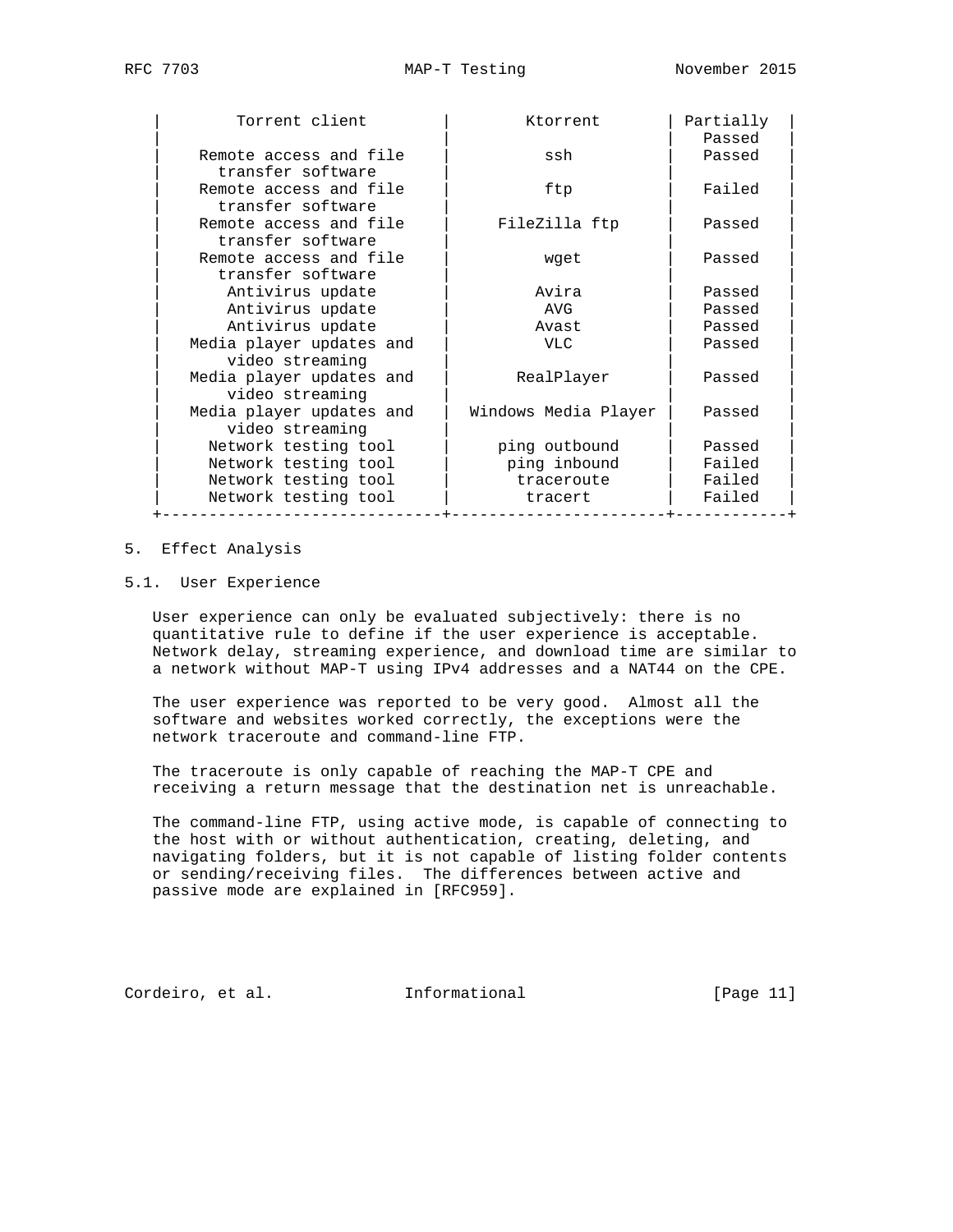The BitTorrent applications can't seed or share files, since there aren't incoming connections to the host, it may cause some difficulties and low downloading speeds.

#### 5.2. Testing Summary

 The working applications had no need of a special configuration to function. The user experience was reported to be very good. Almost all the software and websites worked correctly, the exceptions were the network traceroute and command-line FTP.

 The command-line FTP doesn't work correctly because active mode requires incoming connections to specific ports without having an outbound connection on those ports. When the test was run on FTP passive mode on Linux, the FTP worked correctly. When the test was run on FTP passive mode on Windows 7 and Windows XP, the FTP didn't work correctly. When using FileZilla FTP in passive mode, FTP worked on all tested operating systems.

 The network traceroute doesn't work in inbound or outbound directions because there is no continuity of the IPv4 network, as it is interrupted by an IPv6-only network. The tool is not capable of detecting the hosts in this IPv6-only network and because of that the traceroute doesn't succeed.

 The testing was run with the version 1.1 of the MAP-T software developed by CERNET. In this version, the MAP-T CPE uses a NAT44, so it is not possible to receive incoming connections even on the ports assigned to the host by the address plus port division. Because of that, it is not possible to configure a server on the host. We provided this feedback to the CERNET team and they developed a new version of the software (2.2c) that is capable of receiving incoming connections on specific ports in each CPE.

### 6. Future Testing Considerations

 Future tests should consider testing Mapping of Address and Port with Encapsulation (MAP-E) [RFC7597] as well (currently supported in the new version of CERNET's MAP software). Other operating systems (Mac OS, Android, IOS, etc.), devices (mobile phones, tablets, video games, etc.), and programs (mail and instant messaging clients and servers) could be tested, too. Another consideration is the port sharing ratio and if it affects performance and functionalities. The results of the testing made in MAP Interoperability Testing Results [MAP-TESTING] are also relevant for future tests. Impact on other protocols, like DNS and DNSSEC, could also be verified.

Cordeiro, et al. 1nformational [Page 12]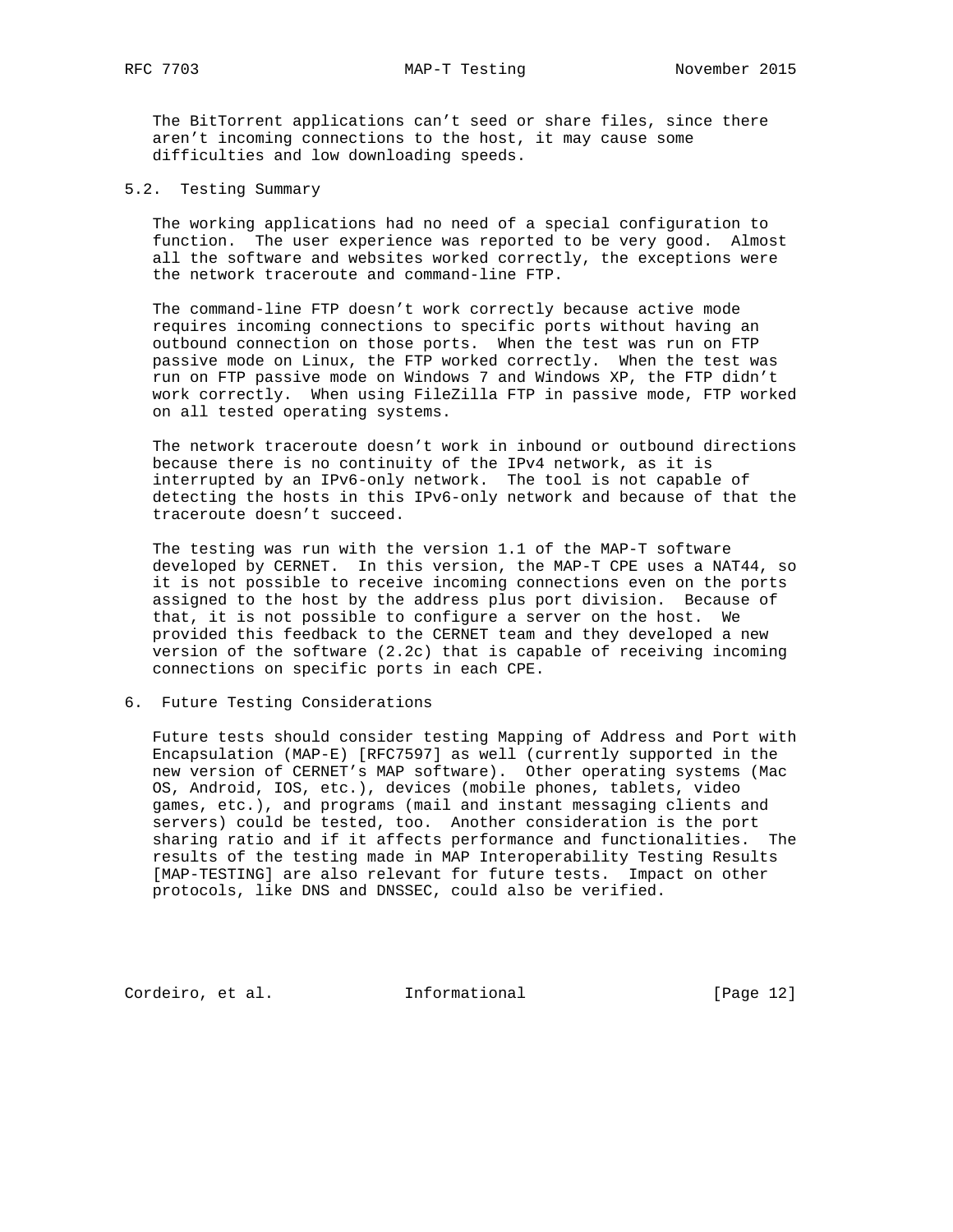7. Security Considerations

There are no new security considerations pertaining to this document.

- 8. References
- 8.1. Normative References
	- [RFC959] Postel, J. and J. Reynolds, "File Transfer Protocol", STD 9, RFC 959, DOI 10.17487/RFC0959, October 1985, <http://www.rfc-editor.org/info/rfc959>.
	- [RFC6555] Wing, D. and A. Yourtchenko, "Happy Eyeballs: Success with Dual-Stack Hosts", RFC 6555, DOI 10.17487/RFC6555, April 2012, <http://www.rfc-editor.org/info/rfc6555>.
	- [RFC6791] Li, X., Bao, C., Wing, D., Vaithianathan, R., and G. Huston, "Stateless Source Address Mapping for ICMPv6 Packets", RFC 6791, DOI 10.17487/RFC6791, November 2012, <http://www.rfc-editor.org/info/rfc6791>.
- 8.2. Informative References
	- [MAP-TESTING]

 Li, X., Bao, C., Han, G., and W. Dec, "MAP Interoperability Testing Results", Work in Progress, draft-xli-softwire-map-testing-06, July 2015.

[PCP-BITTORRENT]

 Boucadair, M., Zheng, T., Deng, X., and J. Queiroz, "Behavior of BitTorrent service in PCP-enabled networks with Address Sharing", Work in Progress, draft-boucadair-pcp-bittorrent-00, May 2012.

- [RFC7597] Troan, O., Ed., Dec, W., Li, X., Bao, C., Matsushima, S., Murakami, T., and T. Taylor, Ed., "Mapping of Address and Port with Encapsulation (MAP-E)", RFC 7597, DOI 10.17487/RFC7597, July 2015, <http://www.rfc-editor.org/info/rfc7597>.
- [RFC7599] Li, X., Bao, C., Dec, W., Ed., Troan, O., Matsushima, S., and T. Murakami, "Mapping of Address and Port using Translation (MAP-T)", RFC 7599, DOI 10.17487/RFC7599, July 2015, <http://www.rfc-editor.org/info/rfc7599>.

Cordeiro, et al. 1nformational [Page 13]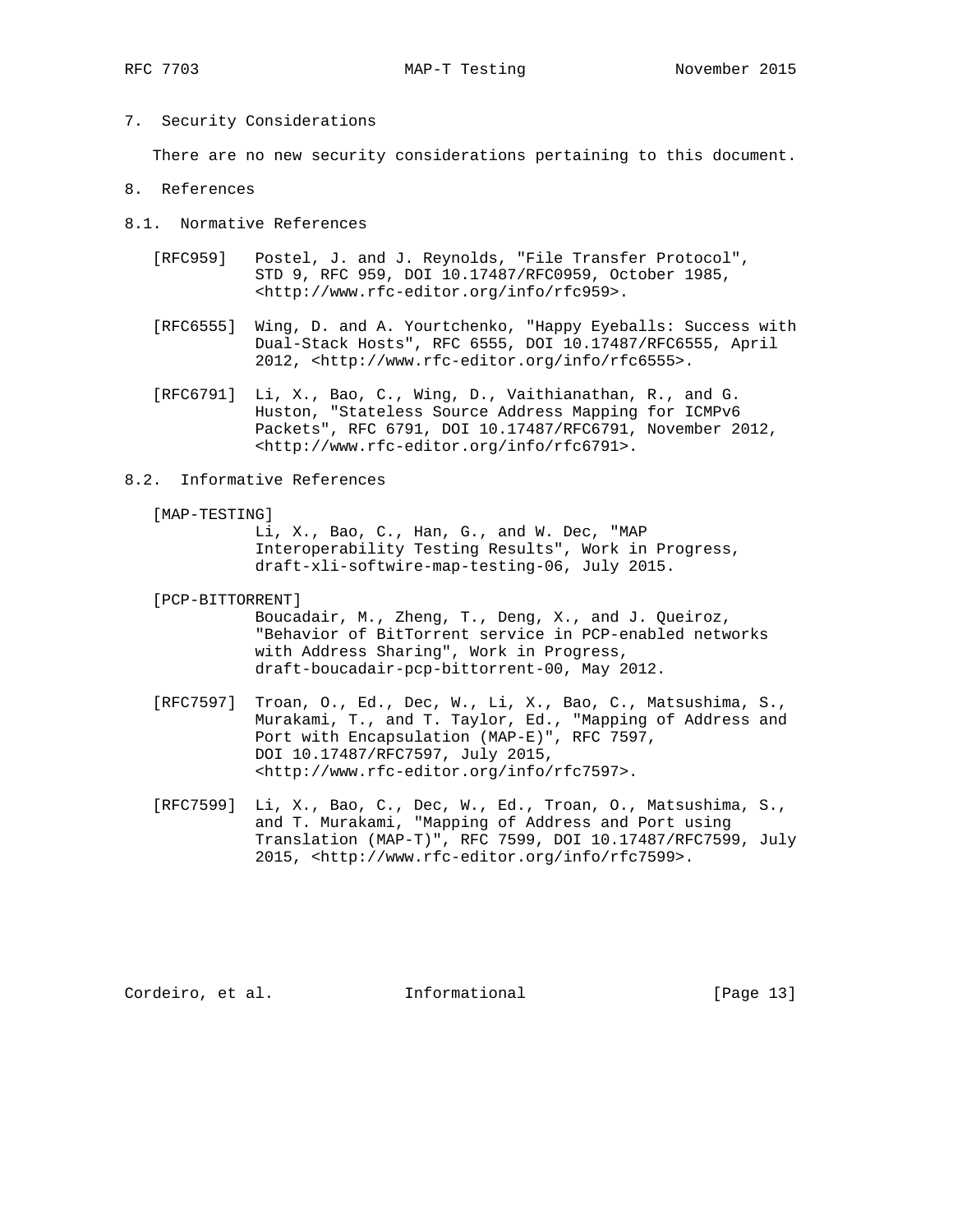Appendix A. Application Testing Details

### A.1. Browsers

A.1.1. Google Chrome

| Test Item              | Browser                                                                                                                                                                                                                 |
|------------------------|-------------------------------------------------------------------------------------------------------------------------------------------------------------------------------------------------------------------------|
| Sub-Item               | Google Chrome                                                                                                                                                                                                           |
| Test OS                | Linux, Windows 7, Windows XP                                                                                                                                                                                            |
| Software<br>Version    | 20.0.1132 (Linux), 21.0.1180 (Windows 7, Windows XP)                                                                                                                                                                    |
| Test<br>Objective      | Check the browsing experience with Chrome browser<br>behind the double translation of MAP-T.                                                                                                                            |
| Test<br>Procedure      | 1. Open browser and input a content provider address.<br>2. After loading the page, load one of the latest<br>news pages that has not been accessed yet.<br>3. Check whether contents can be accessed and<br>displayed. |
| Expected<br>Result     | Browser can open and display content correctly.                                                                                                                                                                         |
| Actual Result   Passed |                                                                                                                                                                                                                         |
| Remarks                |                                                                                                                                                                                                                         |
|                        |                                                                                                                                                                                                                         |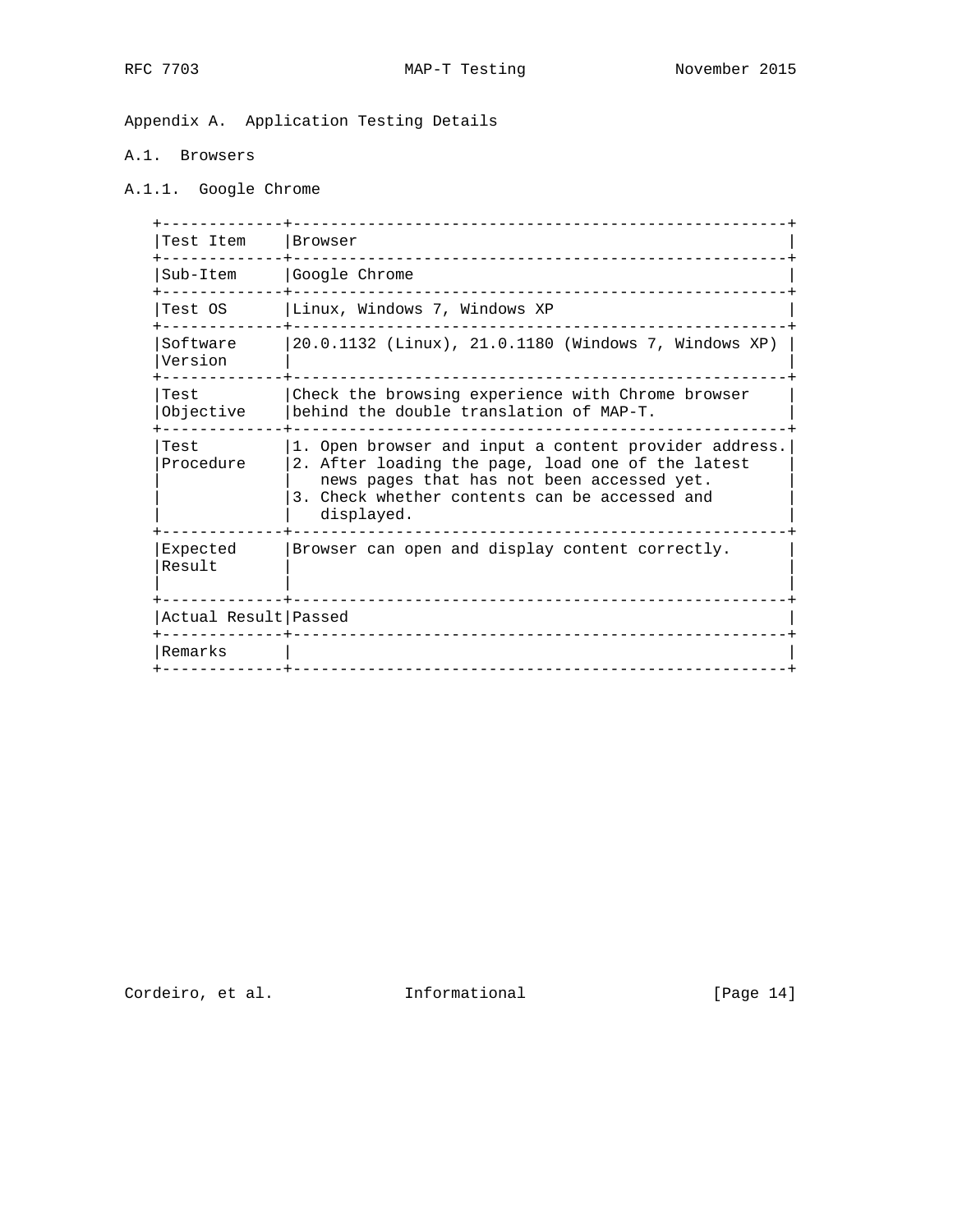## A.1.2. Mozilla Firefox

| Test Item            | Browser                                                                                                                                                                                                                 |
|----------------------|-------------------------------------------------------------------------------------------------------------------------------------------------------------------------------------------------------------------------|
| Sub-Item             | Mozilla Firefox                                                                                                                                                                                                         |
| Test OS              | Linux, Windows 7, Windows XP                                                                                                                                                                                            |
| Software<br>Version  | 13.0.1 (Linux), 14.0.1 (Windows 7, Windows XP)                                                                                                                                                                          |
| Test<br>Objective    | Check the browsing experience with Firefox browser<br>behind the double translation of MAP-T.                                                                                                                           |
| Test<br>Procedure    | 1. Open browser and input a content provider address.<br>2. After loading the page, load one of the latest<br>news pages that has not been accessed yet.<br>3. Check whether contents can be accessed and<br>displayed. |
| Expected<br>Result   | Browser can open and display content correctly.                                                                                                                                                                         |
| Actual Result Passed |                                                                                                                                                                                                                         |
| Remarks              |                                                                                                                                                                                                                         |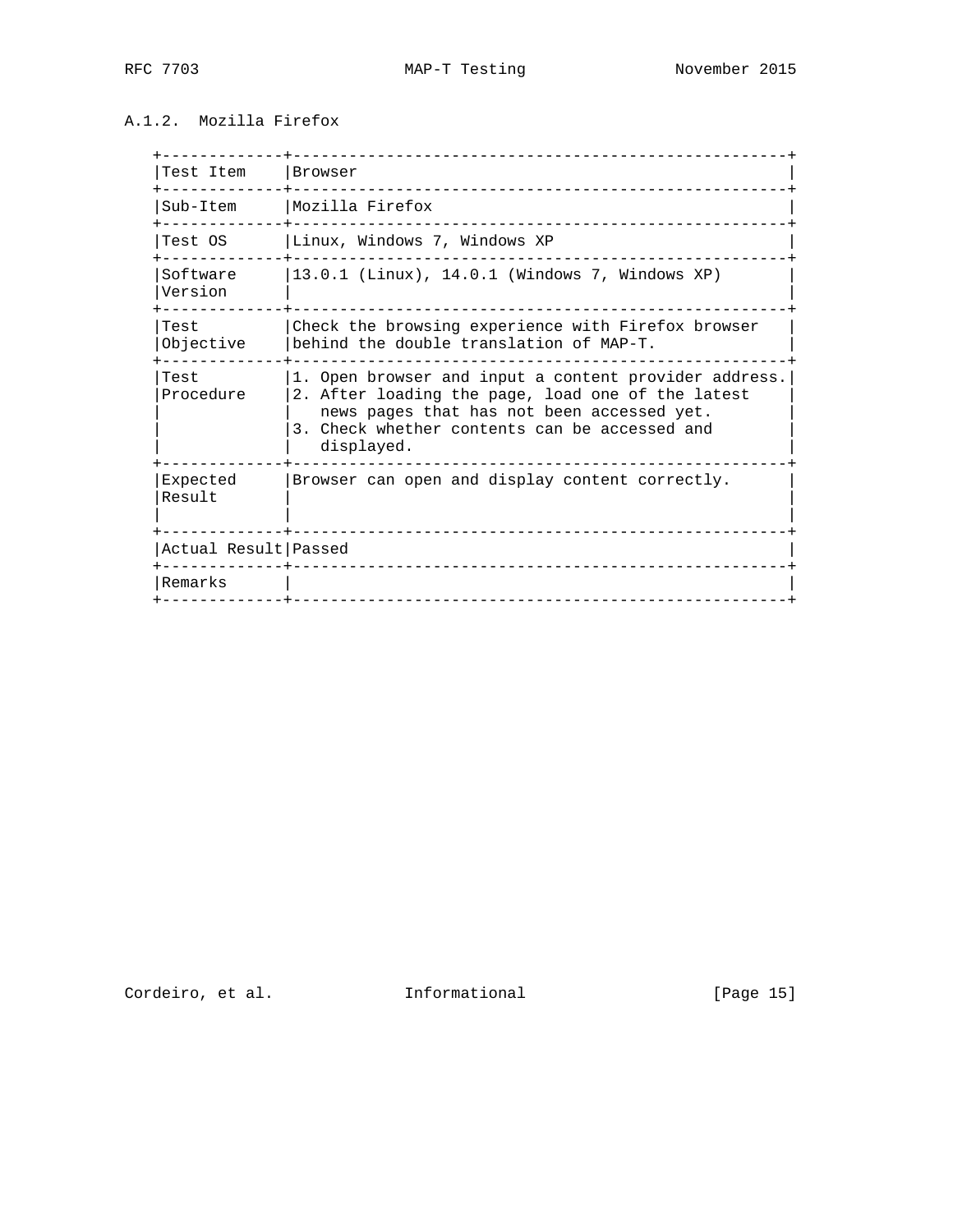## A.1.3. Internet Explorer

| Test Item            | Browser                                                                                                                                                                                                                  |
|----------------------|--------------------------------------------------------------------------------------------------------------------------------------------------------------------------------------------------------------------------|
|                      | Sub-Item   Internet Explorer                                                                                                                                                                                             |
| Test OS              | Windows 7, Windows XP                                                                                                                                                                                                    |
| Software<br>Version  | 8.0.7600 (Windows 7), 8.0.6001 (Windows XP)                                                                                                                                                                              |
| Test<br>Objective    | Check the browsing experience with Internet<br>Explorer behind the double translation of MAP-T.                                                                                                                          |
| Test<br>Procedure    | 1. Open browser and input a content provider address.<br>2. After loading the page, load one of the lastest<br>news pages that has not been accessed yet.<br>3. Check whether contents can be accessed and<br>displayed. |
| Expected<br>Result   | Browser can open and display content correctly.                                                                                                                                                                          |
| Actual Result Passed |                                                                                                                                                                                                                          |
| Remarks              |                                                                                                                                                                                                                          |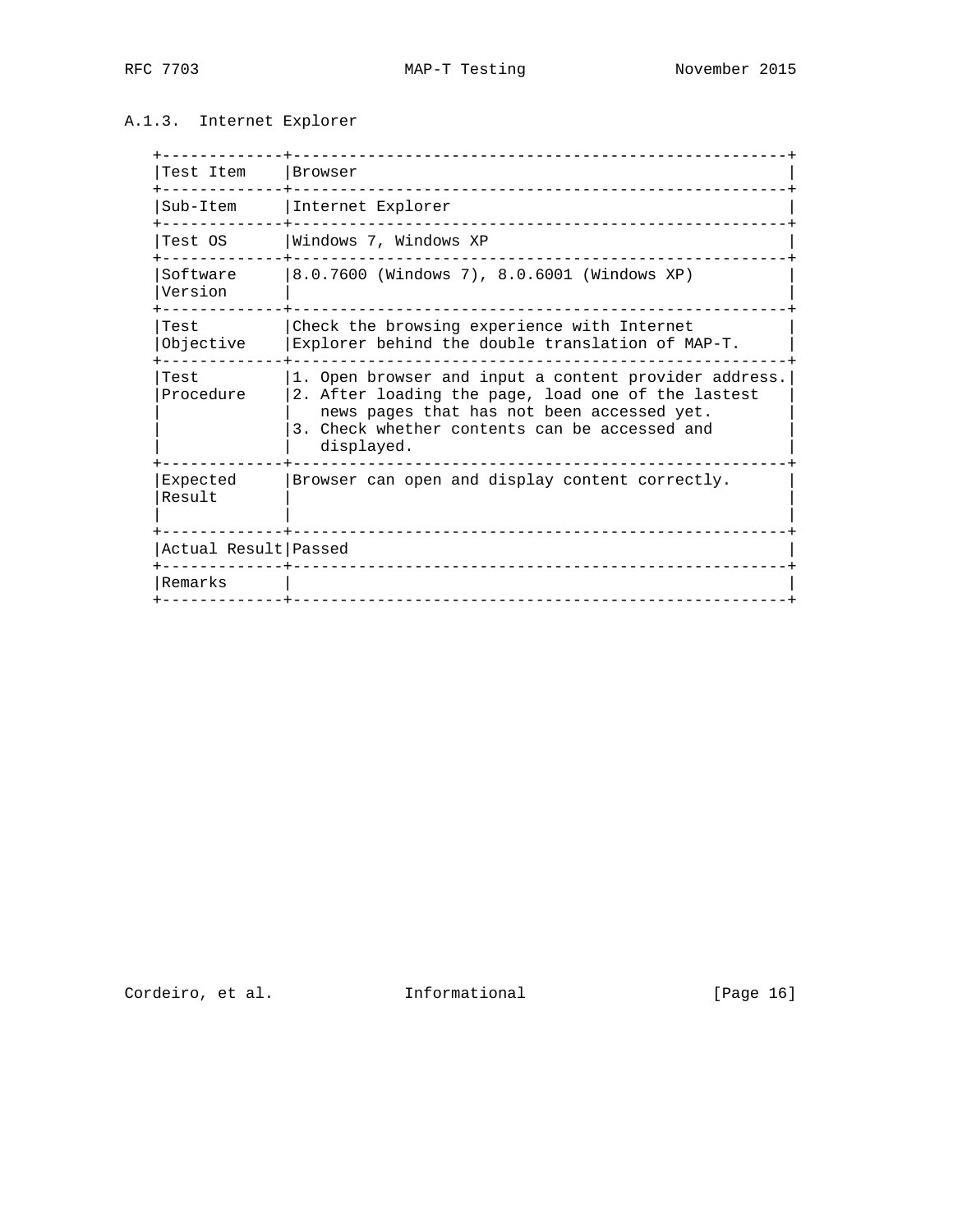## A.1.4. Safari

| Test Item            | Browser                                                                                                                                                                                                                 |
|----------------------|-------------------------------------------------------------------------------------------------------------------------------------------------------------------------------------------------------------------------|
| Sub-Item             | Safari                                                                                                                                                                                                                  |
| Test OS              | Windows 7, Windows XP                                                                                                                                                                                                   |
| Software<br>Version  | 5.1.7 (Windows 7, Windows XP)                                                                                                                                                                                           |
| Test<br>Objective    | Check the browsing experience with Safari browser<br>behind the double translation of MAP-T.                                                                                                                            |
| Test<br>Procedure    | 1. Open browser and input a content provider address.<br>2. After loading the page, load one of the latest<br>news pages that has not been accessed yet.<br>3. Check whether contents can be accessed and<br>displayed. |
| Expected<br>Result   | Browser can open and display content correctly.                                                                                                                                                                         |
| Actual Result Passed |                                                                                                                                                                                                                         |
| Remarks              |                                                                                                                                                                                                                         |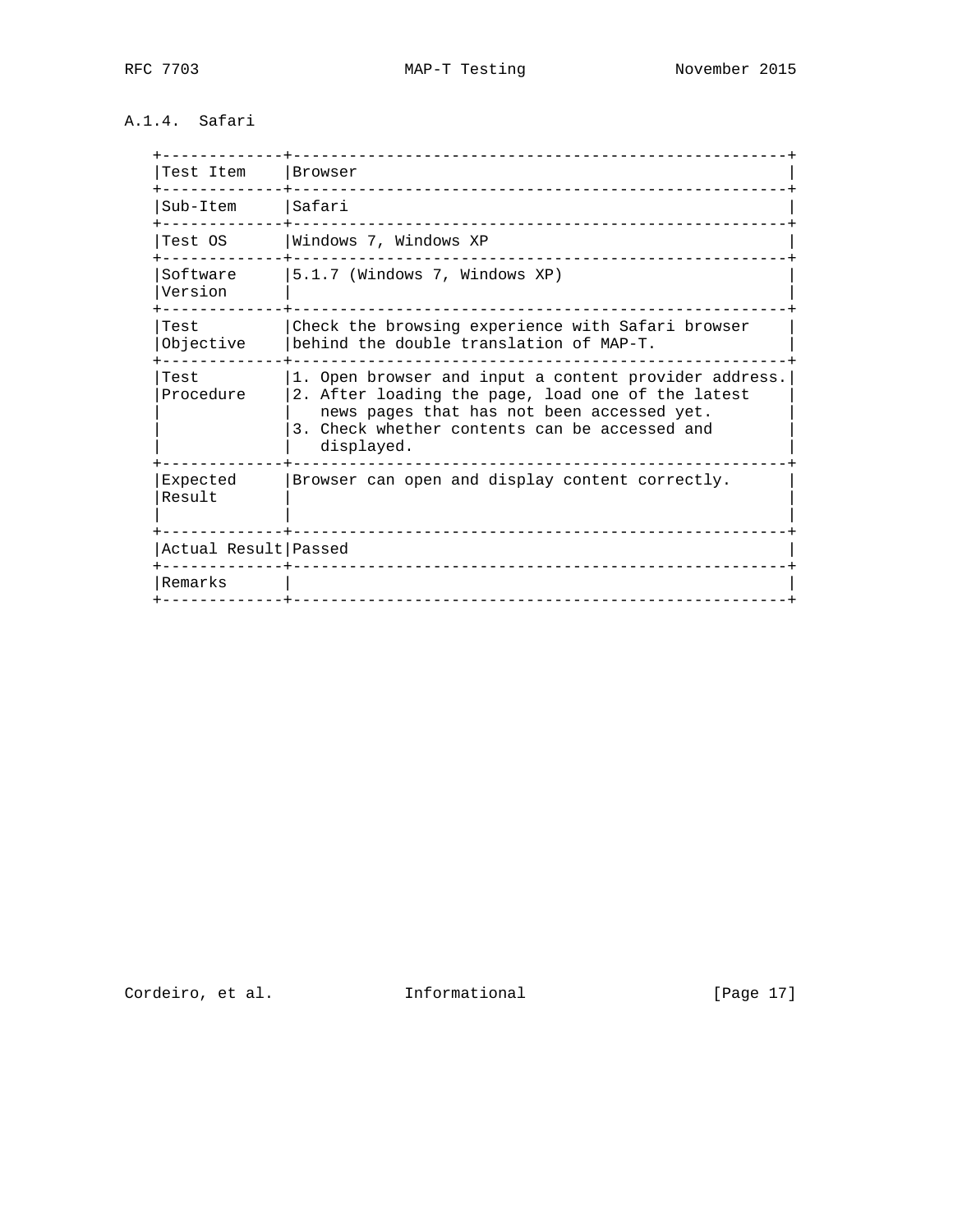A.1.5. Lynx (Text Browser)

| Test Item            | Browser<br><u>Listense in de legen</u>                                                                                                                                                                                                       |
|----------------------|----------------------------------------------------------------------------------------------------------------------------------------------------------------------------------------------------------------------------------------------|
| Sub-Item             | Lynx (text browser)                                                                                                                                                                                                                          |
| Test OS              | Linux                                                                                                                                                                                                                                        |
| Software<br>Version  | $2.8.8$ (Linux)                                                                                                                                                                                                                              |
| Test<br>Objective    | Check the browsing experience with Lynx browser<br>behind the double translation of MAP-T.                                                                                                                                                   |
| Test<br>Procedure    | 1. Open browser, input a webmail address and perform<br>the login.<br>2. After loading the page, verify the directories of<br>the account and check for stored emails.<br>3. Check whether the webmail content is accessed and<br>displayed. |
| Expected<br>Result   | Browser can open and display content correctly.                                                                                                                                                                                              |
| Actual Result Passed |                                                                                                                                                                                                                                              |
| Remarks              |                                                                                                                                                                                                                                              |
|                      |                                                                                                                                                                                                                                              |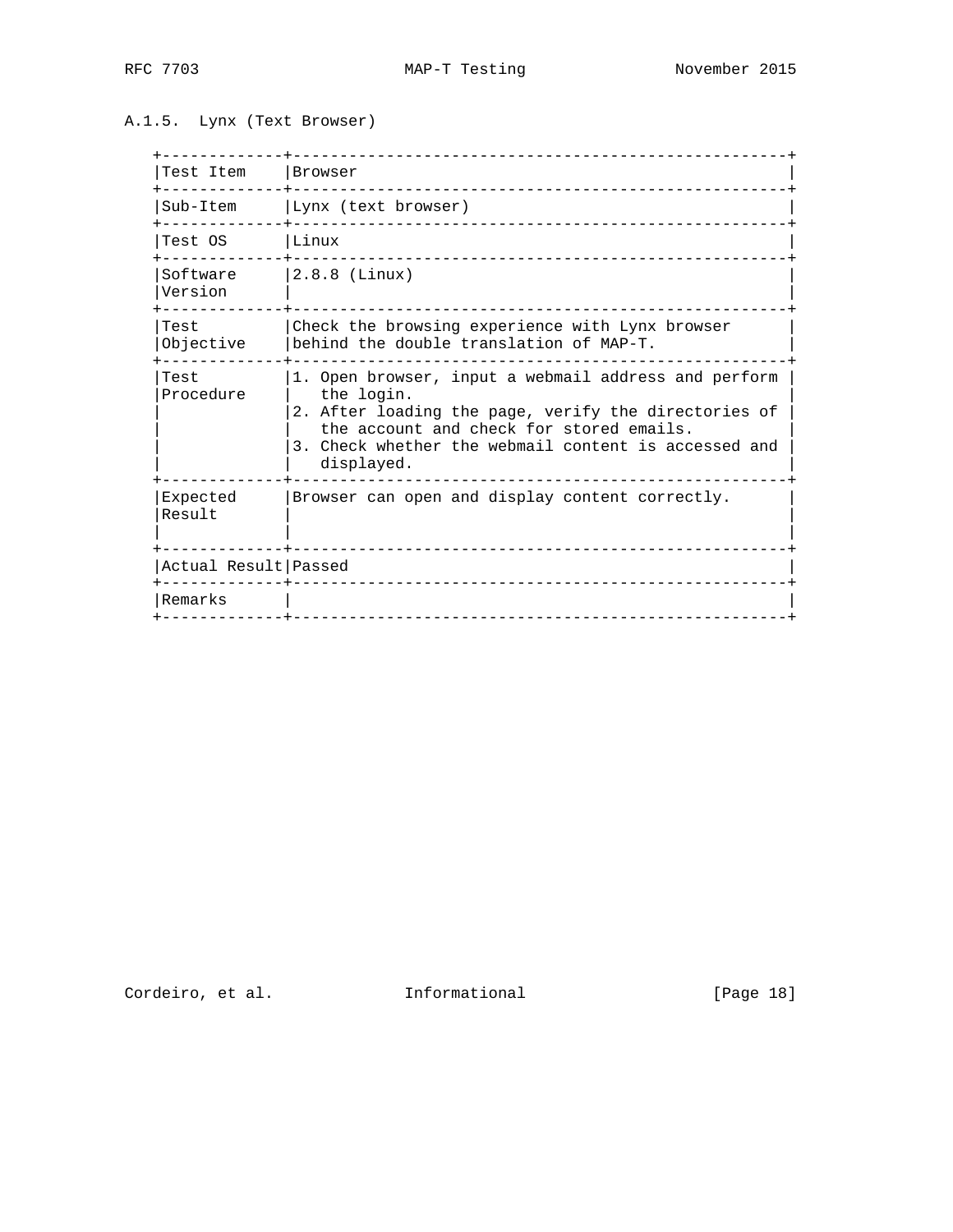## A.2. Web Browsing

# A.2.1. www.google.com

| Test Item              | Web browsing                                                                                                                                                                                                                                                                                                                                                                                                                    |
|------------------------|---------------------------------------------------------------------------------------------------------------------------------------------------------------------------------------------------------------------------------------------------------------------------------------------------------------------------------------------------------------------------------------------------------------------------------|
| Sub-Item               | www.google.com                                                                                                                                                                                                                                                                                                                                                                                                                  |
| Test OS                | Linux, Windows 7, Windows XP                                                                                                                                                                                                                                                                                                                                                                                                    |
| Software<br>Version    | Chrome and Firefox (Linux, Windows 7, Windows XP)                                                                                                                                                                                                                                                                                                                                                                               |
| Test<br>Objective      | Check whether we can access the services of Google,<br>including the search mechanism, behind the double<br>translation of MAP-T.                                                                                                                                                                                                                                                                                               |
| Test<br>Procedure      | 1. Open browser and input the Google search engine<br>address.<br>2. After loading the page, perform a new search.<br>3. Check whether the website addresses Google<br>outputs match the search results.<br>4. Access the Google Maps service.<br>5. After loading the page, switch to satellite<br>view.<br>6. Perform a known street address search.<br>7. Check whether the satellite images of the street<br>are displayed. |
| Expected<br>Result     | The search engine recognizes requests from user.<br>The Maps service displays the satellite images of<br>the appointed localization.                                                                                                                                                                                                                                                                                            |
| Actual Result   Passed |                                                                                                                                                                                                                                                                                                                                                                                                                                 |
| Remarks                |                                                                                                                                                                                                                                                                                                                                                                                                                                 |

Cordeiro, et al. 1nformational [Page 19]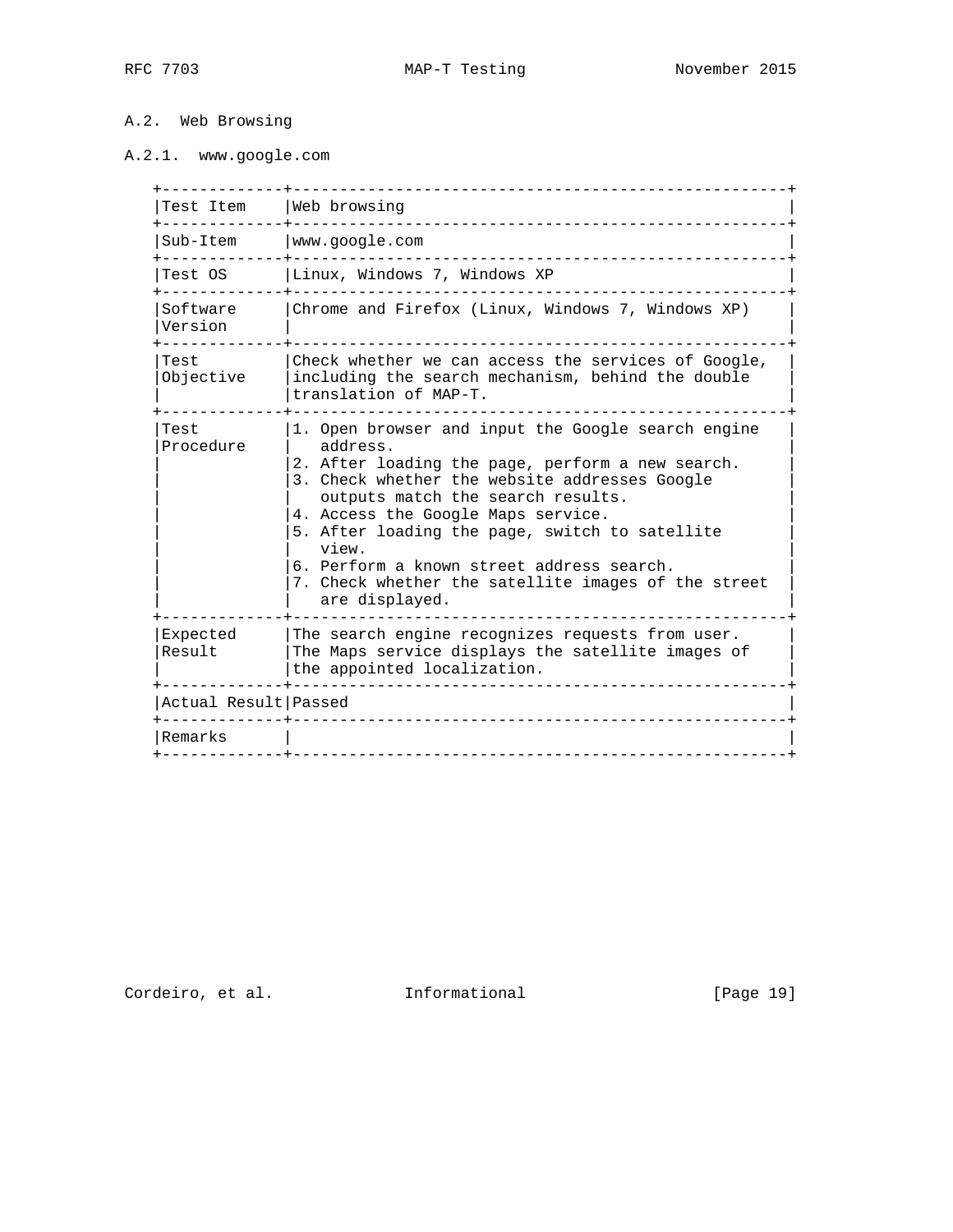## A.2.2. www.msn.com

| Test Item              | Web browsing                                                                                                                                                                                                         |
|------------------------|----------------------------------------------------------------------------------------------------------------------------------------------------------------------------------------------------------------------|
| Sub-Item               | www.msn.com                                                                                                                                                                                                          |
| Test OS                | Linux, Windows 7, Windows XP                                                                                                                                                                                         |
| Software<br>Version    | Chrome and Firefox (Linux, Windows 7, Windows XP)                                                                                                                                                                    |
| Test<br>Objective      | Check whether the various content provided by the<br>MSN website can be accessed behind the double<br>translation of MAP-T.                                                                                          |
| Test<br>Procedure      | 1. Open browser and input the MSN website address.<br>2. After loading the page, load one of the latest<br>news pages that has not been accessed yet.<br>3. Check whether contents can be accessed and<br>displayed. |
| Expected<br>Result     | MSN content can be opened and displayed correctly.                                                                                                                                                                   |
| Actual Result   Passed |                                                                                                                                                                                                                      |
| Remarks                |                                                                                                                                                                                                                      |
|                        |                                                                                                                                                                                                                      |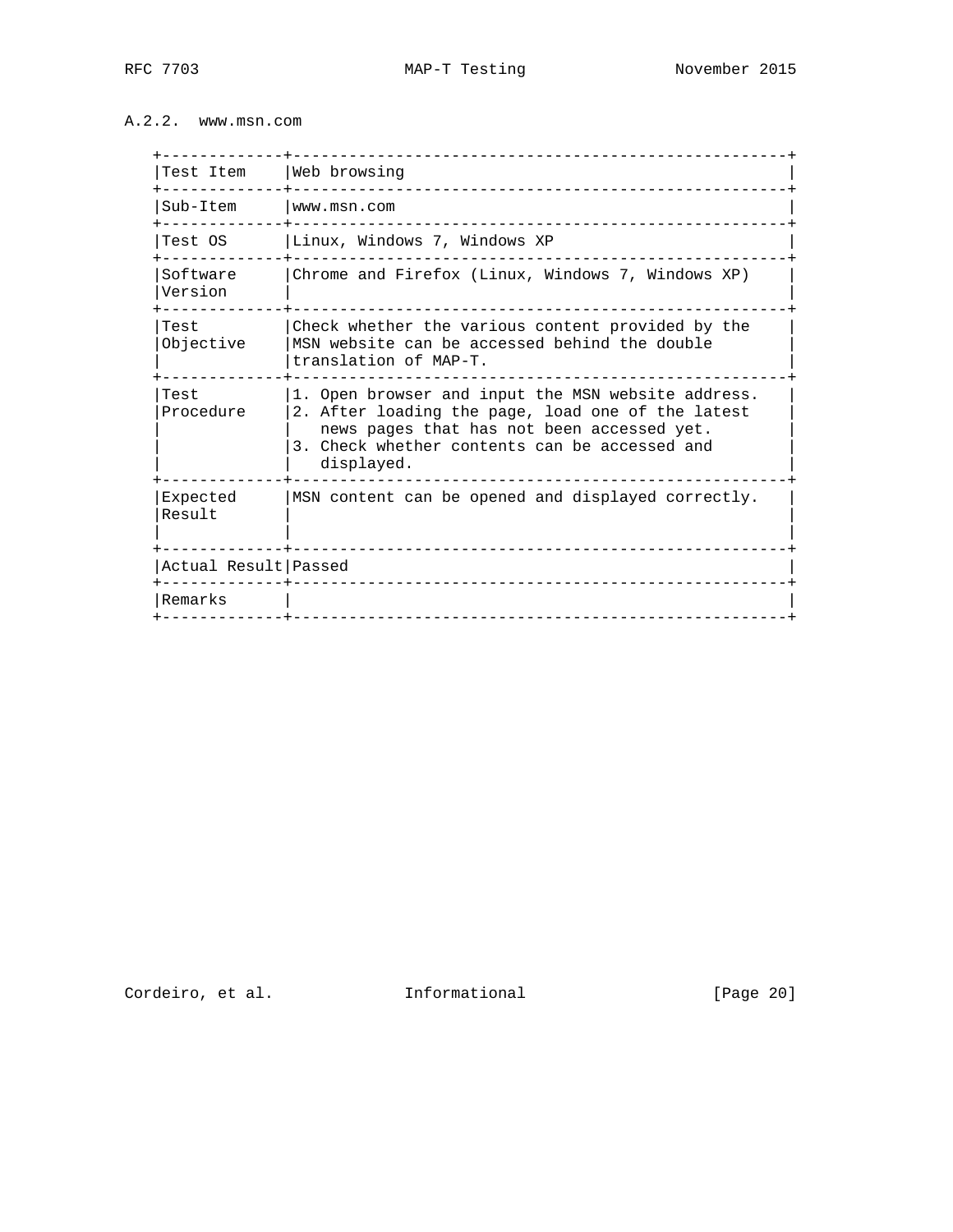### A.3. Web Dynamic Content

# A.3.1. Flash Player

| Test Item            | Web dynamic content                                                                                                                                                                                                                                                                                                                                                                                                     |
|----------------------|-------------------------------------------------------------------------------------------------------------------------------------------------------------------------------------------------------------------------------------------------------------------------------------------------------------------------------------------------------------------------------------------------------------------------|
| Sub-Item             | Flash Player                                                                                                                                                                                                                                                                                                                                                                                                            |
| Test OS              | Linux, Windows 7, Windows XP                                                                                                                                                                                                                                                                                                                                                                                            |
| Software<br>Version  | 13.3.31.109 (Linux), 11.3.31.227 (Windows 7),<br>11.3.300 (Windows XP)                                                                                                                                                                                                                                                                                                                                                  |
| Test<br>Objective    | Check whether Flash content (videos, mainly) can be<br>downloaded and displayed behind the double<br>translation of MAP-T.                                                                                                                                                                                                                                                                                              |
| Test<br>Procedure    | 1. Open browser and input the Adobe website address.<br>2. Download and install the version of Adobe Flash<br>Player better suited to the system in use.<br>3. Refresh or reopen the browser and input the<br>YouTube address.<br>3. After loading the page, load one of the last<br>videos posted, not displayed yet.<br>4. Check whether the video is loaded and displayed<br>in the Flash version of YouTube player. |
| Expected<br>Result   | Video played in Flash can be displayed correctly.                                                                                                                                                                                                                                                                                                                                                                       |
| Actual Result Passed |                                                                                                                                                                                                                                                                                                                                                                                                                         |
|                      |                                                                                                                                                                                                                                                                                                                                                                                                                         |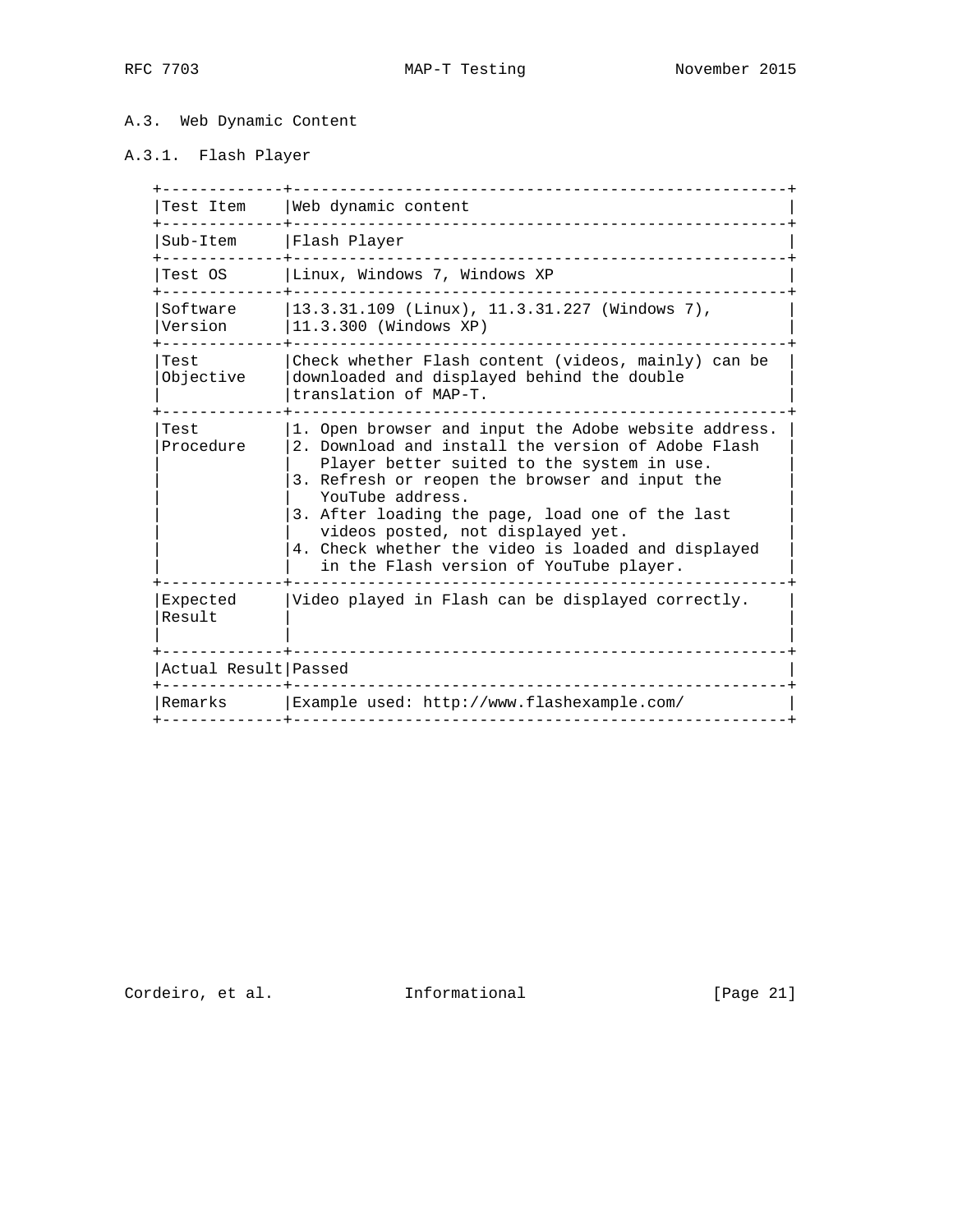### A.3.2. Silverlight

| Test Item            | Web dynamic content                                                                                                                                                                                                                                                                                                                                                                                                                                    |
|----------------------|--------------------------------------------------------------------------------------------------------------------------------------------------------------------------------------------------------------------------------------------------------------------------------------------------------------------------------------------------------------------------------------------------------------------------------------------------------|
| Sub-Item             | Silverlight                                                                                                                                                                                                                                                                                                                                                                                                                                            |
| Test OS              | Linux, Windows 7, Windows XP                                                                                                                                                                                                                                                                                                                                                                                                                           |
| Software<br>Version  | Moonlight 3.99.0.3 (Linux), 5.1.10411 (Windows 7,<br>Windows XP)                                                                                                                                                                                                                                                                                                                                                                                       |
| Test<br>Objective    | Check whether Silverlight content can be downloaded<br>and displayed behind the double translation of<br>$MAP-T$ .                                                                                                                                                                                                                                                                                                                                     |
| Test<br>Procedure    | 1. Open browser and input the Microsoft website<br>address.<br>2. Download and install the version of Microsoft<br>Silverlight better suited to the system in use.<br>3. Refresh or reopen the browser, input the Google<br>address, search for a 'Silverlight Example' and<br>open the link of a result (examples can be found<br>in the References).<br>4. After loading the page with and example, check<br>whether the plugin is working properly. |
| Expected<br>Result   | Silverlight applet executes correctly.                                                                                                                                                                                                                                                                                                                                                                                                                 |
| Actual Result Passed |                                                                                                                                                                                                                                                                                                                                                                                                                                                        |
| Remarks              | Linux must use Moonlight as alternative to<br>Silverlight as it is not available for Linux.<br>The Moonlight plugin for Linux has problems<br>refreshing the images of applets. Images are only<br>refreshed when the user comes back to the<br>display of the tab running Moonlight.<br>Example used: http://flashenabled.wordpress.com/2007<br>/07/09/from-a-to-z-50-silverlight-applications/                                                       |

Cordeiro, et al. 1nformational [Page 22]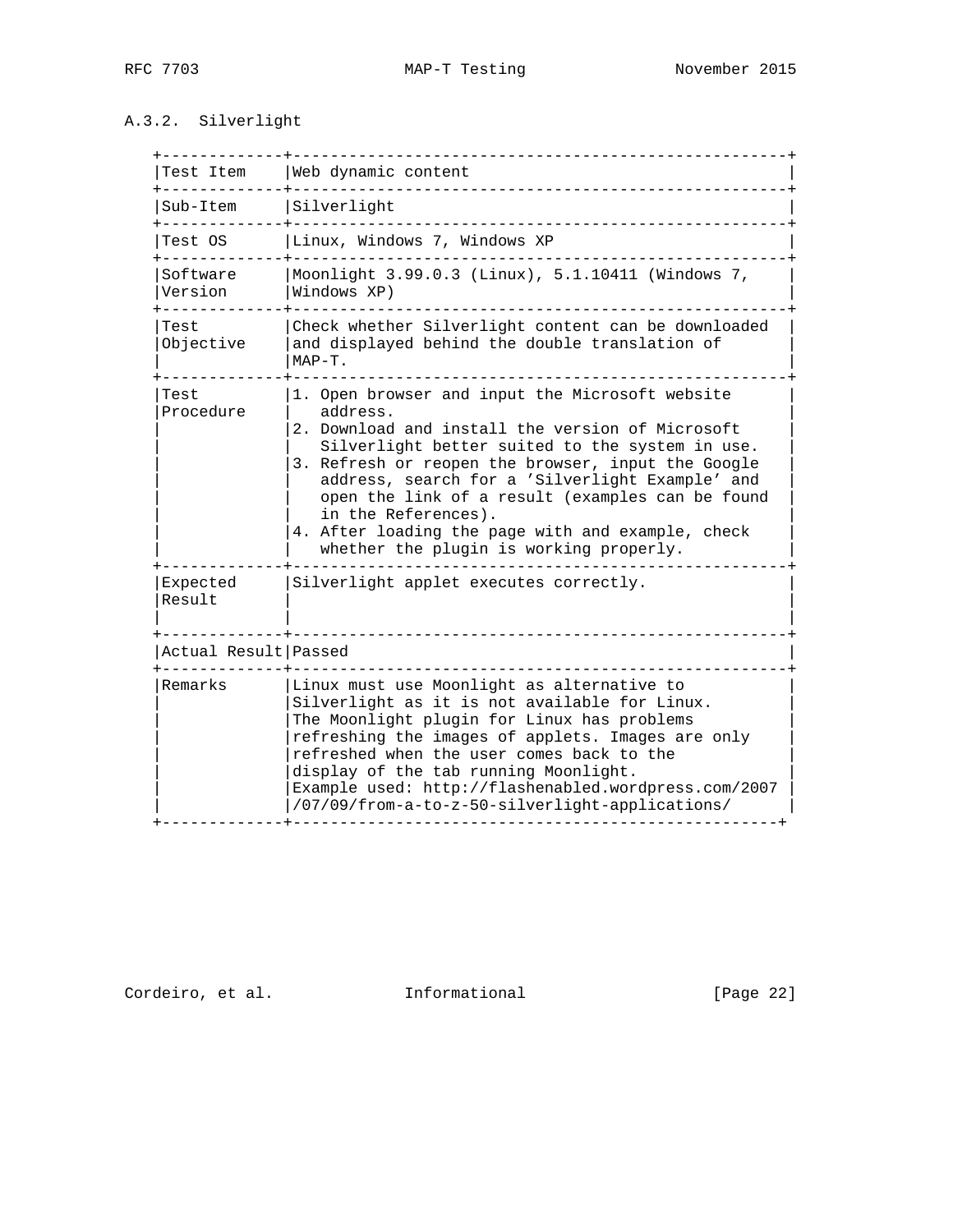## A.3.3. Java Applets

| Test Item            | Web dynamic content                                                                                                                                                                                                                                                                                                                                                                                                           |
|----------------------|-------------------------------------------------------------------------------------------------------------------------------------------------------------------------------------------------------------------------------------------------------------------------------------------------------------------------------------------------------------------------------------------------------------------------------|
| Sub-Item             | Java applets                                                                                                                                                                                                                                                                                                                                                                                                                  |
| Test OS              | Linux, Windows 7, Windows XP                                                                                                                                                                                                                                                                                                                                                                                                  |
| Software<br>Version  | $1.6.0$ 24 open jdk (Linux), jdk 7.0.5 (Windows 7,<br>Windows XP)                                                                                                                                                                                                                                                                                                                                                             |
| Test<br>Objective    | Check whether Java applications can be downloaded<br>and executed behind the double translation of MAP-T.                                                                                                                                                                                                                                                                                                                     |
| Test<br>Procedure    | 1. Open browser and input the Java website address.<br>2. Download and install the version of Java better<br>better suited to the system in use.<br>3. Refresh or reopen the browser, input the Google<br>address, search for a 'Java Example' and open the<br>link of a result (examples can be found in the<br>References).<br>4. After loading the page with and example, check<br>whether the plugin is working properly. |
| Expected<br>Result   | Java applet executes correctly.                                                                                                                                                                                                                                                                                                                                                                                               |
| Actual Result Passed |                                                                                                                                                                                                                                                                                                                                                                                                                               |
| Remarks              | Example used:<br>http://profs.etsmtl.ca/mmcguffin/learn/java/                                                                                                                                                                                                                                                                                                                                                                 |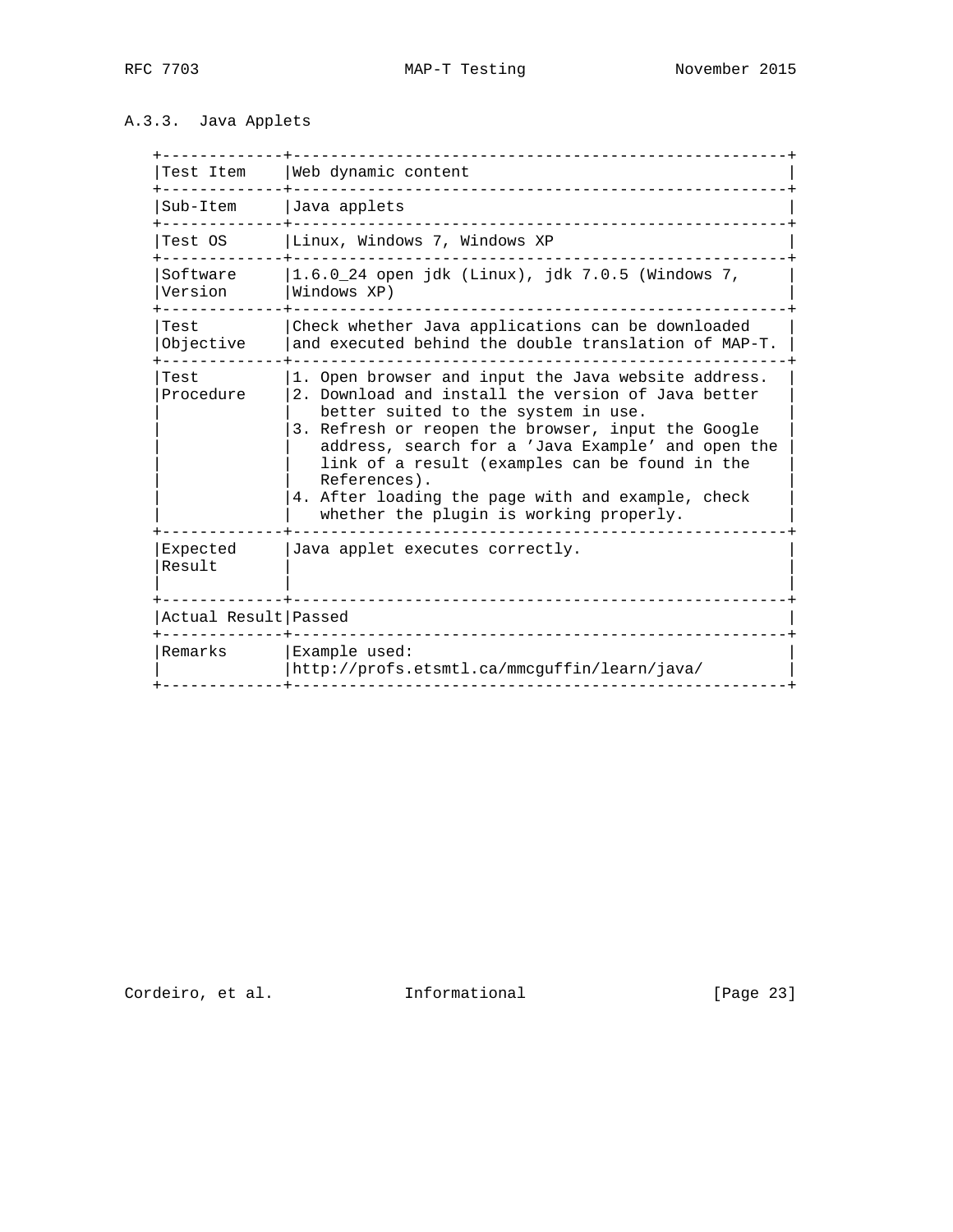### A.3.4. HTML5 Websites

| Test Item            | Web dynamic content                                                                                                                                                                                                                                                                    |
|----------------------|----------------------------------------------------------------------------------------------------------------------------------------------------------------------------------------------------------------------------------------------------------------------------------------|
| Sub-Item             | HTML5 websites                                                                                                                                                                                                                                                                         |
| Test OS              | Linux, Windows 7, Windows XP                                                                                                                                                                                                                                                           |
| Software<br>Version  | Chrome and Firefox (Linux, Windows 7, Windows XP)                                                                                                                                                                                                                                      |
| Test<br>Objective    | Check whether the contents of HTML5 websites can be<br>downloaded and displayed behind the double<br>translation of MAP-T.                                                                                                                                                             |
| Test<br>Procedure    | 1. Open browser and input the Google address.<br>2. Search for a 'HTML5 Example' and open the link of<br>a result (examples can be found in the<br>References).<br>3. After loading one page with video content, load a<br>video.<br>4. Check whether the video is displayed properly. |
| Expected<br>Result   | HTML5 website content can be downloaded and<br>displayed without errors.                                                                                                                                                                                                               |
| Actual Result Passed |                                                                                                                                                                                                                                                                                        |
| Remarks              | Example used: http://101besthtml5sites.com/                                                                                                                                                                                                                                            |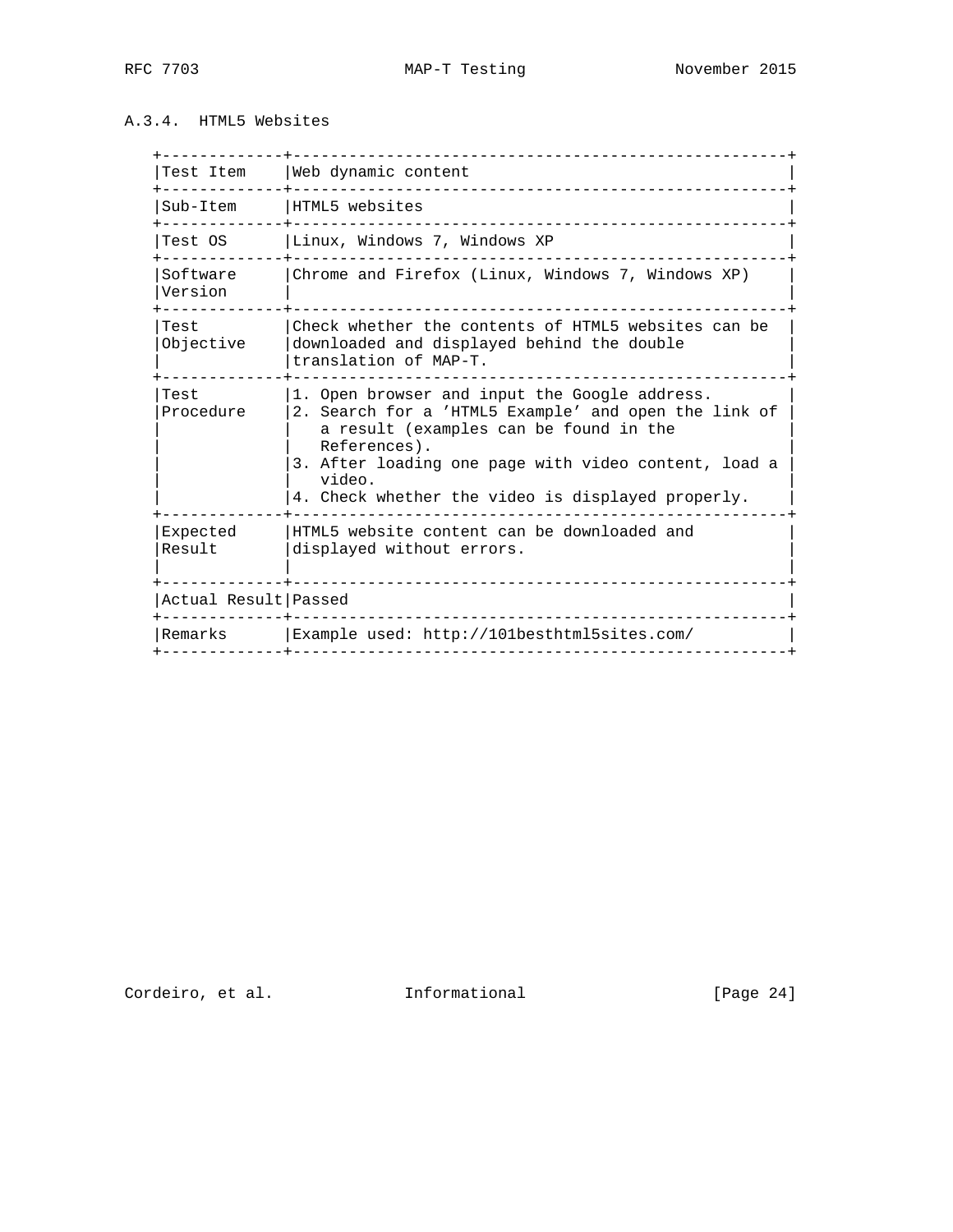### A.4. Video-Stream Websites

### A.4.1. www.youtube.com

| Test Item            | Video-stream website                                                                                                                                                       |
|----------------------|----------------------------------------------------------------------------------------------------------------------------------------------------------------------------|
| Sub-Item             | www.youtube.com                                                                                                                                                            |
| Test OS              | Linux, Windows 7, Windows XP                                                                                                                                               |
| Software<br>Version  | Chrome and Firefox (Linux, Windows 7, Windows XP)                                                                                                                          |
| Test<br>Objective    | Check whether videos and contents of the YouTube<br>streaming video website can be downloaded and<br>displayed behind the double translation of MAP-T.                     |
| Test<br>Procedure    | 1. Open browser and input the YouTube address.<br>2. After loading the page, load one of the last<br>videos posted.<br>3. Check whether the video is loaded and displayed. |
| Expected<br>Result   | YouTube video can be downloaded and displayed<br>correctly.                                                                                                                |
| Actual Result Passed |                                                                                                                                                                            |
| Remarks              |                                                                                                                                                                            |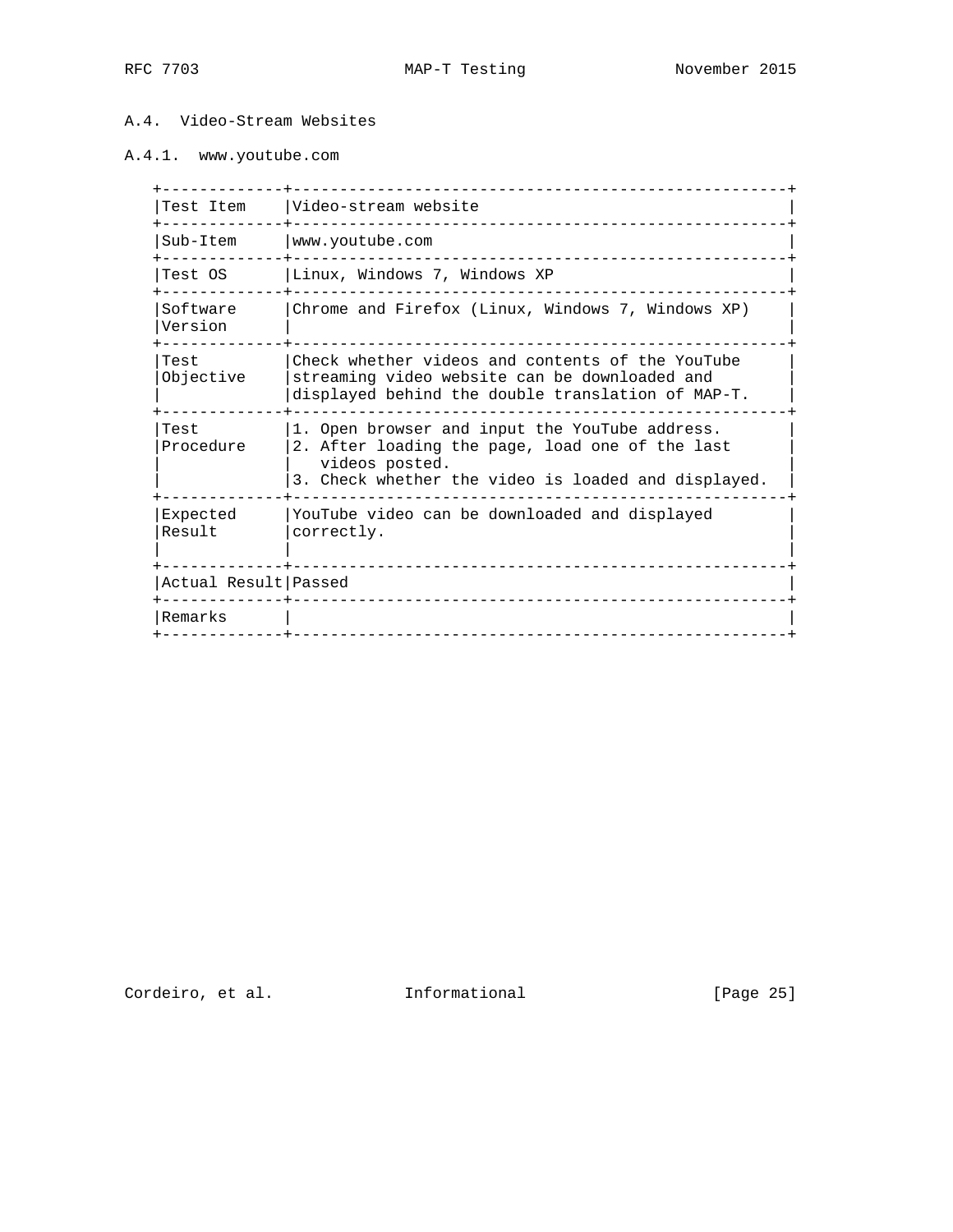### A.4.2. www.dailymotion.com

| Test Item            | Video-stream website                                                                                                                                                           |
|----------------------|--------------------------------------------------------------------------------------------------------------------------------------------------------------------------------|
| Sub-Item             | www.dailymotion.com                                                                                                                                                            |
| Test OS              | Linux, Windows 7, Windows XP                                                                                                                                                   |
| Software<br>Version  | Chrome and Firefox (Linux, Windows 7, Windows XP)                                                                                                                              |
| Test<br>Objective    | Check whether videos and contents of the Dailymotion<br>streaming video website can be downloaded and<br>displayed behind the double translation of MAP-T.                     |
| Test<br>Procedure    | 1. Open browser and input the Dailymotion address.<br>2. After loading the page, load one of the last<br>videos posted.<br>3. Check whether the video is loaded and displayed. |
| Expected<br>Result   | Dailymotion video can be downloaded and displayed<br>correctly.                                                                                                                |
| Actual Result Passed |                                                                                                                                                                                |
| Remarks              |                                                                                                                                                                                |

Cordeiro, et al. 1nformational [Page 26]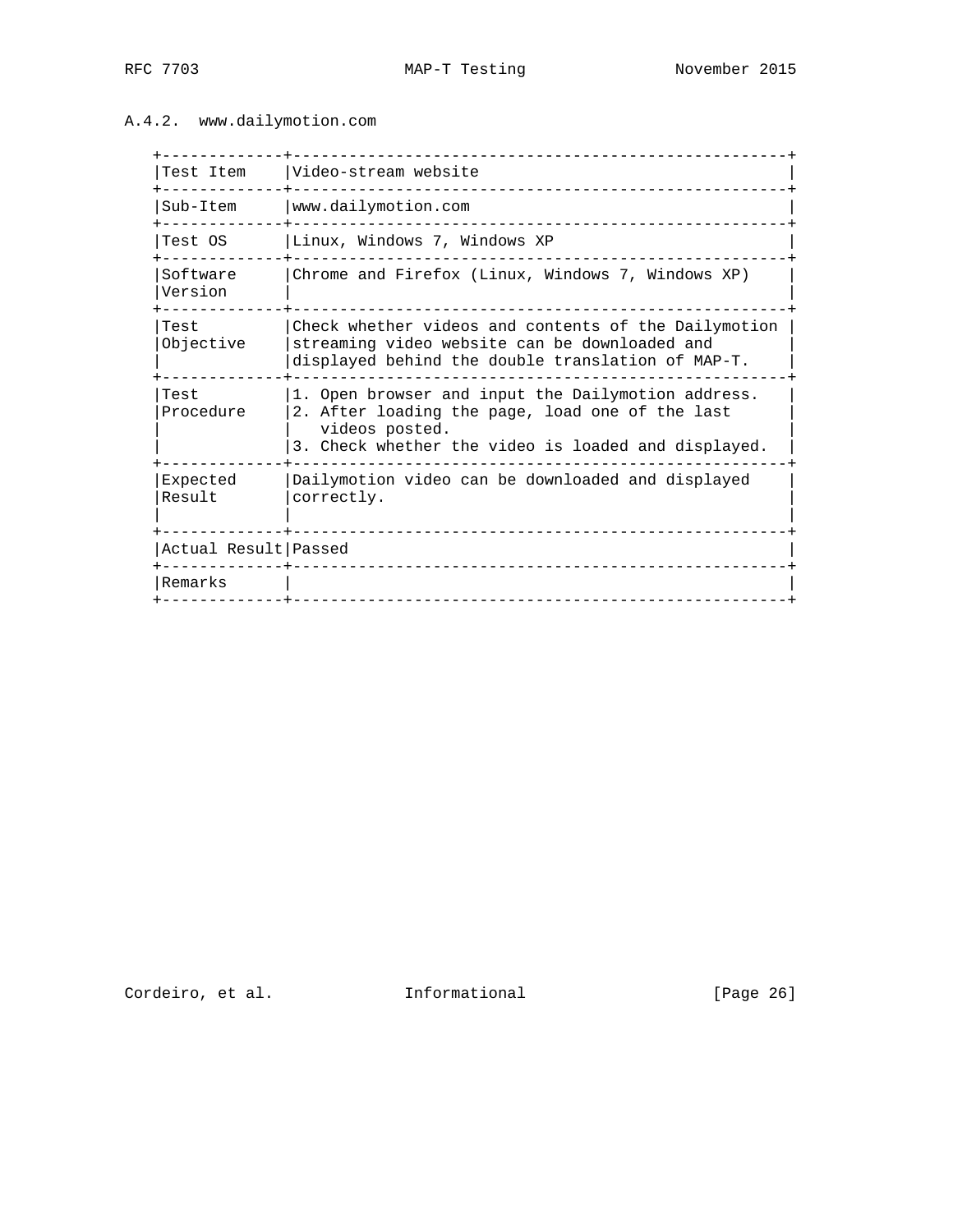### A.4.3. www.zappiens.br

| Test Item            | Video-stream website                                                                                                                                                                                                                     |
|----------------------|------------------------------------------------------------------------------------------------------------------------------------------------------------------------------------------------------------------------------------------|
| Sub-Item             | www.zappiens.br                                                                                                                                                                                                                          |
| Test OS              | Linux, Windows 7, Windows XP                                                                                                                                                                                                             |
| Software<br>Version  | Chrome and Firefox (Linux, Windows 7, Windows XP)                                                                                                                                                                                        |
| Test<br>Objective    | Check whether videos and content of the Zappiens<br>streaming video website (Brazilian digital content<br>website) can be downloaded and displayed behind the<br>double translation of MAP-T.                                            |
| Test<br>Procedure    | 1. Open browser and input the Zappiens address.<br>2. After loading the page, load one of the last<br>videos posted. Alternate between the three formats<br>of display available.<br>3. Check whether the video is loaded and displayed. |
| Expected<br>Result   | Zappiens video can be downloaded and displayed<br>correctly in the three available formats.                                                                                                                                              |
| Actual Result Passed |                                                                                                                                                                                                                                          |
| Remarks              |                                                                                                                                                                                                                                          |
|                      |                                                                                                                                                                                                                                          |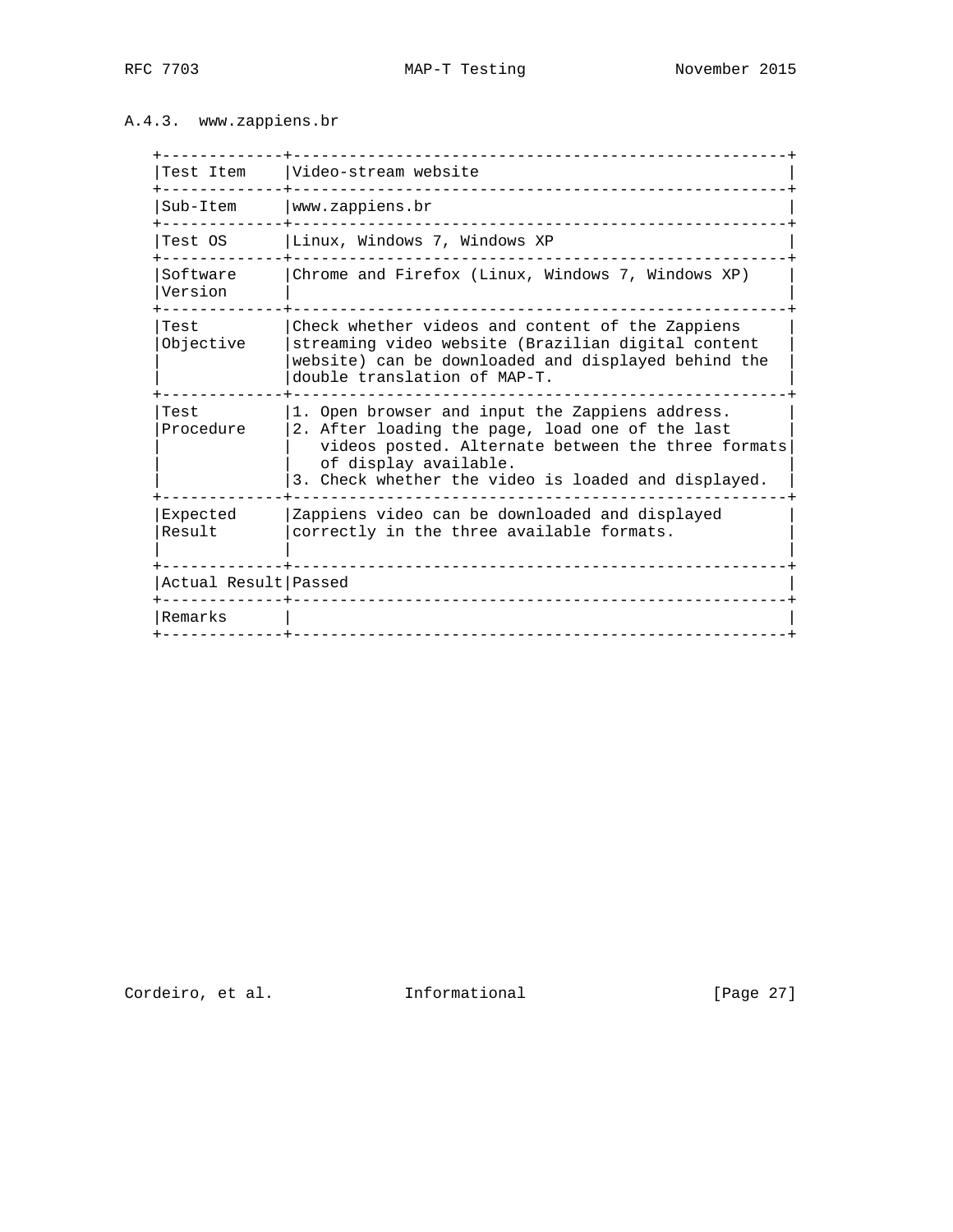### A.5. Social-Networking Websites

## A.5.1. www.facebook.com

| Test Item            | Social-networking website                                                                                                                                                                                                                                                                                 |
|----------------------|-----------------------------------------------------------------------------------------------------------------------------------------------------------------------------------------------------------------------------------------------------------------------------------------------------------|
| Sub-Item             | www.facebook.com                                                                                                                                                                                                                                                                                          |
| Test OS              | Linux, Windows 7, Windows XP                                                                                                                                                                                                                                                                              |
| Software<br>Version  | Chrome and Firefox (Linux, Windows 7, Windows XP)                                                                                                                                                                                                                                                         |
| Test<br>Objective    | Check whether a Facebook account can be accessed and<br>Facebook applets (as chat) can be executed behind<br>the double translation of MAP-T.                                                                                                                                                             |
| Test<br>Procedure    | 1. Open browser, input the Facebook address, and<br>perform the login.<br>2. Navigate between profiles.<br>3. Check whether contents are loaded and displayed.<br>4. Open the chat applet and perform messages<br>exchanges.<br>5. Check whether contacts are displayed and messages<br>can be exchanged. |
| Expected<br>Result   | Profiles can be accessed and displayed correctly.<br>Applets execute without errors.                                                                                                                                                                                                                      |
| Actual Result Passed |                                                                                                                                                                                                                                                                                                           |
| Remarks              |                                                                                                                                                                                                                                                                                                           |
|                      |                                                                                                                                                                                                                                                                                                           |

Cordeiro, et al. 1nformational [Page 28]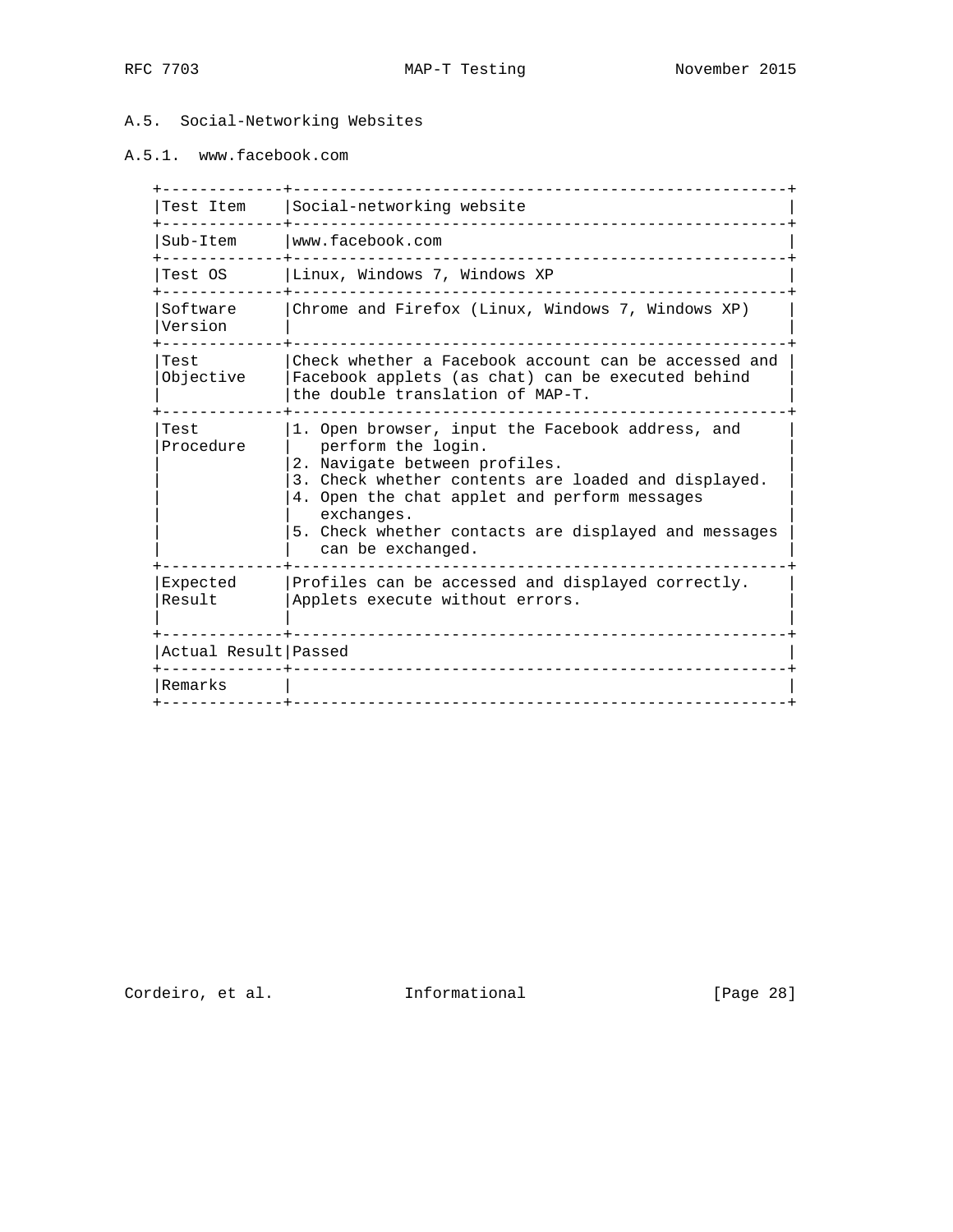### A.5.2. www.twitter.com

| Test Item            |                                                                                                                                                               |
|----------------------|---------------------------------------------------------------------------------------------------------------------------------------------------------------|
|                      | Social-networking websites                                                                                                                                    |
| Sub-Item             | www.twitter.com                                                                                                                                               |
| Test OS              | Linux, Windows 7, Windows XP                                                                                                                                  |
| Software<br>Version  | Chrome and Firefox (Linux, Windows 7, Windows XP)                                                                                                             |
| Test<br>Objective    | Check whether a Twitter account can be accessed and<br>Twitter applets can be executed behind the double<br>translation of MAP-T.                             |
| Test<br>Procedure    | 1. Open browser, input the Twitter address, and<br>perform the login.<br>2. Navigate between profiles.<br>3. Check whether contents are loaded and displayed. |
| Expected<br>Result   | Profiles are accessed and displayed correctly.                                                                                                                |
| Actual Result Passed |                                                                                                                                                               |
| Remarks              |                                                                                                                                                               |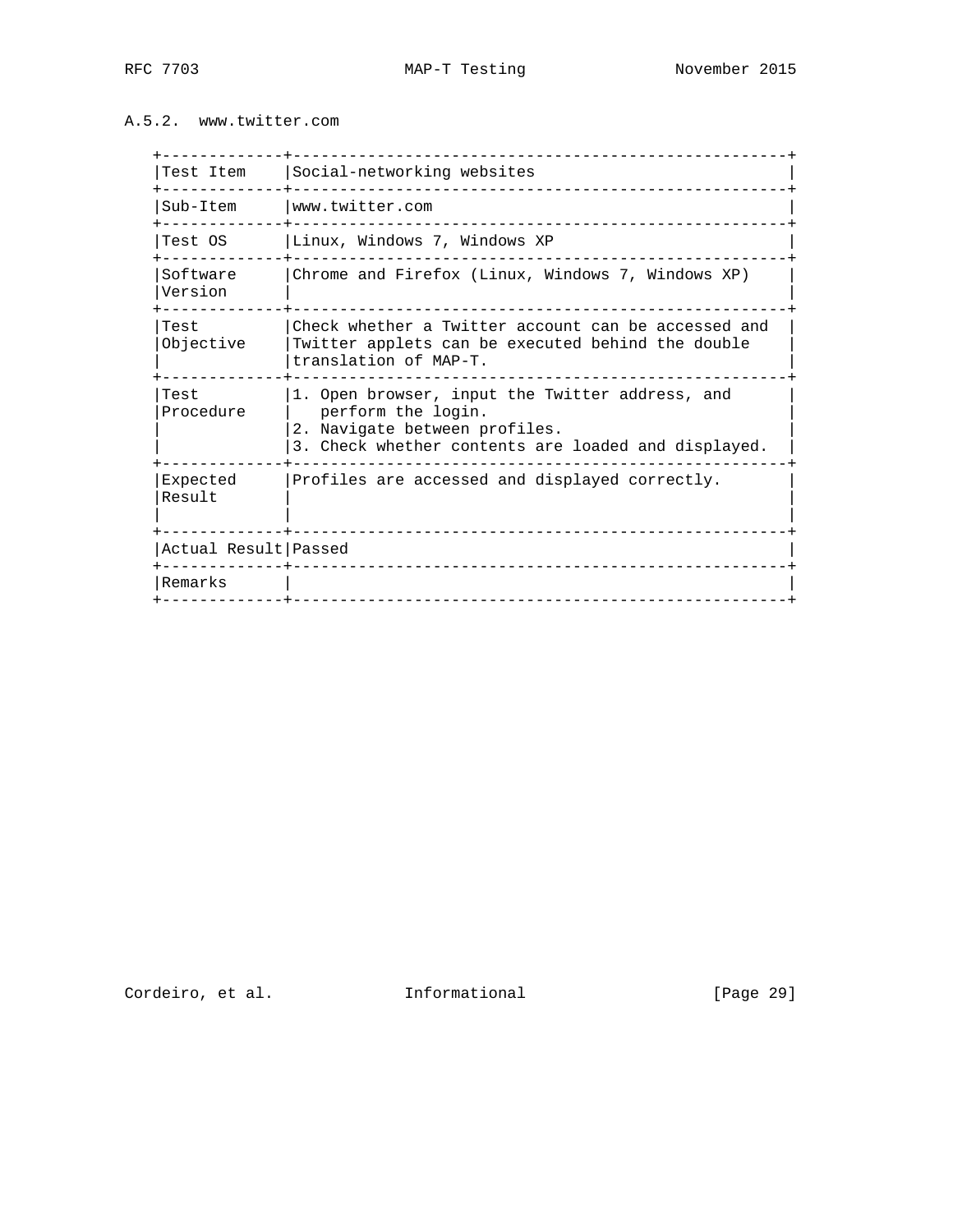## A.6. Webmails

# A.6.1. www.gmail.com

| Test Item            | Webmail                                                                                                                                                                                                                                   |
|----------------------|-------------------------------------------------------------------------------------------------------------------------------------------------------------------------------------------------------------------------------------------|
| Sub-Item             | www.gmail.com                                                                                                                                                                                                                             |
| Test OS              | Linux, Windows 7, Windows XP                                                                                                                                                                                                              |
| Software<br>Version  | Chrome and Firefox (Linux, Windows 7, Windows XP)                                                                                                                                                                                         |
| Test<br>Objective    | Check whether Gmail webmail can be accessed and<br>Gmail applets can be executed behind the double<br>translation of MAP-T.                                                                                                               |
| Test<br>Procedure    | 1. Open browser, input Gmail address, and perform the<br>login.<br>2. After loading the page, verify the directories of<br>the account and check for stored emails.<br>3. Check whether the webmail content is accessed and<br>displayed. |
| Expected<br>Result   | Account can be accessed and emails can be displayed<br>without errors.                                                                                                                                                                    |
| Actual Result Passed |                                                                                                                                                                                                                                           |
| Remarks              |                                                                                                                                                                                                                                           |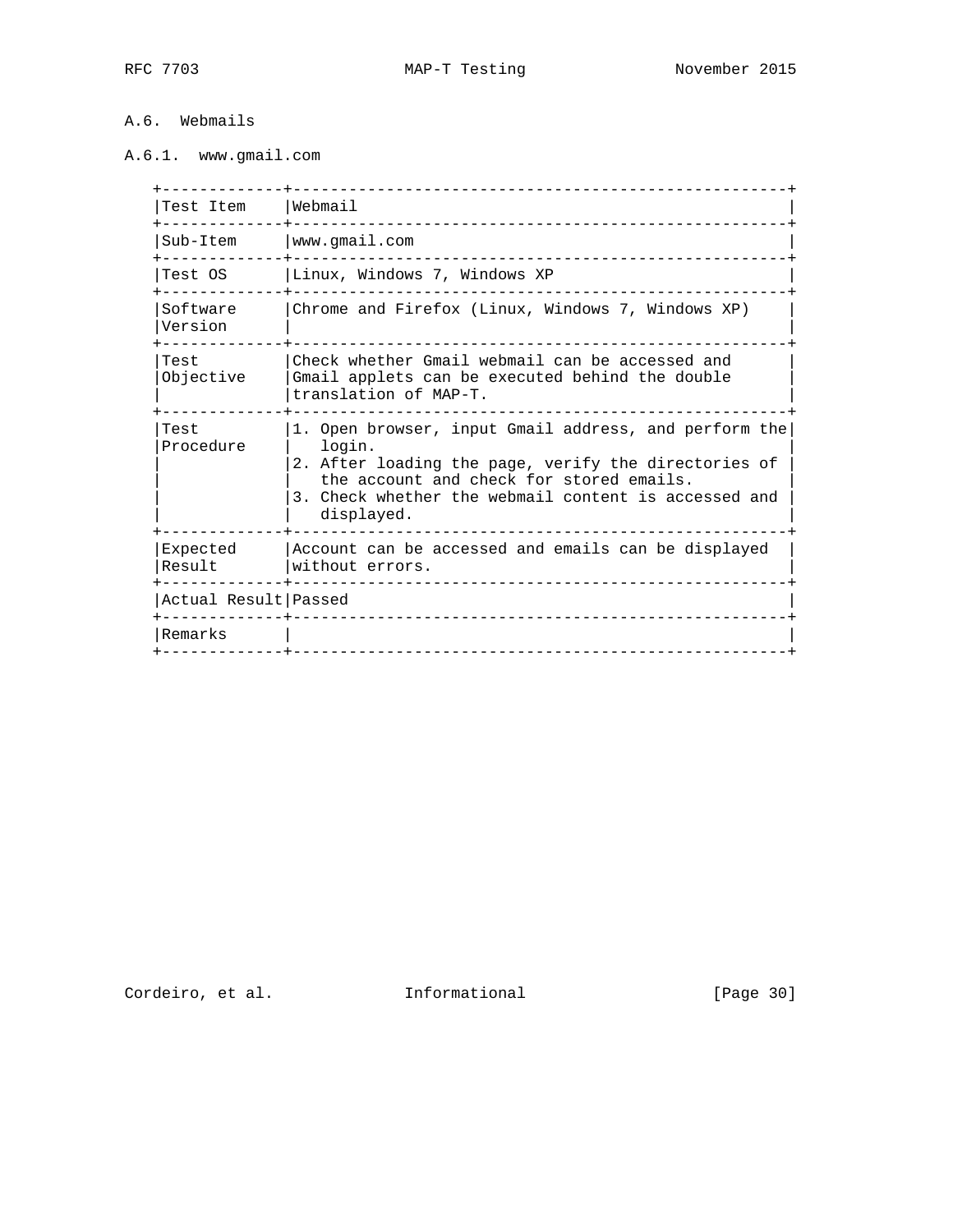A.6.2. www.hotmail.com

| Test Item            | Webmails                                                                                                                                                                                                                                    |
|----------------------|---------------------------------------------------------------------------------------------------------------------------------------------------------------------------------------------------------------------------------------------|
| Sub-Item             | www.hotmail.com                                                                                                                                                                                                                             |
| Test OS              | Linux, Windows 7, Windows XP                                                                                                                                                                                                                |
| Software<br>Version  | Chrome and Firefox (Linux, Windows 7, Windows XP)                                                                                                                                                                                           |
| Test<br>Objective    | Check whether Hotmail webmail can be accessed<br>behind the double translation of MAP-T.                                                                                                                                                    |
| Test<br>Procedure    | 1. Open browser, input Hotmail address, and perform<br>the login.<br>2. After loading the page, verify the directories of<br>the account and check for stored emails.<br>3. Check whether the webmail content is accessed and<br>displayed. |
| Expected<br>Result   | Account can be accessed and emails can be displayed<br>without errors.                                                                                                                                                                      |
| Actual Result Passed |                                                                                                                                                                                                                                             |
| Remarks              |                                                                                                                                                                                                                                             |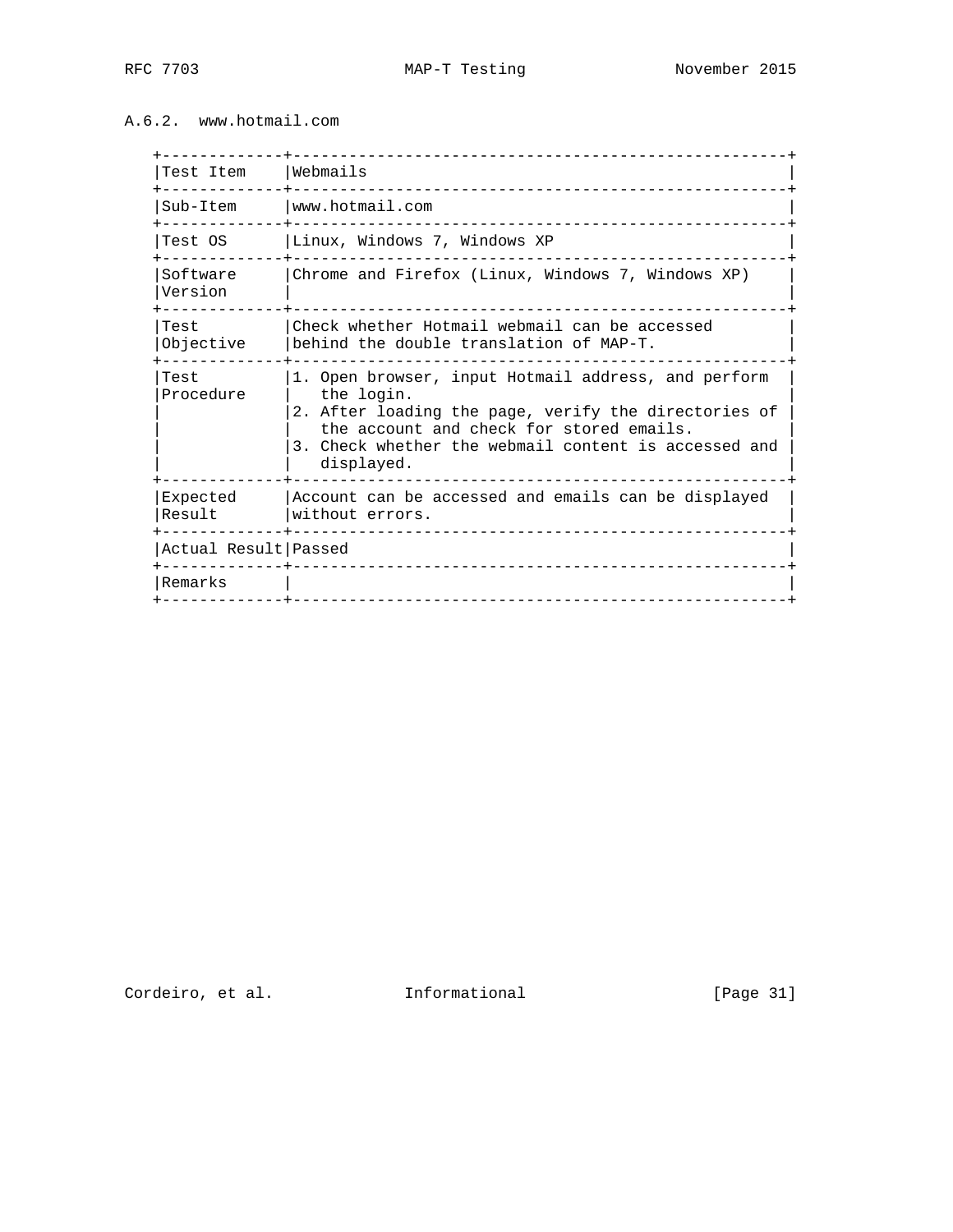A.7. Real-Time Internet Text Messaging (Chat) Website

A.7.1. Chat Rooms of Universo Online (UOL) Content Provider

| Test Item            | Real-time Internet text messaging (chat) website                                                                                                                                                                                                                            |
|----------------------|-----------------------------------------------------------------------------------------------------------------------------------------------------------------------------------------------------------------------------------------------------------------------------|
| Sub-Item             | Chat rooms of UOL content provider                                                                                                                                                                                                                                          |
| Test OS              | Linux, Windows 7, Windows XP                                                                                                                                                                                                                                                |
| Software<br>Version  | Chrome and Firefox (Linux, Windows 7, Windows XP)                                                                                                                                                                                                                           |
| Test<br>Objective    | Check whether it is possible to access and use chat<br>rooms behind the double translation of MAP-T.                                                                                                                                                                        |
| Test<br>Procedure    | 1. Open browser and input UOL address.<br>2. After loading the page, access the "BATE-PAPO"<br>link, enter a chat room, fill information fields,<br>and submit the solicitation.<br>3. Send messages to the chat room.<br>4. Check whether messages are sent and displayed. |
| Expected<br>Result   | The user can enter chat rooms, post messages, and<br>display others' messages.                                                                                                                                                                                              |
| Actual Result Passed |                                                                                                                                                                                                                                                                             |
| Remarks              |                                                                                                                                                                                                                                                                             |
|                      |                                                                                                                                                                                                                                                                             |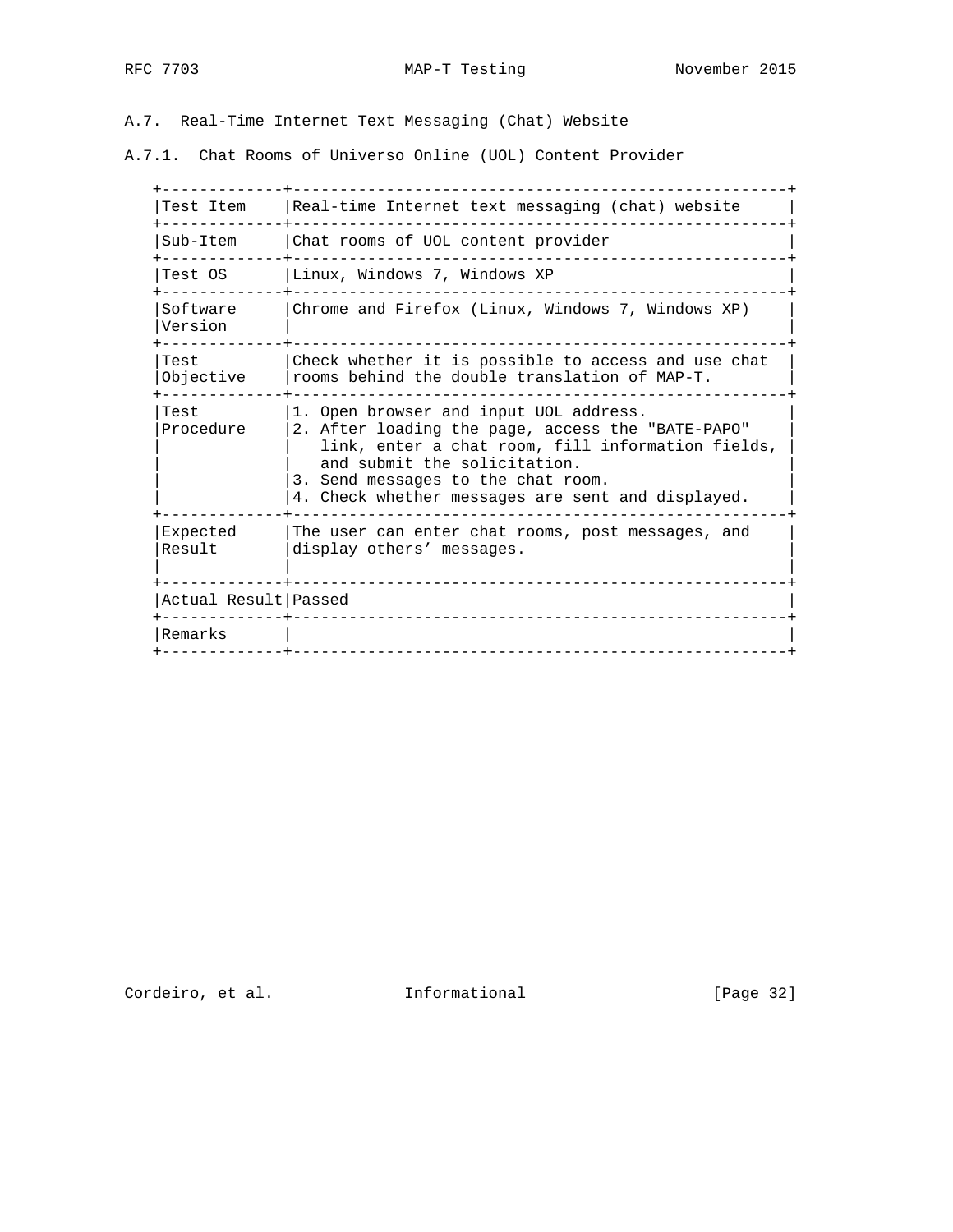### A.8. Image-Hosting Site

### A.8.1. www.flickr.com

| Test Item            | Image-hosting site                                                                                                                                      |
|----------------------|---------------------------------------------------------------------------------------------------------------------------------------------------------|
| Sub-Item             | www.flickr.com                                                                                                                                          |
| Test OS              | Linux, Windows 7, Windows XP                                                                                                                            |
| Software<br>Version  | Chrome and Firefox (Linux, Windows 7, Windows XP)                                                                                                       |
| Test<br>Objective    | Check whether it is possible to access, upload<br>images, and use the interface of the Flickr site<br>behind the double translation of MAP-T.           |
| Test<br>Procedure    | 1. Open browser, input Flickr address, and perform<br>login.<br>2. After loading the page, upload an image.<br>3. Check whether the image was uploaded. |
| Expected<br>Result   | The user can log in to the Flickr site and upload<br>images.                                                                                            |
| Actual Result Passed |                                                                                                                                                         |
| Remarks              |                                                                                                                                                         |
|                      |                                                                                                                                                         |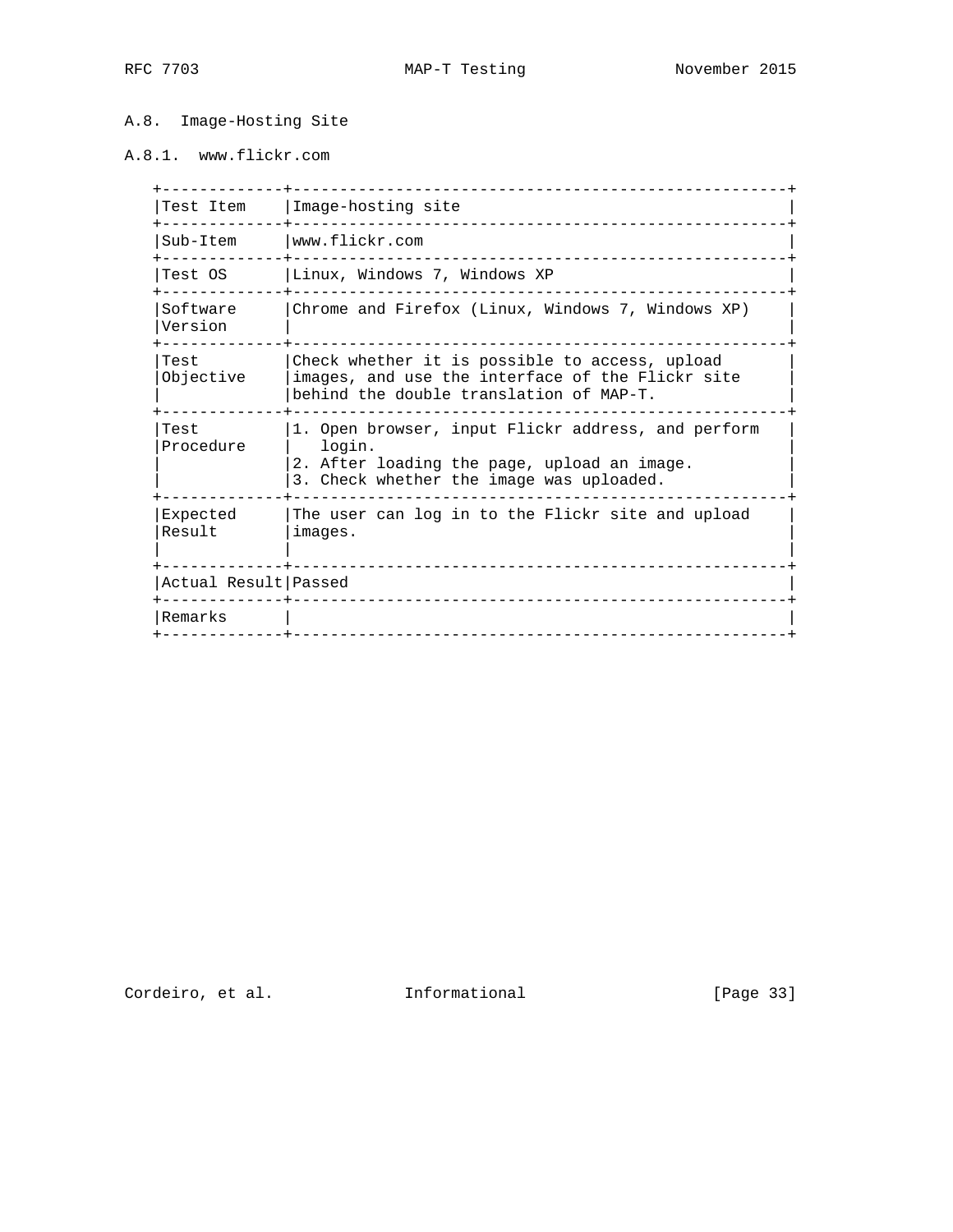### A.9. Communication Protocol

# A.9.1. Skype

| Test Item              | Communication protocol                                                                                                                                                               |
|------------------------|--------------------------------------------------------------------------------------------------------------------------------------------------------------------------------------|
| Sub-Item               | Skype                                                                                                                                                                                |
| Test OS                | Linux, Windows 7, Windows XP                                                                                                                                                         |
| Software<br>Version    | 4.0.0.7 (Linux), 5.10.0.116 (Windows 7, Windows XP)                                                                                                                                  |
| Test<br>Objective      | Check whether it is possible to log into a Skype<br>account and initiate and maintain a Skype session<br>behind the double translation of MAP-T.                                     |
| Test<br>Procedure      | 1. Download and install Skype.<br>2. Open Skype and perform login.<br>3. Search for an online contact, start a chat, and<br>exchange messages.<br>4. Check the exchange of messages. |
| Expected<br>Result     | One can login to Skype, identify contacts online,<br>establish a session with a contact, and exchange<br>messages.                                                                   |
| Actual Result   Passed |                                                                                                                                                                                      |
| Remarks                |                                                                                                                                                                                      |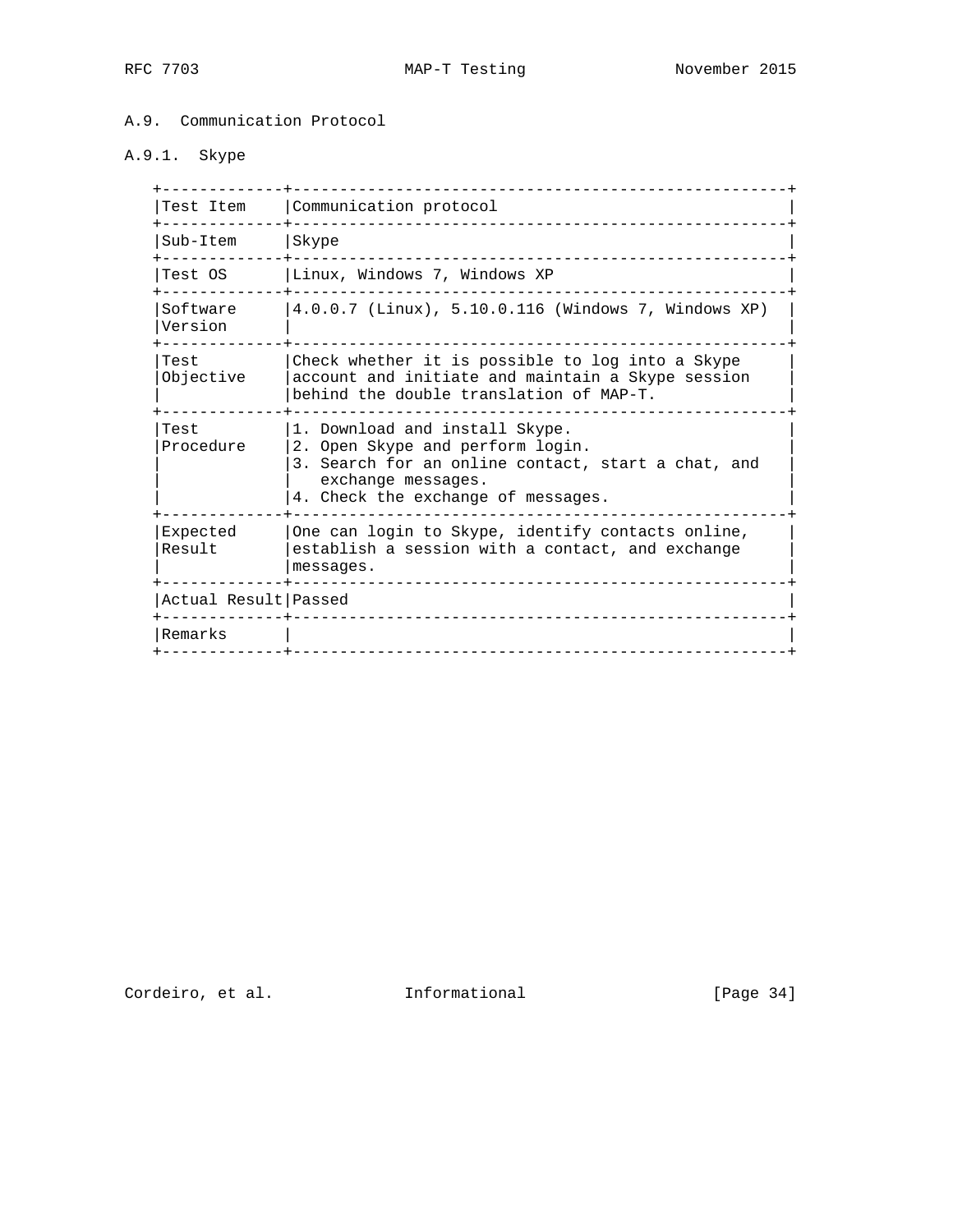## A.9.2. Google Talk

| Test Item            | Communication protocol                                                                                                                                                                                                       |
|----------------------|------------------------------------------------------------------------------------------------------------------------------------------------------------------------------------------------------------------------------|
| Sub-Item             | Google Talk                                                                                                                                                                                                                  |
| Test OS              | Linux, Windows 7, Windows XP                                                                                                                                                                                                 |
| Software<br>Version  | Pidgin $2.10.3$ (Linux), Pidgin $2.10.6$ (Windows 7,<br>Windows XP)                                                                                                                                                          |
| Test<br>Objective    | Check whether it is possible to log into a<br>Google Talk account and to initiate and maintain a<br>session behind the double translation of MAP-T.                                                                          |
| Test<br>Procedure    | 1. Download and install Pidgin.<br>2. Open Pidgin, configure an Google Talk account,<br>and perform login.<br>3. Search for an online contact, start a chat, and<br>exchange messages.<br>4. Check the exchange of messages. |
| Expected<br>Result   | One can log in to Google Talk, identify contacts<br>online, establish a session with a contact, and<br>exchange messages.                                                                                                    |
| Actual Result Passed |                                                                                                                                                                                                                              |
| Remarks              |                                                                                                                                                                                                                              |
|                      |                                                                                                                                                                                                                              |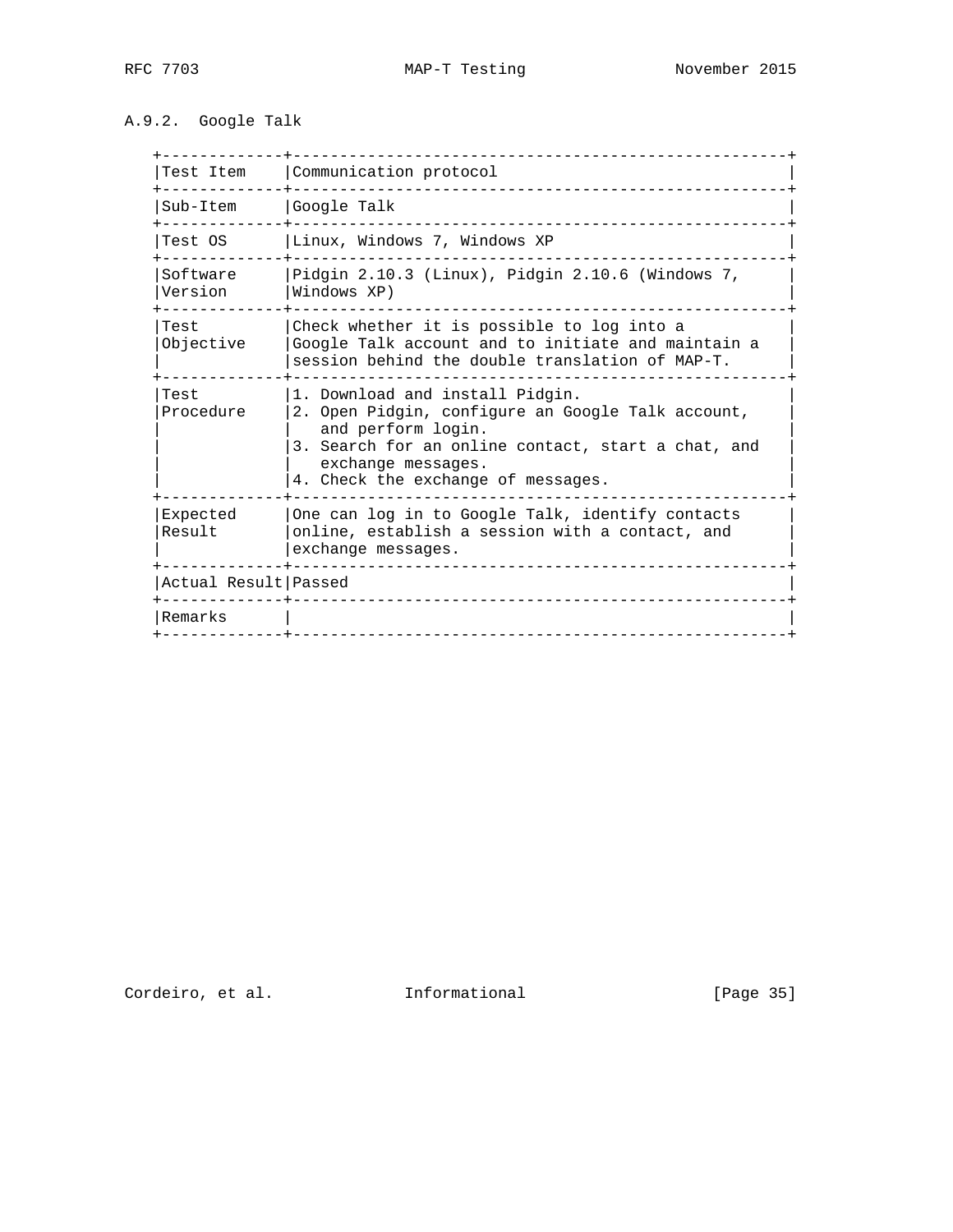### A.9.3. Jabber (XMPP)

| Test Item            | Communication protocol                                                                                                                                                                                               |
|----------------------|----------------------------------------------------------------------------------------------------------------------------------------------------------------------------------------------------------------------|
| Sub-Item             | Jabber (XMPP)                                                                                                                                                                                                        |
| Test OS              | Linux, Windows 7, Windows XP                                                                                                                                                                                         |
| Software<br>Version  | Pidgin $2.10.3$ (Linux), Pidgin $2.10.6$ (Windows 7,<br>Windows XP)                                                                                                                                                  |
| Test<br>Objective    | Check whether it is possible to log into a Jabber<br>account and initiate and maintain a Jabber session<br>behind the double translation of MAP-T.                                                                   |
| Test<br>Procedure    | 1. Download and install Pidgin.<br>2. Open Pidgin, configure an XMPP account and perform<br>login.<br>3. Search for an online contact, start a chat, and<br>exchange messages.<br>4. Check the exchange of messages. |
| Expected<br>Result   | One can log into Jabber, identify contacts online,<br>establish a session with a contact, and exchange<br>messages.                                                                                                  |
| Actual Result Passed |                                                                                                                                                                                                                      |
| Remarks              |                                                                                                                                                                                                                      |
|                      |                                                                                                                                                                                                                      |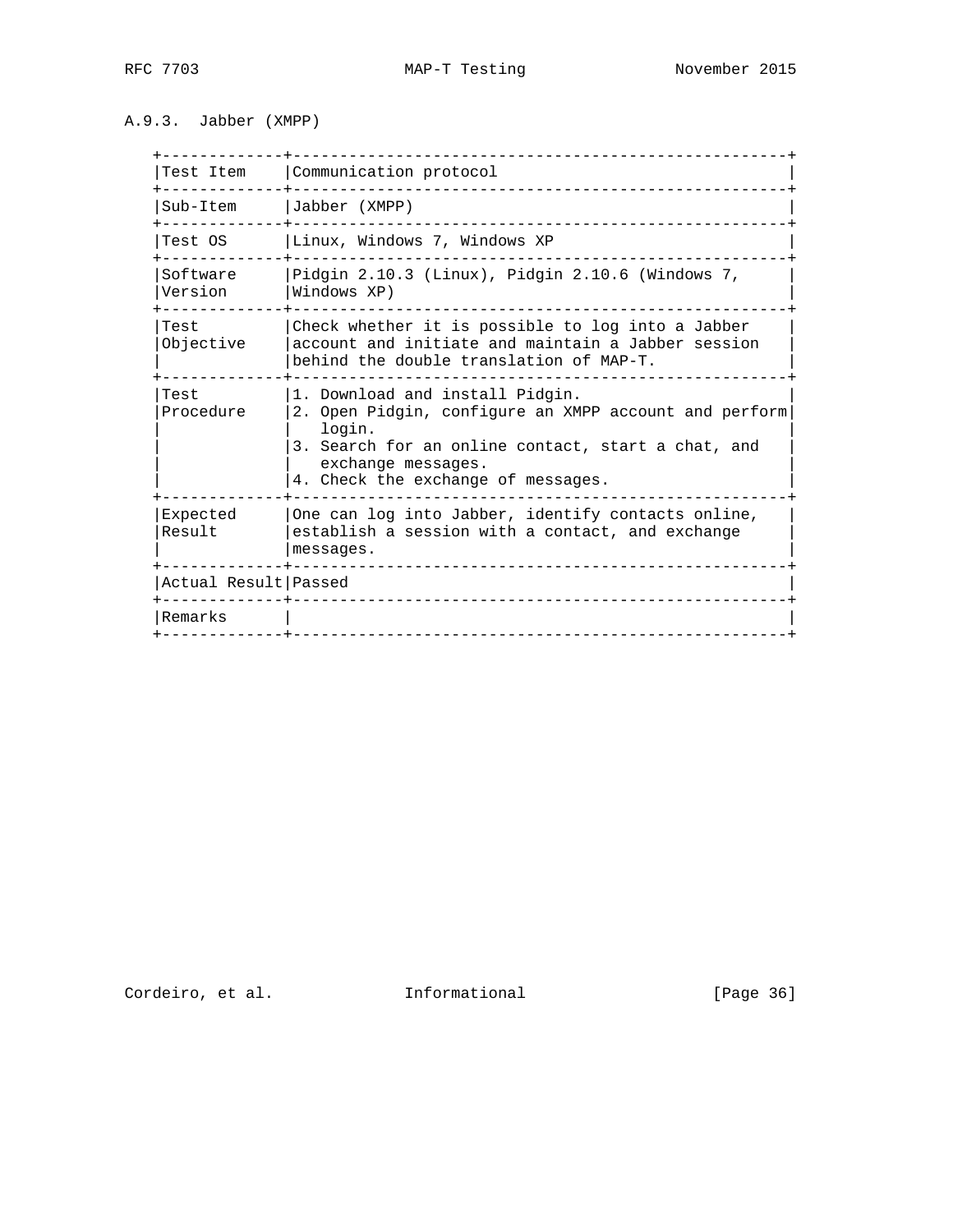## A.9.4. MSN Messenger (Microsoft Notification Protocol)

| Test Item            | Communication protocol                                                                                                                                                                                                                                                                               |
|----------------------|------------------------------------------------------------------------------------------------------------------------------------------------------------------------------------------------------------------------------------------------------------------------------------------------------|
| Sub-Item             | MSN Messenger (Microsoft Notification Protocol)                                                                                                                                                                                                                                                      |
| Test OS              | Linux, Windows 7, Windows XP                                                                                                                                                                                                                                                                         |
| Software<br>Version  | Pidgin 2.10.3 (Linux), Pidgin 2.10.6, and Windows<br>Live Messenger $16.4.3503$ (Windows 7), Pidgin $2.10.6$ ,<br>and Windows Live Messenger 14.0.8117 (Windows XP)                                                                                                                                  |
| Test<br>Objective    | Check whether it is possible to log into an MSN<br>account and initiate and maintain an MSN session<br>behind the double translation of MAP-T.                                                                                                                                                       |
| Test<br>Procedure    | 1. Download and install Pidgin or Windows Live<br>Messenger.<br>2. Open the software installed, configure an MSN<br>account (if Pidgin is the software used) and<br>perform login.<br>3. Search for an online contact, start a chat, and<br>exchange messages.<br>4. Check the exchange of messages. |
| Expected<br>Result   | One can log into MSN, identify contacts online,<br>establish a session with a contact, and exchange<br>messages.                                                                                                                                                                                     |
| Actual Result Passed |                                                                                                                                                                                                                                                                                                      |
|                      |                                                                                                                                                                                                                                                                                                      |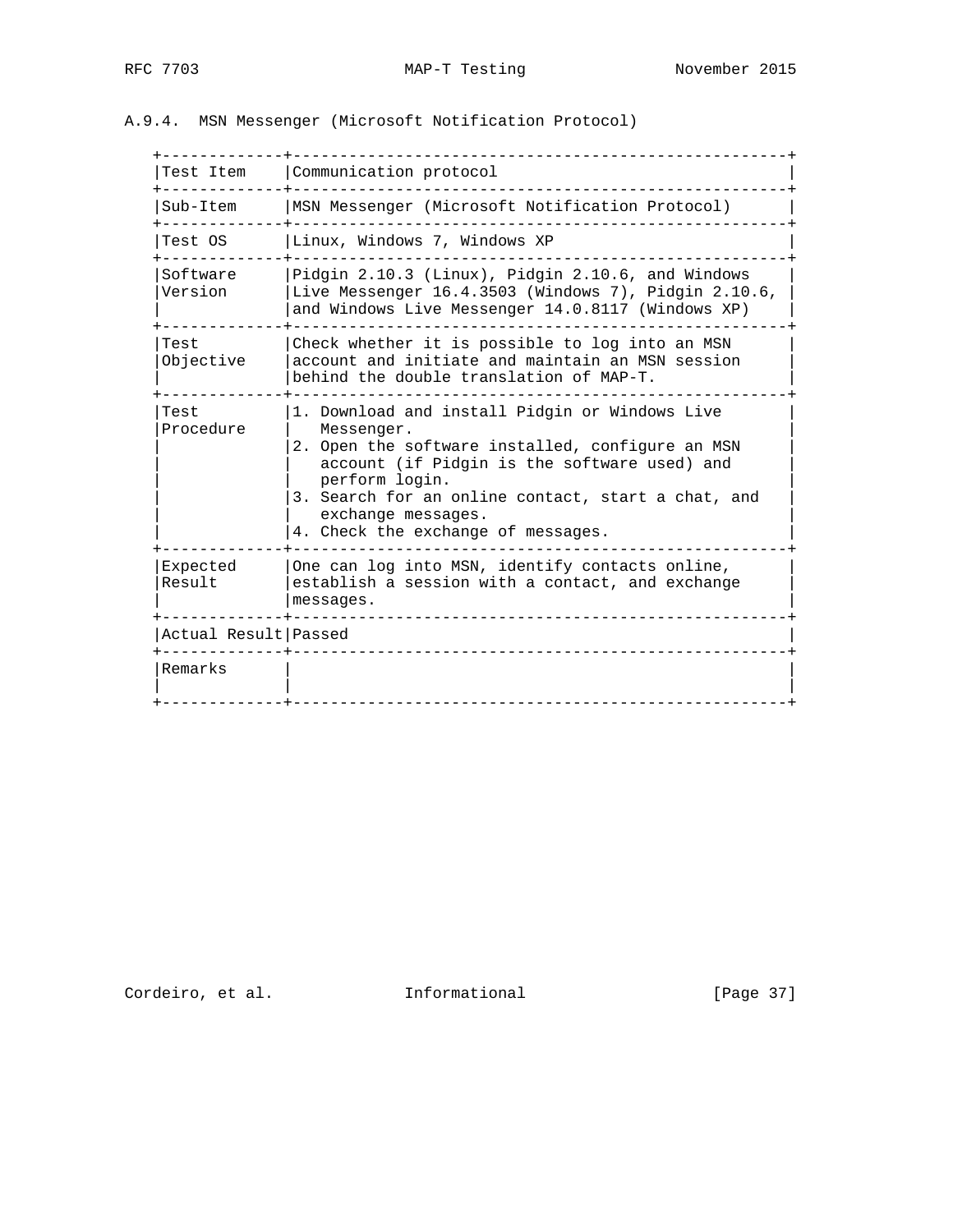## A.9.5. IRC (Internet Relay Chat)

| Test Item            | Communication protocol                                                                                                                                                                                                |
|----------------------|-----------------------------------------------------------------------------------------------------------------------------------------------------------------------------------------------------------------------|
| Sub-Item             | IRC (Internet Relay Chat)                                                                                                                                                                                             |
| Test OS              | Linux, Windows 7, Windows XP                                                                                                                                                                                          |
| Software<br>Version  | Pidgin 2.10.3 (Linux), Pidgin 2.10.6 (Windows 7,<br>Windows XP)                                                                                                                                                       |
| Test<br>Objective    | Check whether it is possible to log into an IRC<br>account, join a channel, and send/receive<br>messages in a channel, behind the double translation<br>of MAP-T.                                                     |
| Test<br>Procedure    | 1. Download and install Pidgin.<br>2. Open Pidgin, configure an IRC account, and perform<br>login.<br>3. Join a channel and send messages.<br>4. Check whether the channel was joined and messages<br>were displayed. |
| Expected<br>Result   | One can log into IRC, join a channel, identify users<br>inside the channel, and send and display messages in<br>the channel.                                                                                          |
| Actual Result Passed |                                                                                                                                                                                                                       |
| Remarks              |                                                                                                                                                                                                                       |
|                      |                                                                                                                                                                                                                       |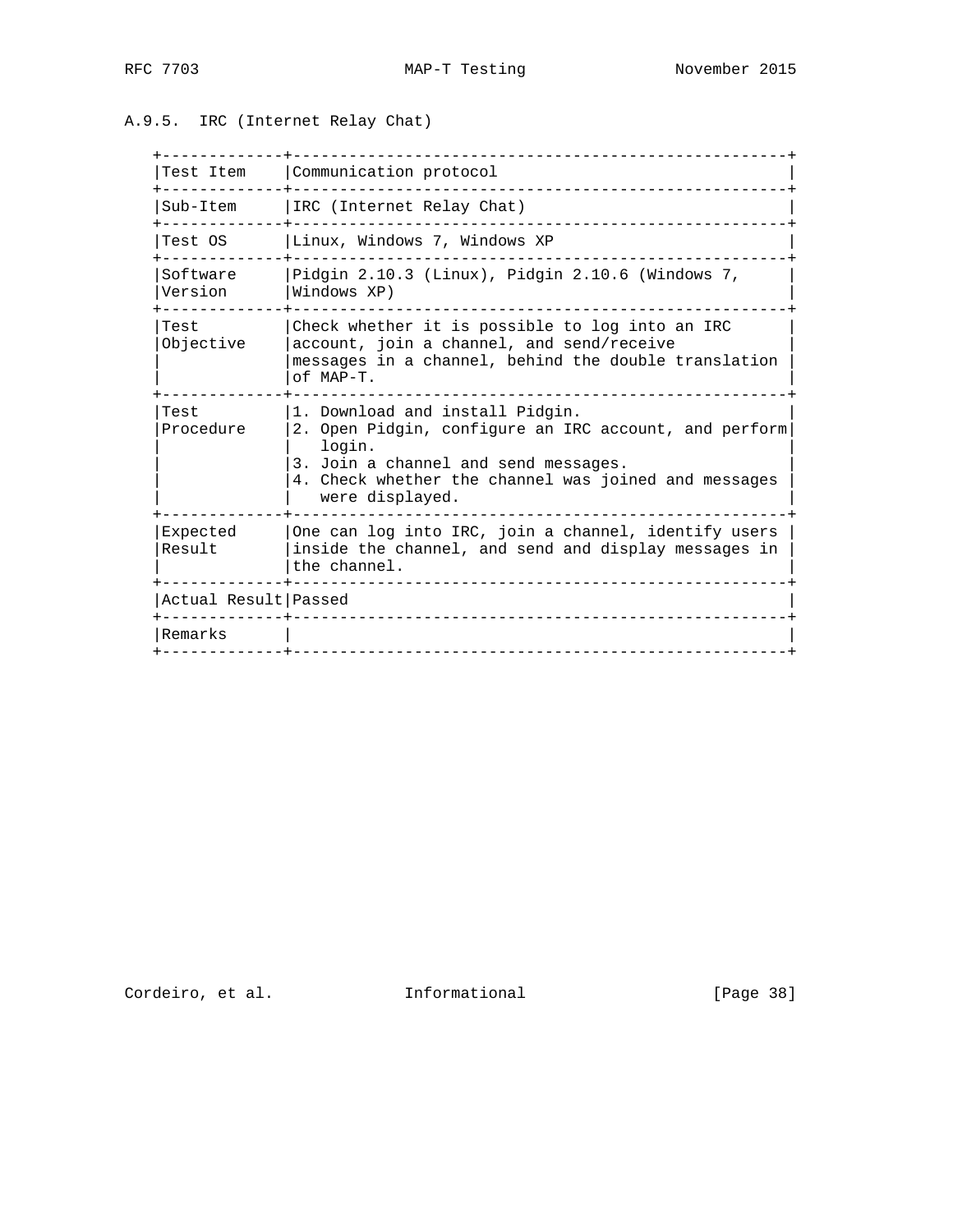A.10. Torrent Clients

A.10.1. Vuze

| Test Item           | Torrent client                                                                                                                                                                                                                            |
|---------------------|-------------------------------------------------------------------------------------------------------------------------------------------------------------------------------------------------------------------------------------------|
| Sub-Item            | Vuze                                                                                                                                                                                                                                      |
| Test OS             | Linux, Windows 7, Windows XP                                                                                                                                                                                                              |
| Software<br>Version | 4.3.0.6 (Linux), 4.7.1.2 (Windows 7, Windows XP)                                                                                                                                                                                          |
| Test<br>Objective   | Check whether the Vuze BitTorrent client can connect<br>to a tracker, identify peers, and make a direct<br>connection to them behind the double translation of<br>$MAP-T$ .                                                               |
| Test<br>Procedure   | 1. Download and install the Vuze client.<br>2. Load a torrent file with many seeds and start the<br>download.<br>3. Wait and check whether the client connects to a<br>tracker, identifies at least one peer, and the<br>download starts. |
| Expected<br>Result  | Vuze client can connect to trackers, identify<br>peers and start downloads.                                                                                                                                                               |
|                     | Actual Result Partially Passed                                                                                                                                                                                                            |
| Remarks             | As it is not possible to receive incoming<br>connections, the software is not capable of<br>performing the seeding of downloaded files.                                                                                                   |
|                     |                                                                                                                                                                                                                                           |

Cordeiro, et al. 1nformational [Page 39]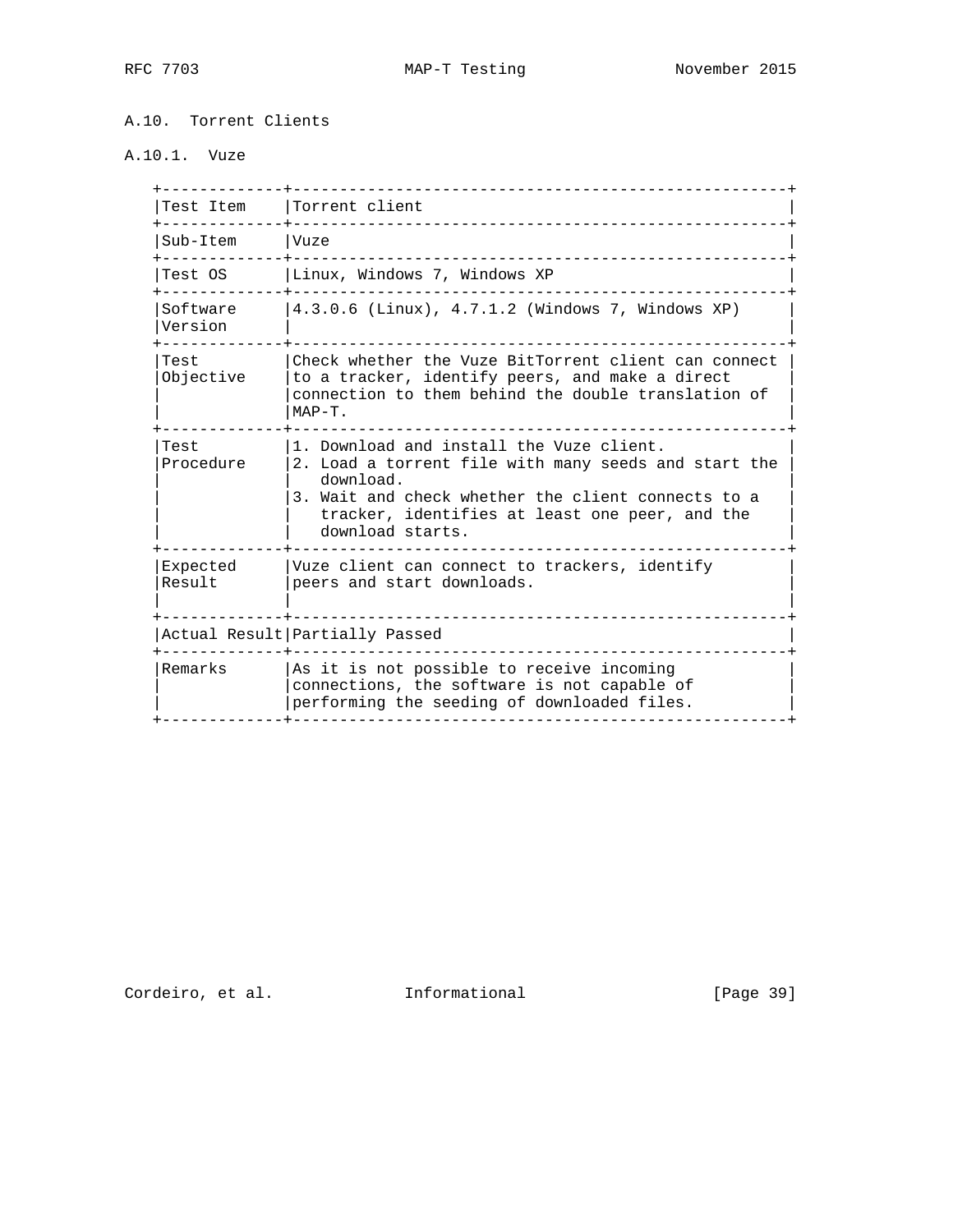## A.10.2. uTorrent

|                     | Test Item   Torrent client                                                                                                                                                                                                                    |
|---------------------|-----------------------------------------------------------------------------------------------------------------------------------------------------------------------------------------------------------------------------------------------|
| Sub-Item   uTorrent |                                                                                                                                                                                                                                               |
| Test OS             | Windows 7, Windows XP                                                                                                                                                                                                                         |
| Software<br>Version | 3.2 (Windows 7, Windows XP)                                                                                                                                                                                                                   |
| Test<br>Objective   | Check whether the uTorrent BitTorrent client can<br>connect to a tracker, identify peers, and make a<br>direct connection to them behind the double<br>translation of MAP-T.                                                                  |
| Test<br>Procedure   | 1. Download and install the uTorrent client.<br>2. Load a torrent file with many seeds and start the<br>download.<br>3. Wait and check whether the client connects to a<br>tracker, identifies at least one peer, and the<br>download starts. |
| Expected<br>Result  | uTorrent clients can connect to trackers, identify<br>peers, and start downloads.                                                                                                                                                             |
|                     | Actual Result Partially Passed                                                                                                                                                                                                                |
| Remarks             | As it is not possible to receive incoming<br>connections, the software is not capable of                                                                                                                                                      |

Cordeiro, et al. 1nformational [Page 40]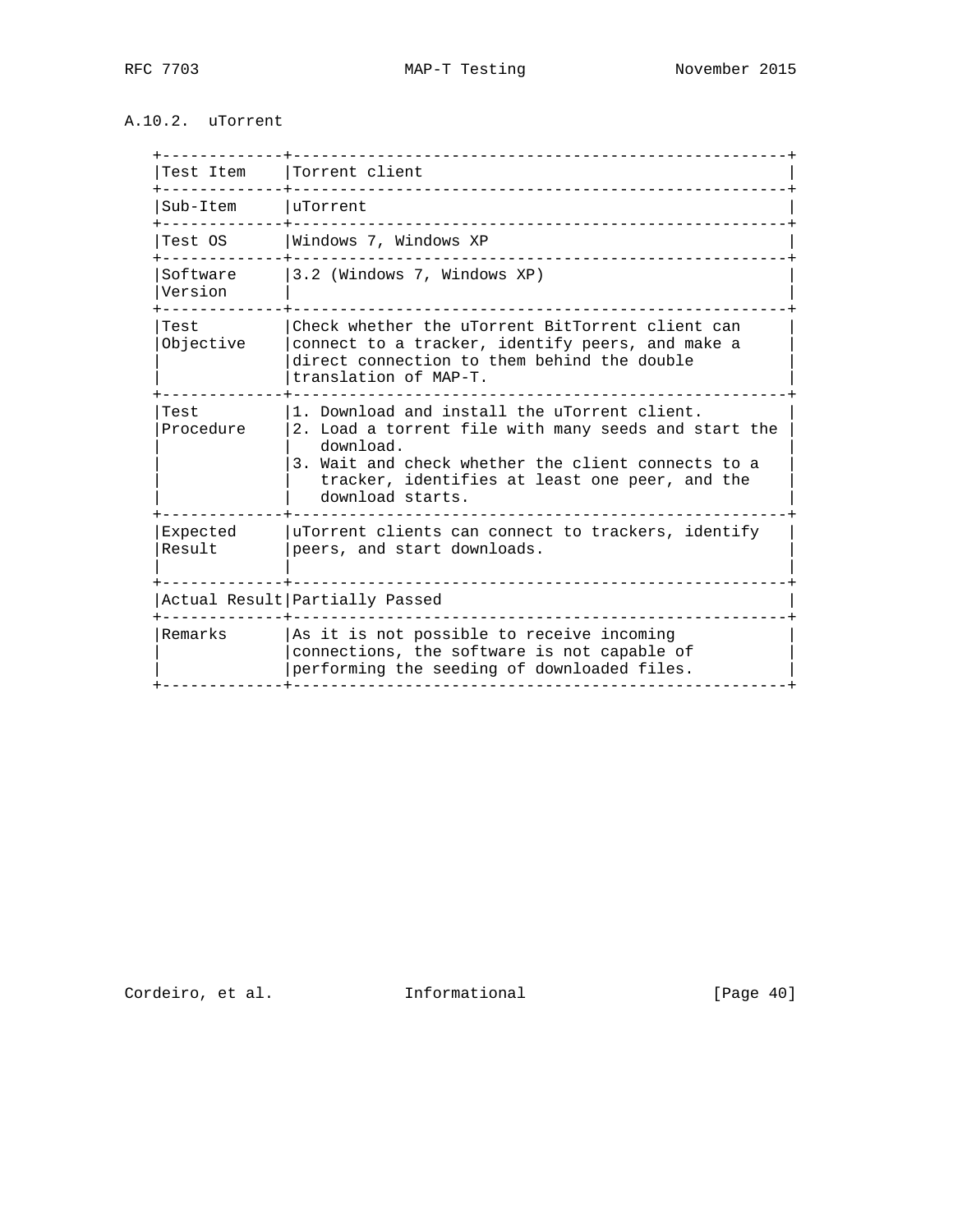## A.10.3. Ktorrent

| Test Item           | Torrent client                                                                                                                                                                                                                                |
|---------------------|-----------------------------------------------------------------------------------------------------------------------------------------------------------------------------------------------------------------------------------------------|
| Sub-Item            | Ktorrent                                                                                                                                                                                                                                      |
| Test OS             | Linux                                                                                                                                                                                                                                         |
| Software<br>Version | 14.8.2                                                                                                                                                                                                                                        |
| Test<br>Objective   | Check whether the Ktorrent BitTorrent client can<br>connect to a tracker, identify peers, and make a<br>direct connection to them behind the double<br>translation of MAP-T.                                                                  |
| Test<br>Procedure   | 1. Download and install the Ktorrent client.<br>2. Load a torrent file with many seeds and start the<br>download.<br>3. Wait and check whether the client connects to a<br>tracker, identifies at least one peer, and the<br>download starts. |
| Expected<br>Result  | Ktorrent clients can connect to trackers, identify<br>peers, and start downloads.                                                                                                                                                             |
|                     | Actual Result Partially Passed                                                                                                                                                                                                                |
| Remarks             | As it is not possible to receive incoming<br>connections, the software is not capable of<br>performing the seeding of downloaded files.                                                                                                       |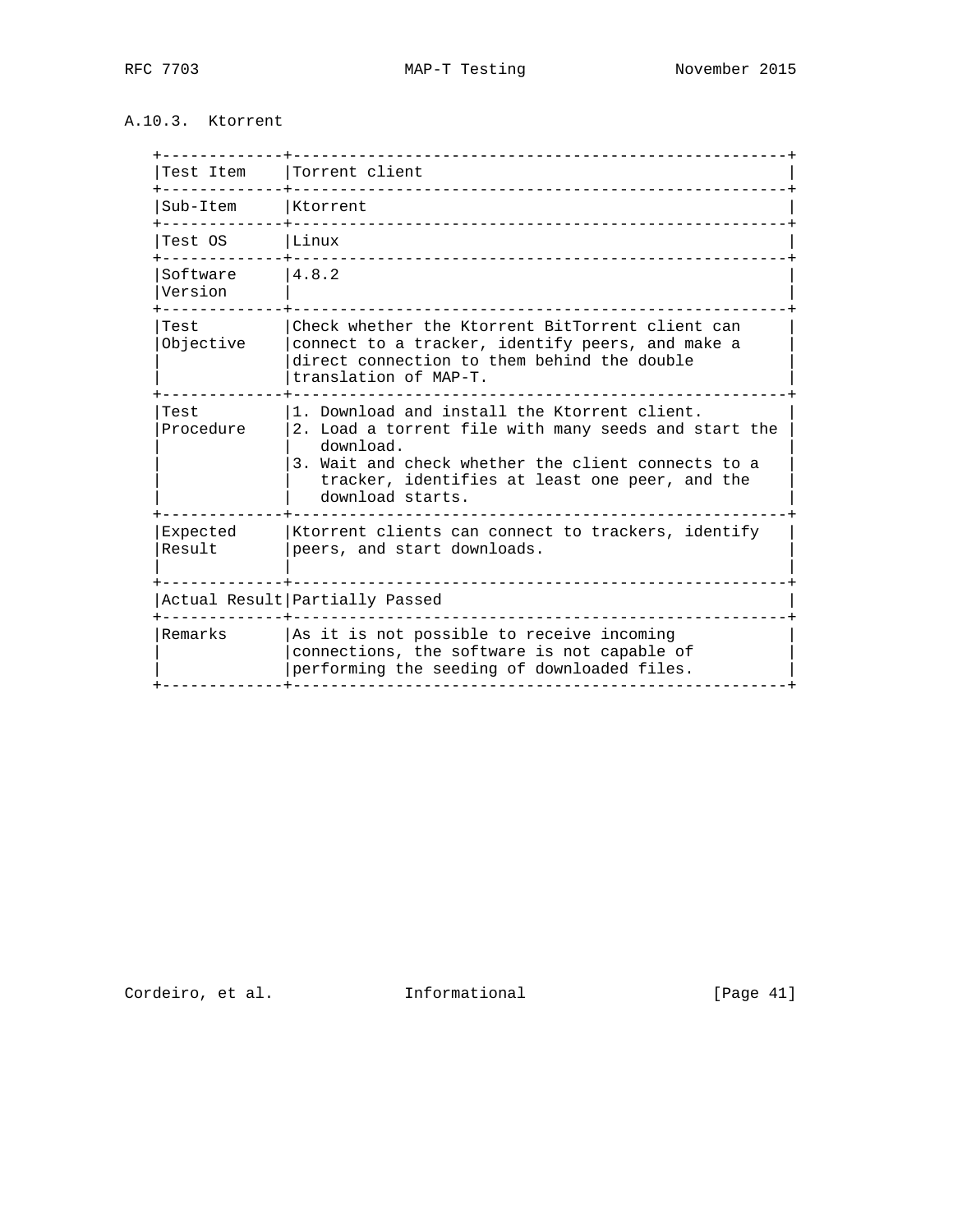### A.10.4. Note about BitTorrent Seeders

 BitTorrent uses distributed queues, each seeder owns the queues for the files they have. The seeder informs the tracker that it has the file and the tracker informs the clients about this seeder. The client sends messages to this announced seeder to try to download the file. With no incoming connection, the BitTorrent fails here on the MAP-T. Despite being a possible seeder, the machine doesn't upload the file; without upload, it will be considered a leech and will be penalized on future downloading speeds. This is the same problem that happens on a network with IPv4 without port forwarding. For details about the influence on shared IPv4 addresses on torrent, see "Behavior of BitTorrent service in PCP-enabled networks with Address Sharing" [PCP-BITTORRENT].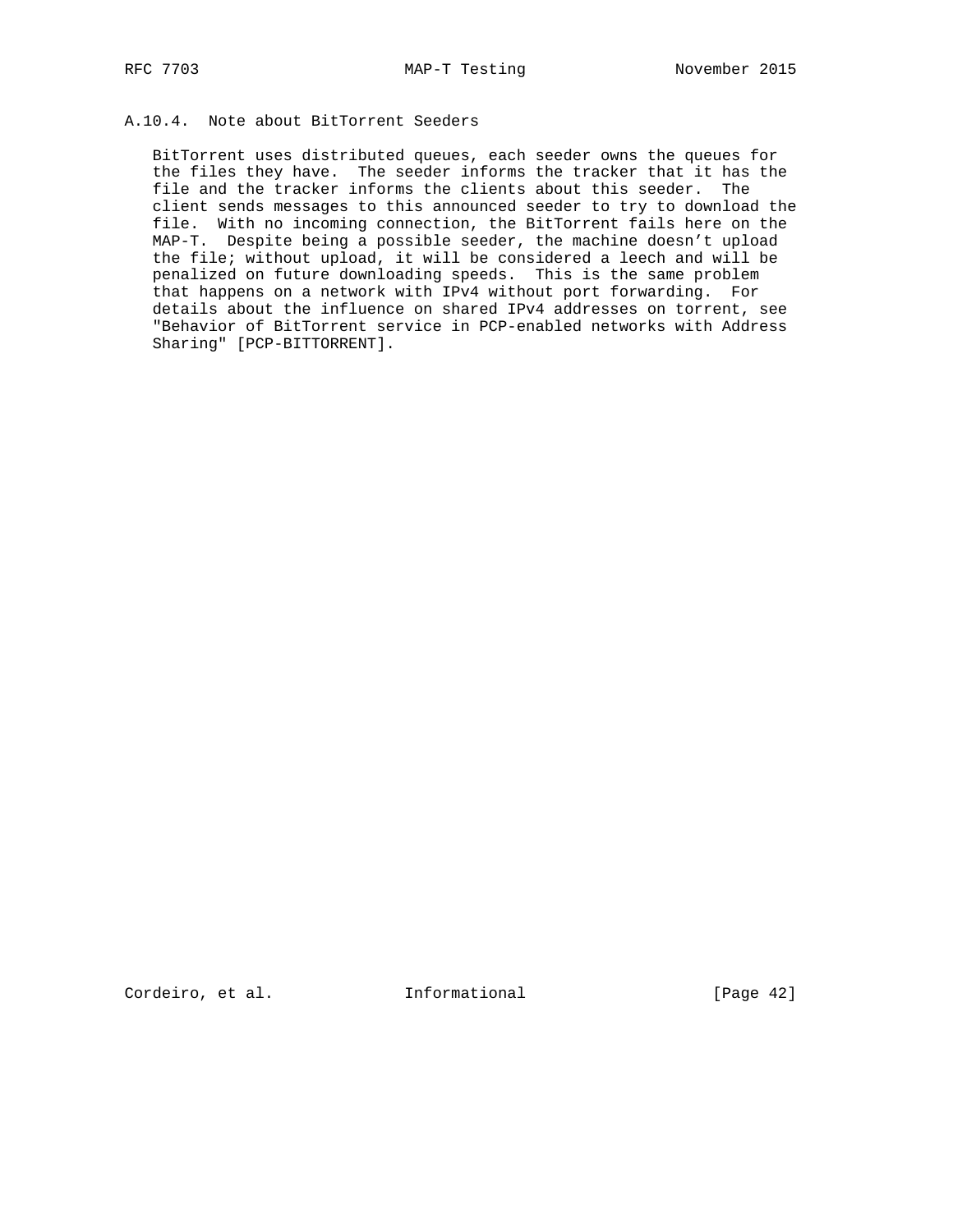A.11. Remote Access and File Transfer Software

# A.11.1. SSH

| Test Item            | Remote access and file transfer software                                                                                                                                                                                          |
|----------------------|-----------------------------------------------------------------------------------------------------------------------------------------------------------------------------------------------------------------------------------|
| Sub-Item             | ssh                                                                                                                                                                                                                               |
| Test OS              | Linux, Windows 7, Windows XP                                                                                                                                                                                                      |
| Software<br>Version  | openssh 5.9 (Linux), putty 0.62 (Windows 7,<br>Windows XP)                                                                                                                                                                        |
| Test<br>Objective    | Check whether it is possible to log into a remote<br>machine, via ssh, behind the double translation of<br>$MAP-T$ .                                                                                                              |
| Test<br>Procedure    | 1. Install openssh-client (Linux) or putty (Windows)<br>on a host inside MAP-T network.<br>2. Attempt a connection to the host from a machine<br>outside the MAP-T network.<br>3. Check whether the remote access is established. |
| Expected<br>Result   | MAP-T client can make or accept remote access to<br>hosts outside MAP-T network via ssh.                                                                                                                                          |
| Actual Result Passed |                                                                                                                                                                                                                                   |
| Remarks              |                                                                                                                                                                                                                                   |
|                      |                                                                                                                                                                                                                                   |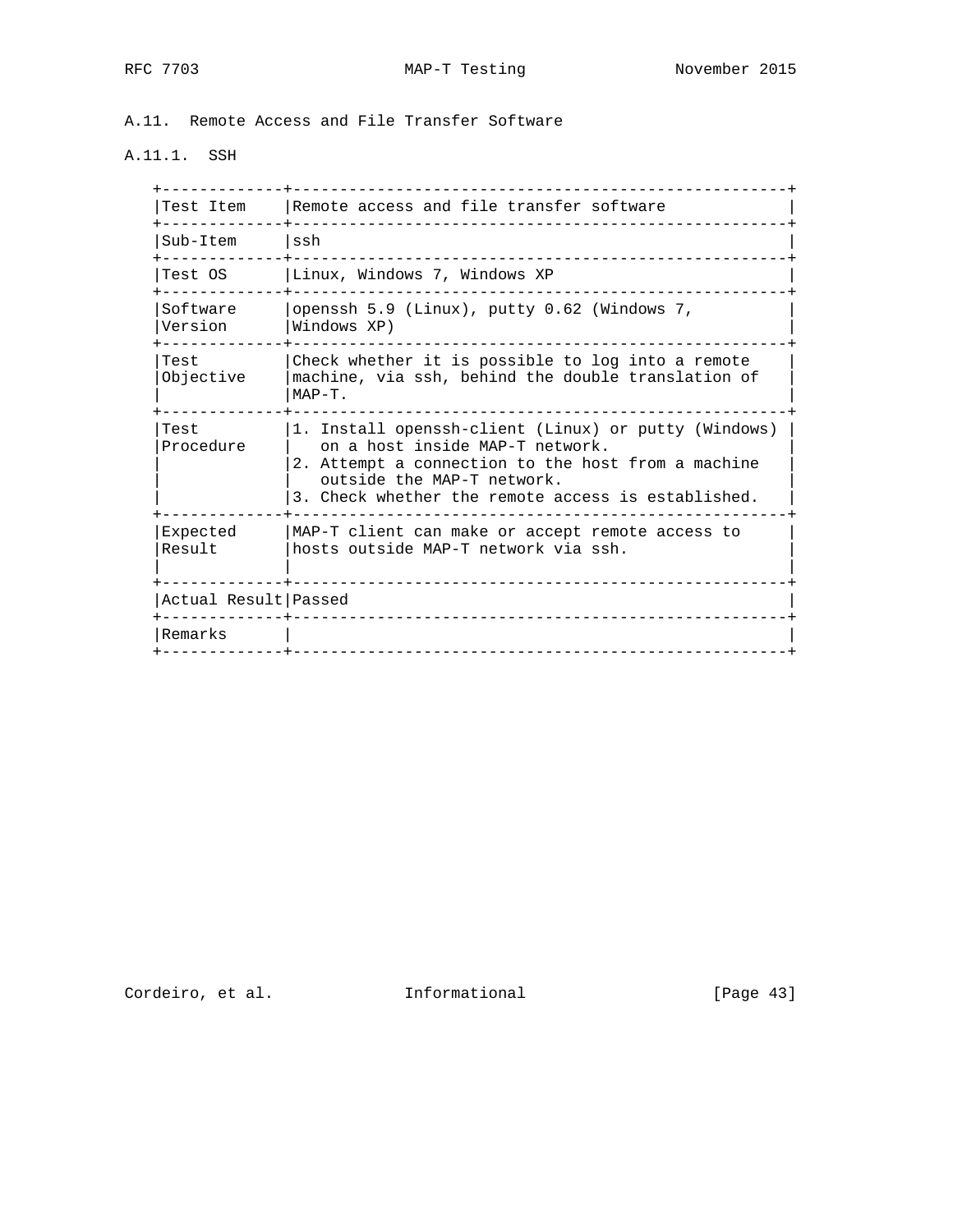A.11.2. FTP

| Test Item            | Remote access and file transfer software                                                                                                                                                                                                                                                                                                                                                                                                                                                                                                                                                                   |
|----------------------|------------------------------------------------------------------------------------------------------------------------------------------------------------------------------------------------------------------------------------------------------------------------------------------------------------------------------------------------------------------------------------------------------------------------------------------------------------------------------------------------------------------------------------------------------------------------------------------------------------|
| Sub-Item             | ftp                                                                                                                                                                                                                                                                                                                                                                                                                                                                                                                                                                                                        |
| Test OS              | Linux, Windows 7, Windows XP                                                                                                                                                                                                                                                                                                                                                                                                                                                                                                                                                                               |
| Software<br>Version  | standard command-line FTP (Linux, Windows 7, Windows<br>XP)                                                                                                                                                                                                                                                                                                                                                                                                                                                                                                                                                |
| Test<br>Objective    | Check whether it is possible to log into a remote<br>FTP server behind the double translation of MAP-T.                                                                                                                                                                                                                                                                                                                                                                                                                                                                                                    |
| Test<br>Procedure    | 1. Connect to an FTP server outside MAP-T network.<br>2. Attempt to create, delete, and browser folders.<br>3. Attempt to list, send, and receive files.                                                                                                                                                                                                                                                                                                                                                                                                                                                   |
| Expected<br>Result   | To complete all described actions in the server.                                                                                                                                                                                                                                                                                                                                                                                                                                                                                                                                                           |
| Actual Result Failed |                                                                                                                                                                                                                                                                                                                                                                                                                                                                                                                                                                                                            |
| Remarks              | It is possible to connect to the server with or<br>without authentication.<br>It is possible to create, delete, and browse<br>folders.<br>It is not possible to list, send, and receive files<br>in active mode. Using passive mode in Linux, it is<br>possible to list, send, and receive files. Using<br>passive mode on Windows 7 and XP didn't solve the<br>problem with list or sending and receiving files.<br>It looks like passive mode is not correctly<br>implemented. Active mode doesn't work on networks<br>with NAT, so it is acceptable that active mode<br>doesn't work with MAP-T either. |

Cordeiro, et al. 1nformational [Page 44]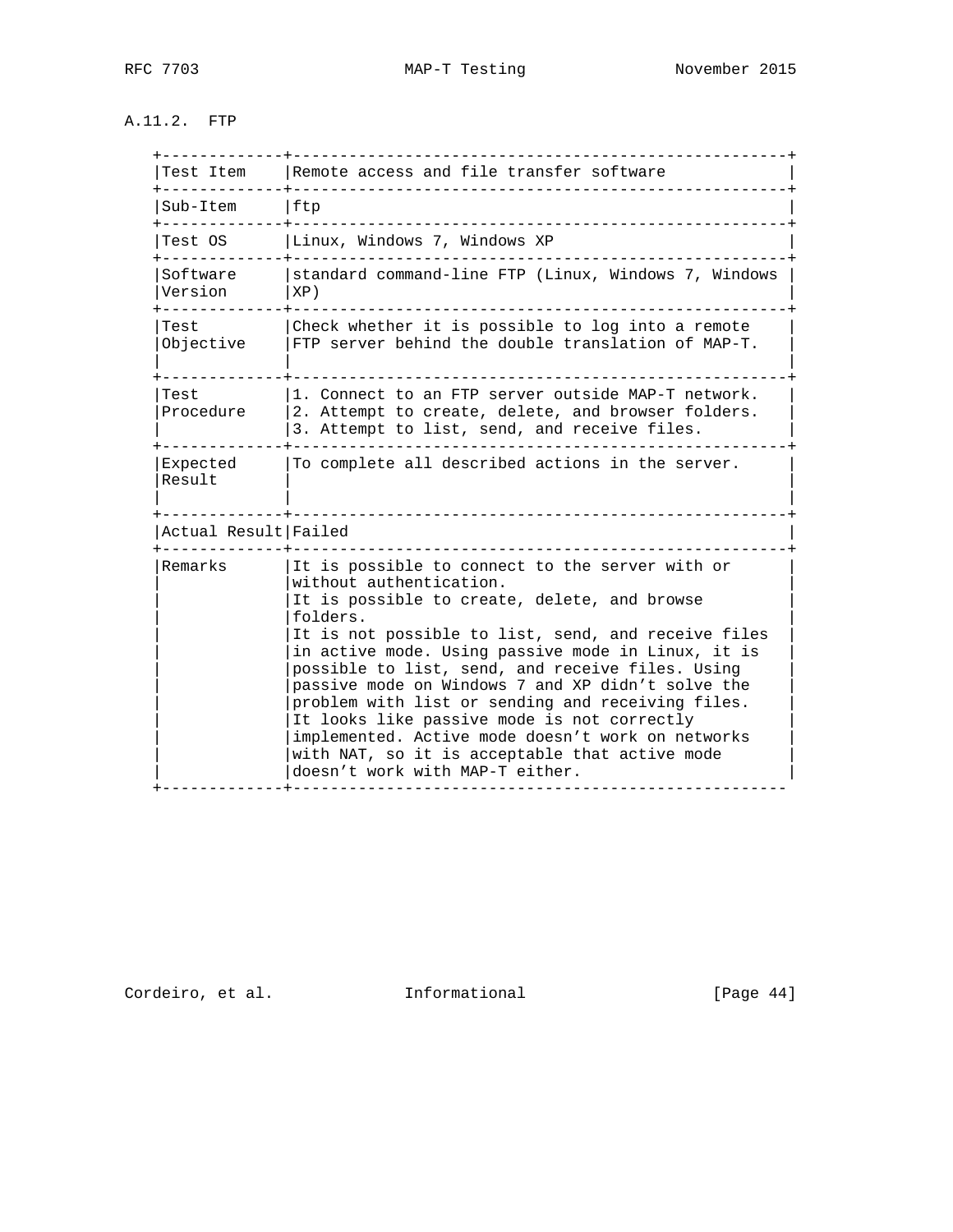### A.11.3. FileZilla FTP

| Test Item            | Remote access and file transfer software                                                                                                                                                      |
|----------------------|-----------------------------------------------------------------------------------------------------------------------------------------------------------------------------------------------|
| Sub-Item             | FileZilla ftp                                                                                                                                                                                 |
| Test OS              | Linux, Windows 7, Windows XP                                                                                                                                                                  |
| Software<br>Version  | 3.5.3 (Linux, Windows 7, Windows XP)                                                                                                                                                          |
| Test<br>Objective    | Check whether it is possible to log into a remote<br>FTP server behind the double translation of MAP-T.                                                                                       |
| Test<br>Procedure    | 1. Download and install FileZilla.<br>2. Connect to an FTP server outside MAP-T network.<br>3. Attempt to create, delete, and browse folders.<br>4. Attempt to list, send, and receive files. |
| Expected<br>Result   | To complete all de described actions in the server.                                                                                                                                           |
| Actual Result Passed |                                                                                                                                                                                               |
| Remarks              | FileZilla default configuration uses passive mode.<br>When using active mode, FileZilla can't list, send,<br>or receive files.                                                                |
|                      |                                                                                                                                                                                               |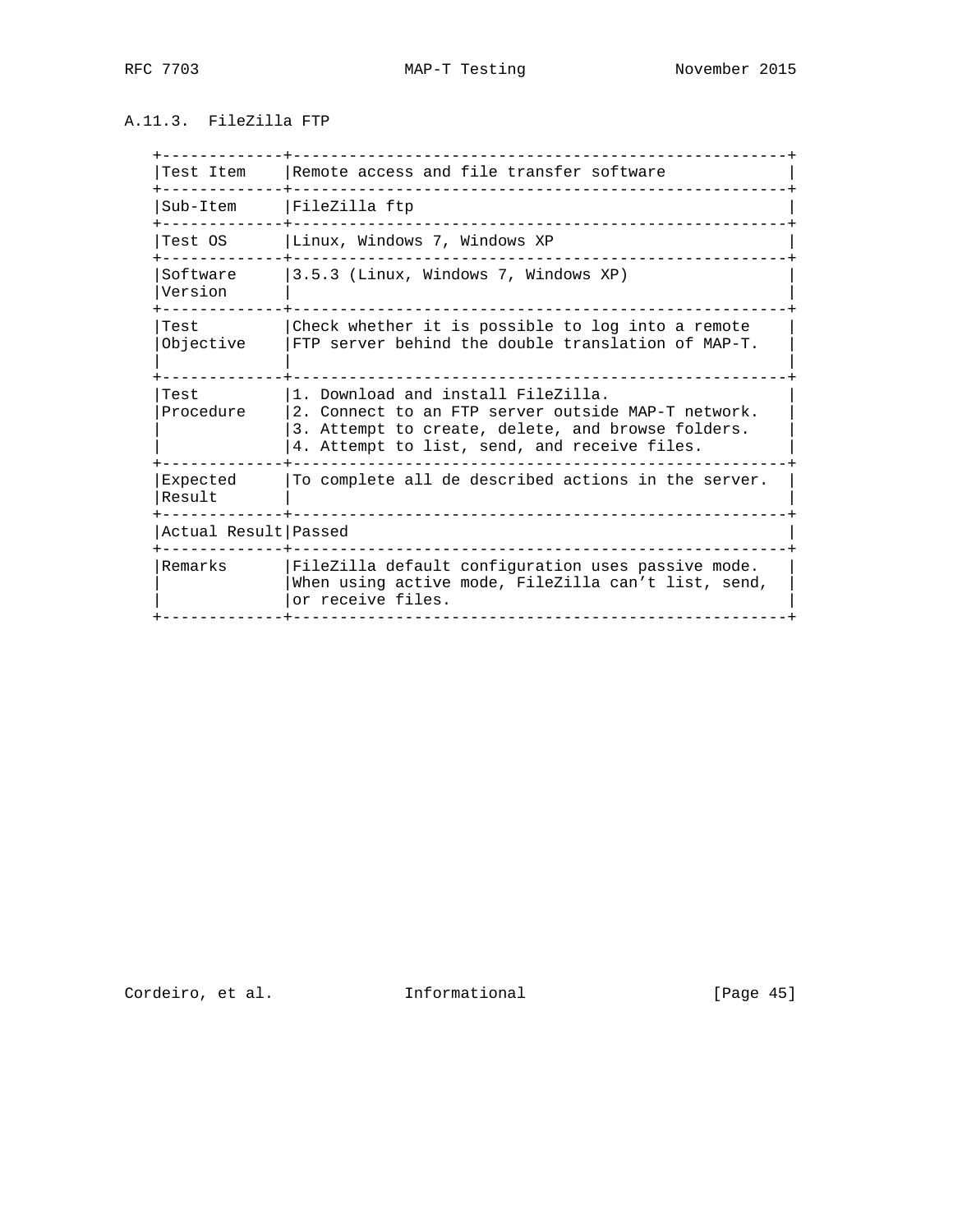## A.11.4. WGET

| Test Item            | Remote access and file transfer software                                                                                                        |
|----------------------|-------------------------------------------------------------------------------------------------------------------------------------------------|
| Sub-Item             | wget<br>-----------------------------                                                                                                           |
| Test OS              | Linux<br>_____________________                                                                                                                  |
| Software<br>Version  | 11.13.4                                                                                                                                         |
| Test<br>Objective    | Check whether it is possible to download files with<br>the wget tool and utilize its functionalities behind<br>the double translation of MAP-T. |
| Test<br>Procedure    | 1. Install the wget tool.<br>2. Perform the download of a file in the Internet.<br>3. Check whether the download is completed.                  |
| Expected<br>Result   | User can download files from the Internet with wget.<br>_____________________________________                                                   |
| Actual Result Passed |                                                                                                                                                 |
| Remarks              |                                                                                                                                                 |
|                      |                                                                                                                                                 |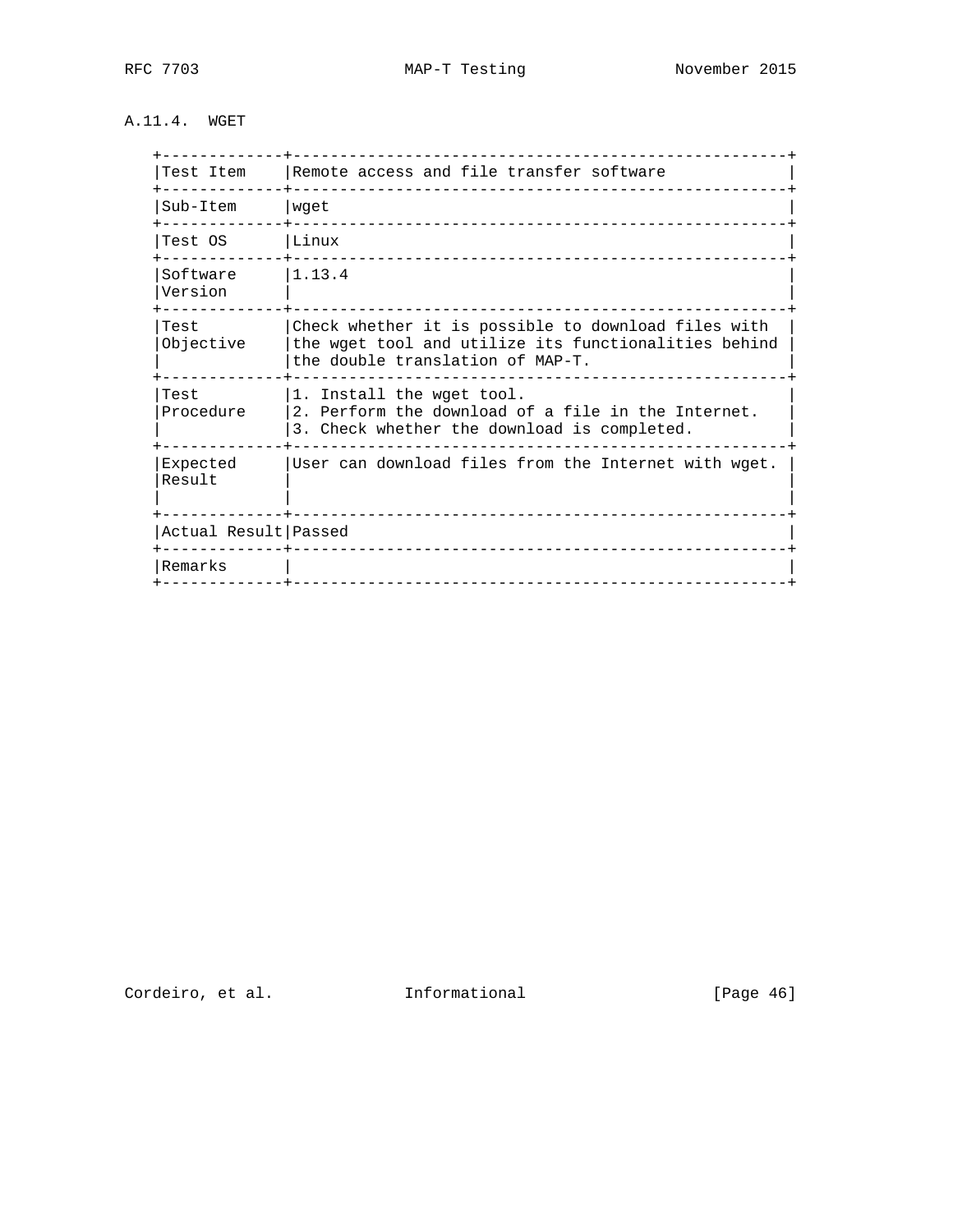### A.12. Antivirus Updates

# A.12.1. Avira

| Test Item            | Antivirus update                                                                                                                                                                |
|----------------------|---------------------------------------------------------------------------------------------------------------------------------------------------------------------------------|
| Sub-Item             | lAvira<br>____________________________                                                                                                                                          |
| Test OS              | Windows 7, Windows XP                                                                                                                                                           |
| Software<br>Version  | 12.0.0.289 (Windows 7, Windows XP)                                                                                                                                              |
| Test<br>Objective    | Check whether the update software of Avira Antivirus<br>can connect to the update server and download files<br>behind the double translation of MAP-T.                          |
| Test<br>Procedure    | 1. Download and install Avira Antivirus.<br>2. Initiate the update of the software.<br>3. Check whether the main window indicates that the<br>definitions of virus are updated. |
| Expected<br>Result   | Avira can update virus definitions from inside a<br>MAP-T network.                                                                                                              |
| Actual Result Passed | _____________________________________                                                                                                                                           |
| Remarks              | ------------------------------                                                                                                                                                  |
|                      |                                                                                                                                                                                 |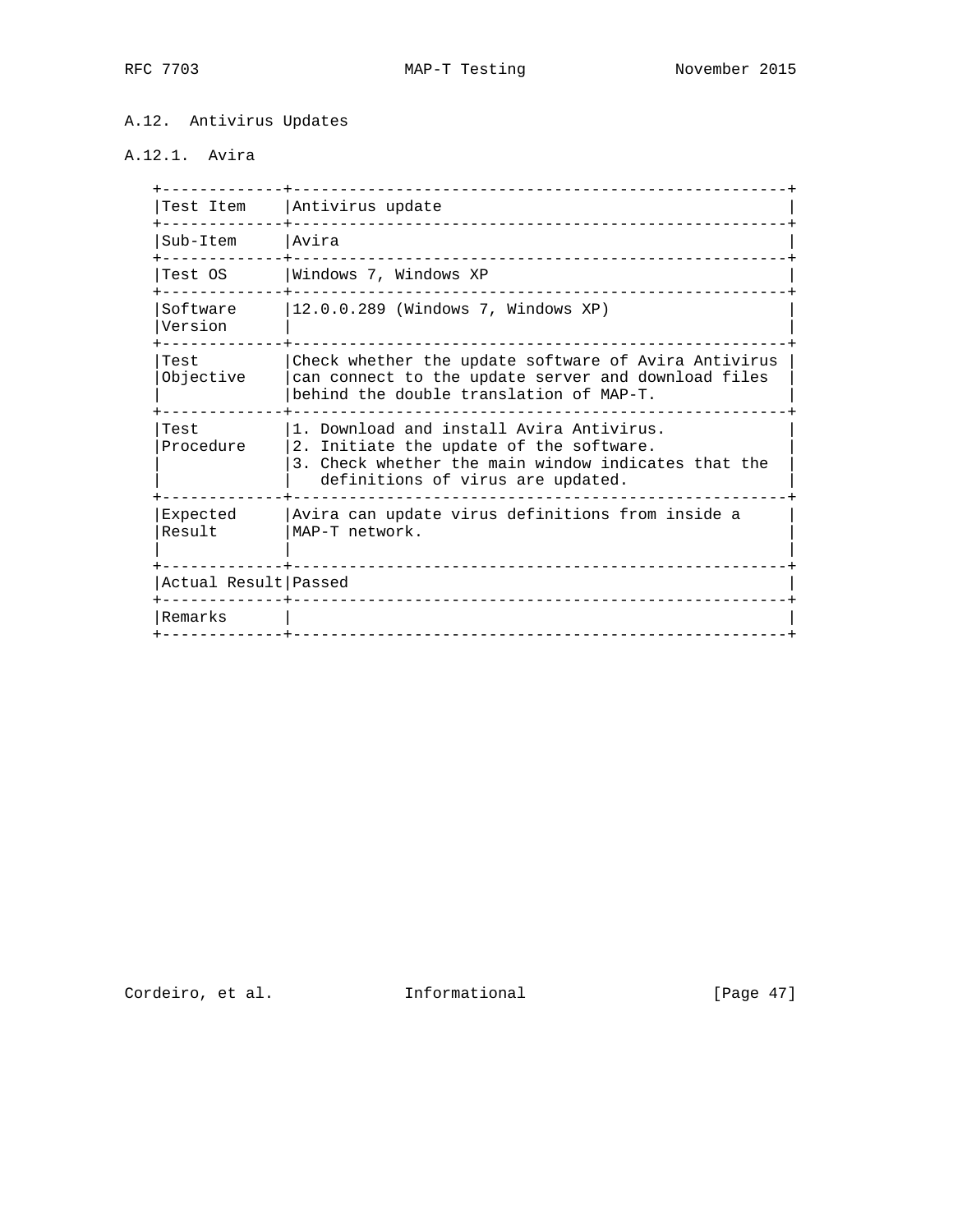## A.12.2. AVG

| Test Item            | Antivirus update                                                                                                                                                              |
|----------------------|-------------------------------------------------------------------------------------------------------------------------------------------------------------------------------|
| Sub-Item             | AVG                                                                                                                                                                           |
| Test OS              | Windows 7, Windows XP                                                                                                                                                         |
| Software<br>Version  | 2012.0.2197 (Windows 7, Windows XP)                                                                                                                                           |
| Test<br>Objective    | Check whether the update software of AVG Antivirus<br>can connect to the update server and download files<br>behind the double translation of MAP-T.                          |
| Test<br>Procedure    | 1. Download and install AVG Antivirus.<br>2. Initiate the update of the software.<br>3. Check whether the main window indicates that the<br>definitions of virus are updated. |
| Expected<br>Result   | AVG can update virus definitions from inside a<br>MAP-T network.                                                                                                              |
| Actual Result Passed | ____________________________________                                                                                                                                          |
| Remarks              | __________________________________<br>------------------------------                                                                                                          |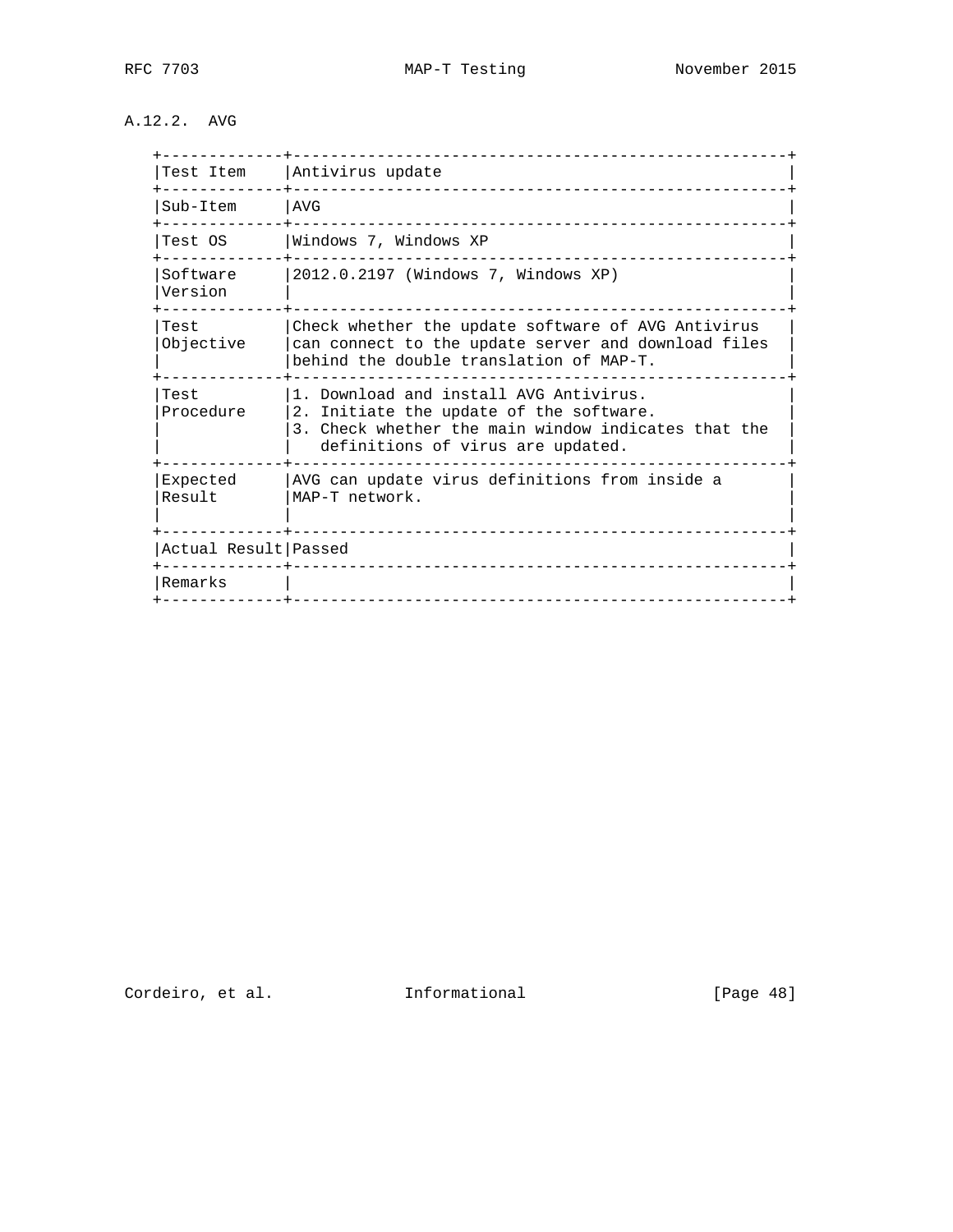## A.12.3. Avast

| Test Item            | Antivirus update                                                                                                                                                                |
|----------------------|---------------------------------------------------------------------------------------------------------------------------------------------------------------------------------|
| Sub-Item             | lAvast<br>____________________________                                                                                                                                          |
| Test OS<br>--------  | Windows 7, Windows XP                                                                                                                                                           |
| Software<br>Version  | 7.0.1456 (Windows 7, Windows XP)                                                                                                                                                |
| Test<br>Objective    | Check whether the update software of Avast Antivirus<br>can connect to the update server and download files<br>behind the double translation of MAP-T.                          |
| Test<br>Procedure    | 1. Download and install Avast Antivirus.<br>2. Initiate the update of the software.<br>3. Check whether the main window indicates that the<br>definitions of virus are updated. |
| Expected<br>Result   | Avast can update virus definitions from inside a<br>MAP-T network.                                                                                                              |
| Actual Result Passed |                                                                                                                                                                                 |
| Remarks              |                                                                                                                                                                                 |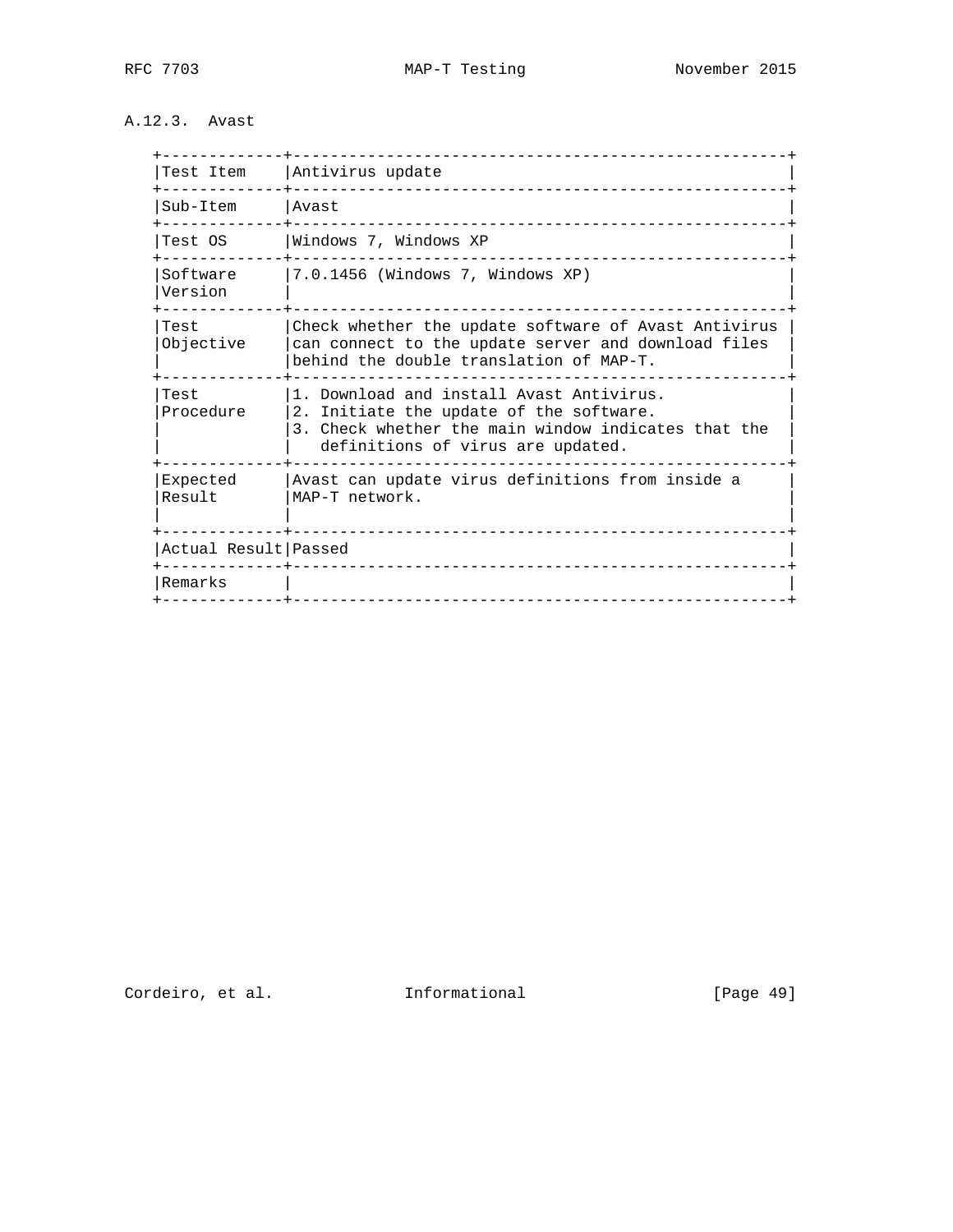A.13. Media Player Updates and Video Streaming

# A.13.1. VLC

| Test Item            | Media player updates and video streaming                                                                                                                                                                                                                     |
|----------------------|--------------------------------------------------------------------------------------------------------------------------------------------------------------------------------------------------------------------------------------------------------------|
| Sub-Item             | VLC                                                                                                                                                                                                                                                          |
| Test OS              | Linux, Windows 7, Windows XP                                                                                                                                                                                                                                 |
| Software<br>Version  | 2.0.3 Twoflower (Linux, Windows 7), 2.0.1 Twoflower<br>(Windows XP)                                                                                                                                                                                          |
| Test<br>Objective    | Check whether VLC can connect to the update server,<br>download files, and access media content<br>providers behind the double translation of MAP-T.                                                                                                         |
| Test<br>Procedure    | 1. Download and install VLC.<br>2. Initiate the update of the software.<br>3. Check whether the update window indicates a<br>connection to the server.<br>4. Open the menu "Internet" and access a channel.<br>5. Check whether the media content is loaded. |
| Expected<br>Result   | VLC can be updated and access content providers from<br>inside a MAP-T network.                                                                                                                                                                              |
| Actual Result Passed | _____________________________________                                                                                                                                                                                                                        |
| Remarks              |                                                                                                                                                                                                                                                              |
|                      |                                                                                                                                                                                                                                                              |

Cordeiro, et al. 1nformational [Page 50]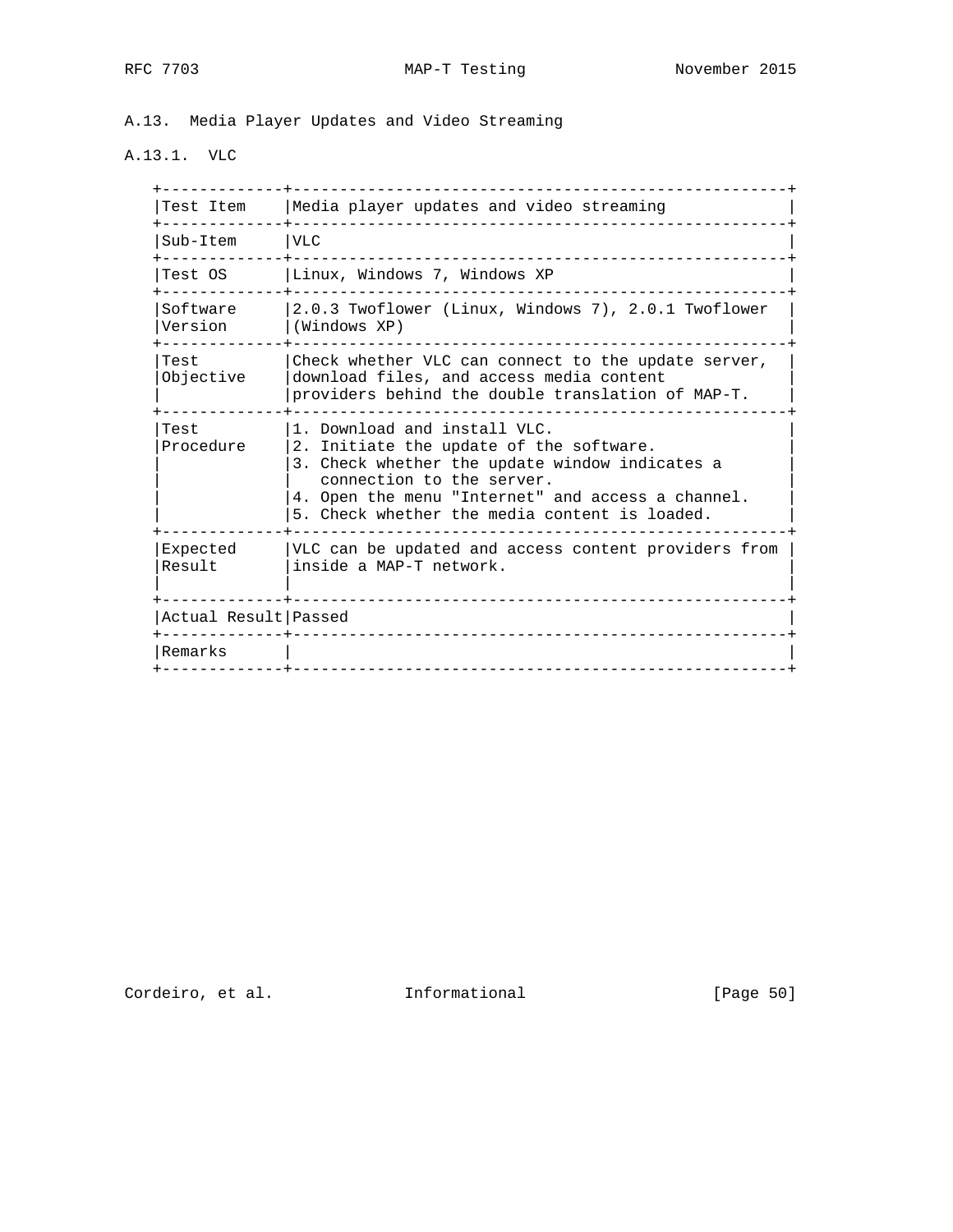# A.13.2. RealPlayer

| Test Item            | Media player updates and video streaming                                                                                                                                                                                               |
|----------------------|----------------------------------------------------------------------------------------------------------------------------------------------------------------------------------------------------------------------------------------|
| Sub-Item             | RealPlayer                                                                                                                                                                                                                             |
| Test OS              | Windows 7, Windows XP                                                                                                                                                                                                                  |
| Software<br>Version  | 15.0.6.14 (Windows 7, Windows XP)                                                                                                                                                                                                      |
| Test<br>Objective    | Check whether RealPlayer can connect to the update<br>server and download files, and access media content<br>providers behind the double translation of MAP-T.                                                                         |
| Test<br>Procedure    | 1. Download and install RealPlayer.<br>2. Initiate the update of the software.<br>3. Check whether the update window indicates a<br>connection to the server.<br>4. Open the "Online Guide".<br>5. Check whether a web page is loaded. |
| Expected<br>Result   | RealPlayer can be updated and connect to content<br>providers from inside a MAP-T network.                                                                                                                                             |
| Actual Result Passed |                                                                                                                                                                                                                                        |
| Remarks              |                                                                                                                                                                                                                                        |
|                      |                                                                                                                                                                                                                                        |

Cordeiro, et al. 1nformational [Page 51]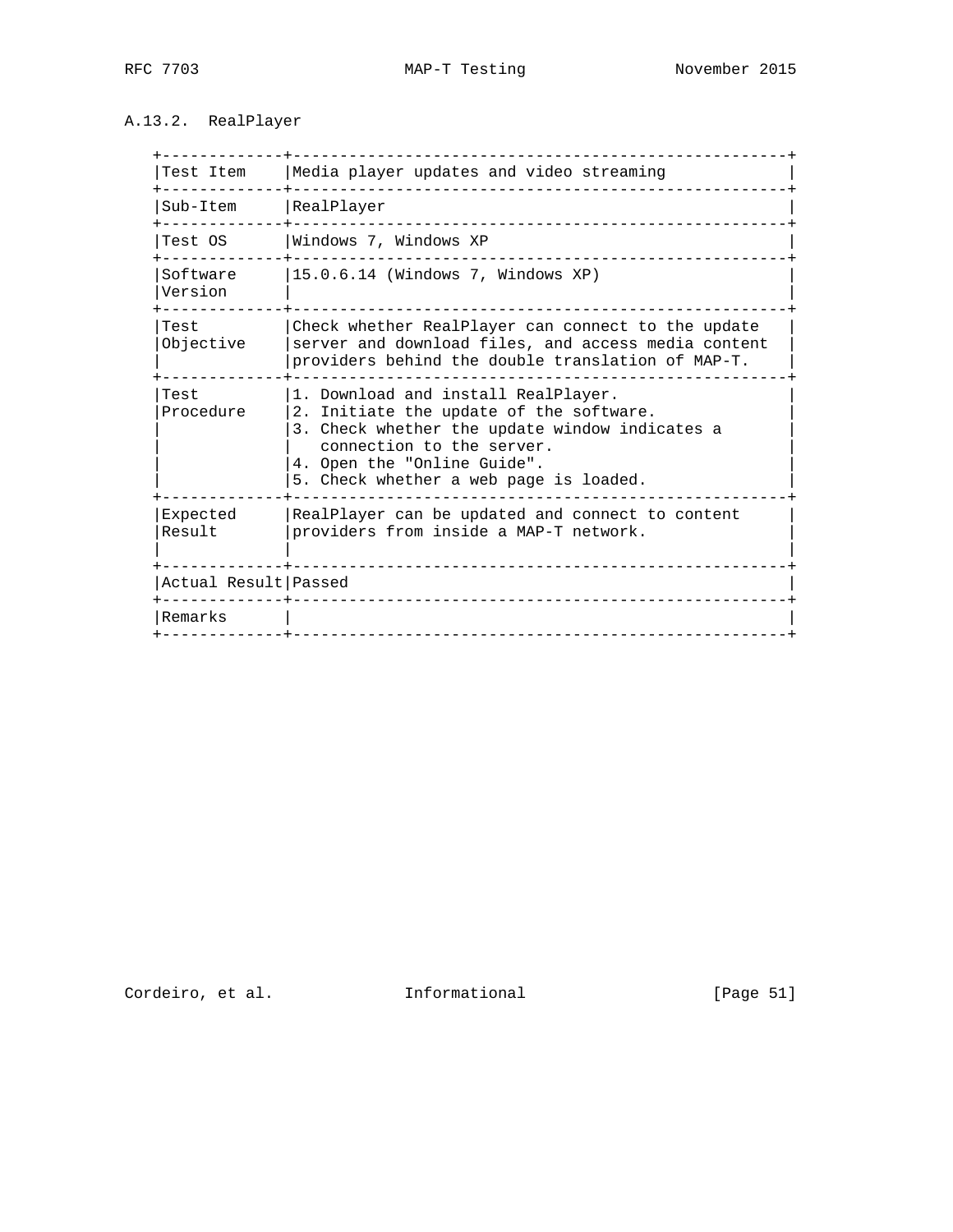### A.13.3. Windows Media Player

| Test Item            | Media player updates and video streaming                                                                                                                                                                                                        |
|----------------------|-------------------------------------------------------------------------------------------------------------------------------------------------------------------------------------------------------------------------------------------------|
| Sub-Item             | Windows Media Player                                                                                                                                                                                                                            |
| Test OS              | Windows 7, Windows XP                                                                                                                                                                                                                           |
| Software<br>Version  | 12.0.7600 (Windows 7), 11.0.5721 (Windows XP)                                                                                                                                                                                                   |
| Test<br>Objective    | Check whether the Windows Media Player can connect<br>to the update server and download files, and access<br>music content providers behind the double<br>translation of MAP-T.                                                                 |
| Test<br>Procedure    | 1. Download and install Windows Media Player.<br>2. Initiate the update of the software.<br>3. Check whether the update window indicates a<br>connection to the server.<br>4. Open the "Media Guide".<br>5. Check whether a web page is loaded. |
| Expected<br>Result   | Windows Media Player can be updated and connected to<br>content providers from inside a MAP-T network.                                                                                                                                          |
| Actual Result Passed |                                                                                                                                                                                                                                                 |
| Remarks              |                                                                                                                                                                                                                                                 |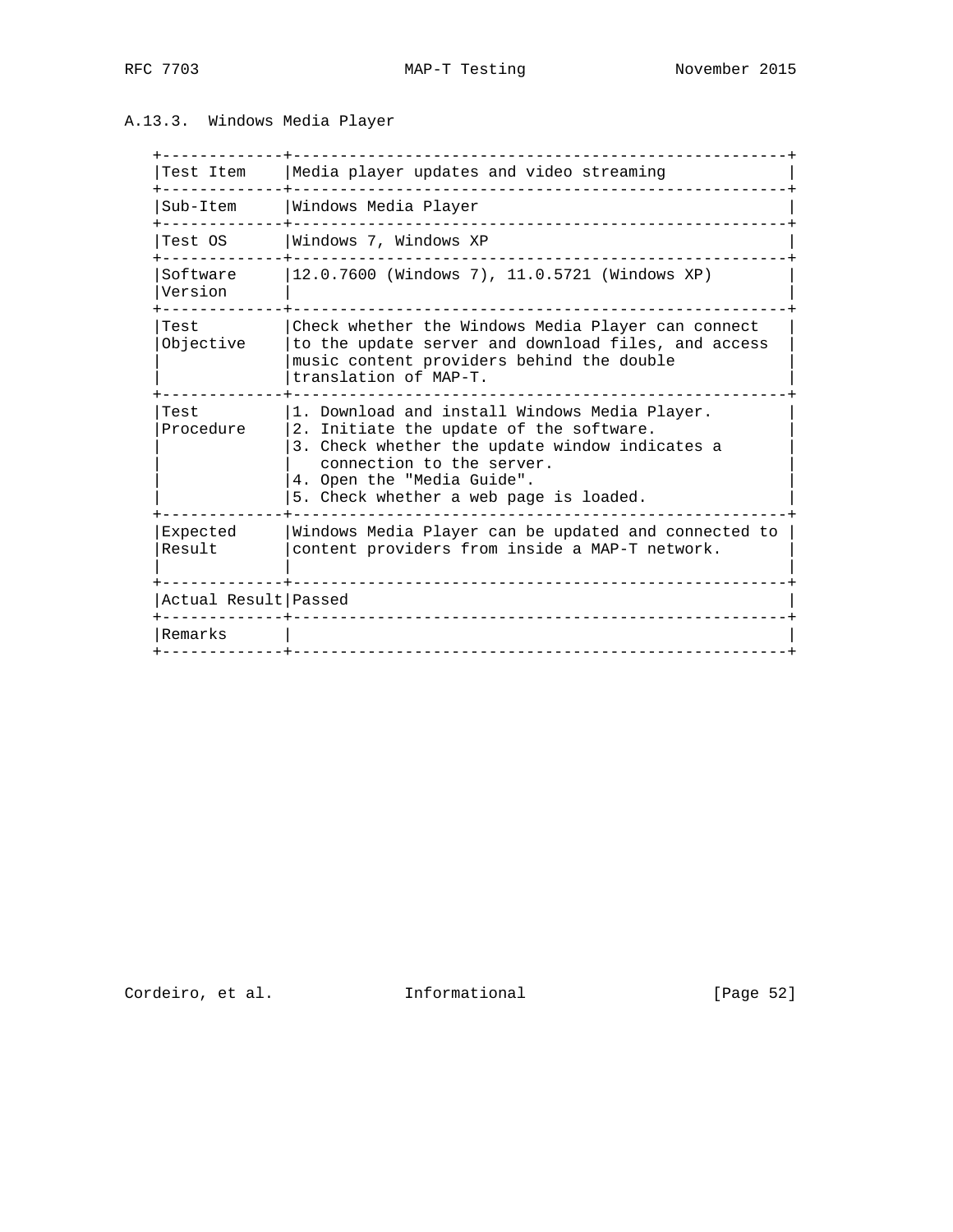A.14. Network Testing Tools

# A.14.1. ping

| Test Item          | Network testing tools                                                                                                                                                                                                                                                        |
|--------------------|------------------------------------------------------------------------------------------------------------------------------------------------------------------------------------------------------------------------------------------------------------------------------|
| Sub-Item           | ping                                                                                                                                                                                                                                                                         |
| Test OS            | Linux, Windows 7, Windows XP                                                                                                                                                                                                                                                 |
| Test<br>Objective  | Check whether the ping tool can send and answer<br>ICMP packets to and from hosts outside the MAP-T<br>network.                                                                                                                                                              |
| Test<br>Procedure  | 1. Ping a known host outside the MAP-T network<br>(www.google.com, for instance).<br>2. Check whether there are answers to the pings.<br>3. Ping the MAP-T client tested from a known host<br>outside the MAP-T network.<br>4. Check whether there are answers to the pings. |
| Expected<br>Result | MAP-T client can send and answer pings to and from<br>hosts outside the MAP-T network.                                                                                                                                                                                       |
| Version            | Actual Result Failed to receive inbound pings, but replies to<br>requested pings are received.                                                                                                                                                                               |
| Remarks            | The version of MAP-T 1.1 tested does not allow<br>incoming connections to the MAP-T client.                                                                                                                                                                                  |
|                    |                                                                                                                                                                                                                                                                              |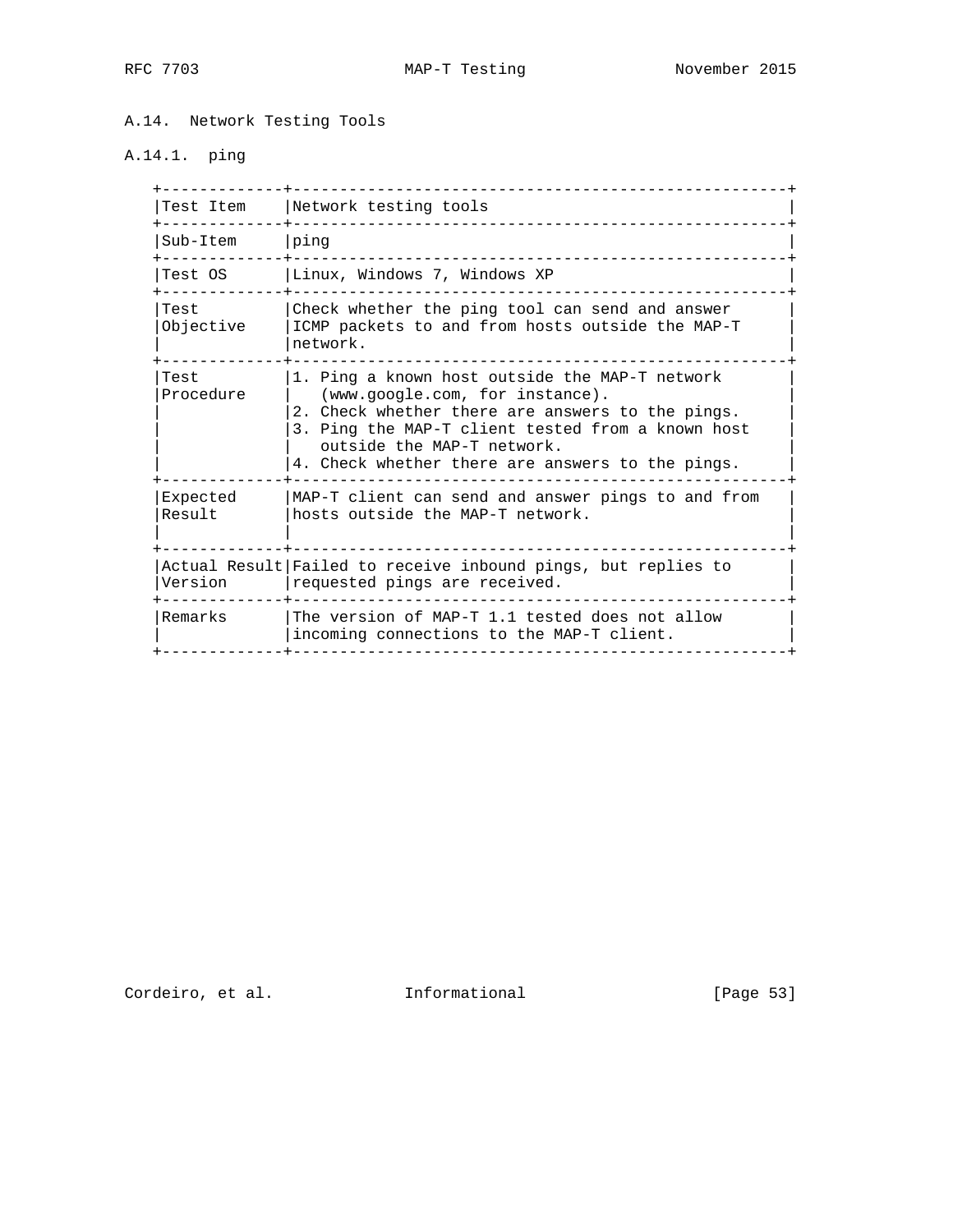## A.14.2. traceroute

|                      | Test Item   Network testing tools                                                                                                                                                                                                                                                                                                                                                                                                                                                                                                                                           |
|----------------------|-----------------------------------------------------------------------------------------------------------------------------------------------------------------------------------------------------------------------------------------------------------------------------------------------------------------------------------------------------------------------------------------------------------------------------------------------------------------------------------------------------------------------------------------------------------------------------|
| Sub-Item             | Itraceroute                                                                                                                                                                                                                                                                                                                                                                                                                                                                                                                                                                 |
| Test OS              | Linux                                                                                                                                                                                                                                                                                                                                                                                                                                                                                                                                                                       |
| Test<br>Objective    | Check whether the traceroute tool can identify each<br>router in the path of a packet sent to a host<br>outside the MAP-T network or sent from that host<br>to the MAP-T client.                                                                                                                                                                                                                                                                                                                                                                                            |
| Test<br>Procedure    | 1. Install the traceroute tool on both machines<br>considered.<br>2. Open a terminal on the MAP-T client and execute<br>a traceroute to a known host outside the MAP-T<br>network (www.google.com, for instance).<br>3. Check whether the route is traced until the known<br>host and the list of intermediary routers is<br>complete.<br>4. Open a terminal on a host outside the MAP-T<br>network and execute a traceroute to the MAP-T<br>client.<br>5. Check whether the route is traced until the MAP-T<br>client and the list of intermediary routers is<br>complete. |
| Expected<br>Result   | The traceroute tool can map the complete route of a<br>packet to and from the MAP-T client.                                                                                                                                                                                                                                                                                                                                                                                                                                                                                 |
| Actual Result Failed |                                                                                                                                                                                                                                                                                                                                                                                                                                                                                                                                                                             |
| Remarks              | After the first $v4/v6$ translation, the routers are<br>not mapped by the traceroute.                                                                                                                                                                                                                                                                                                                                                                                                                                                                                       |

Cordeiro, et al. 1nformational [Page 54]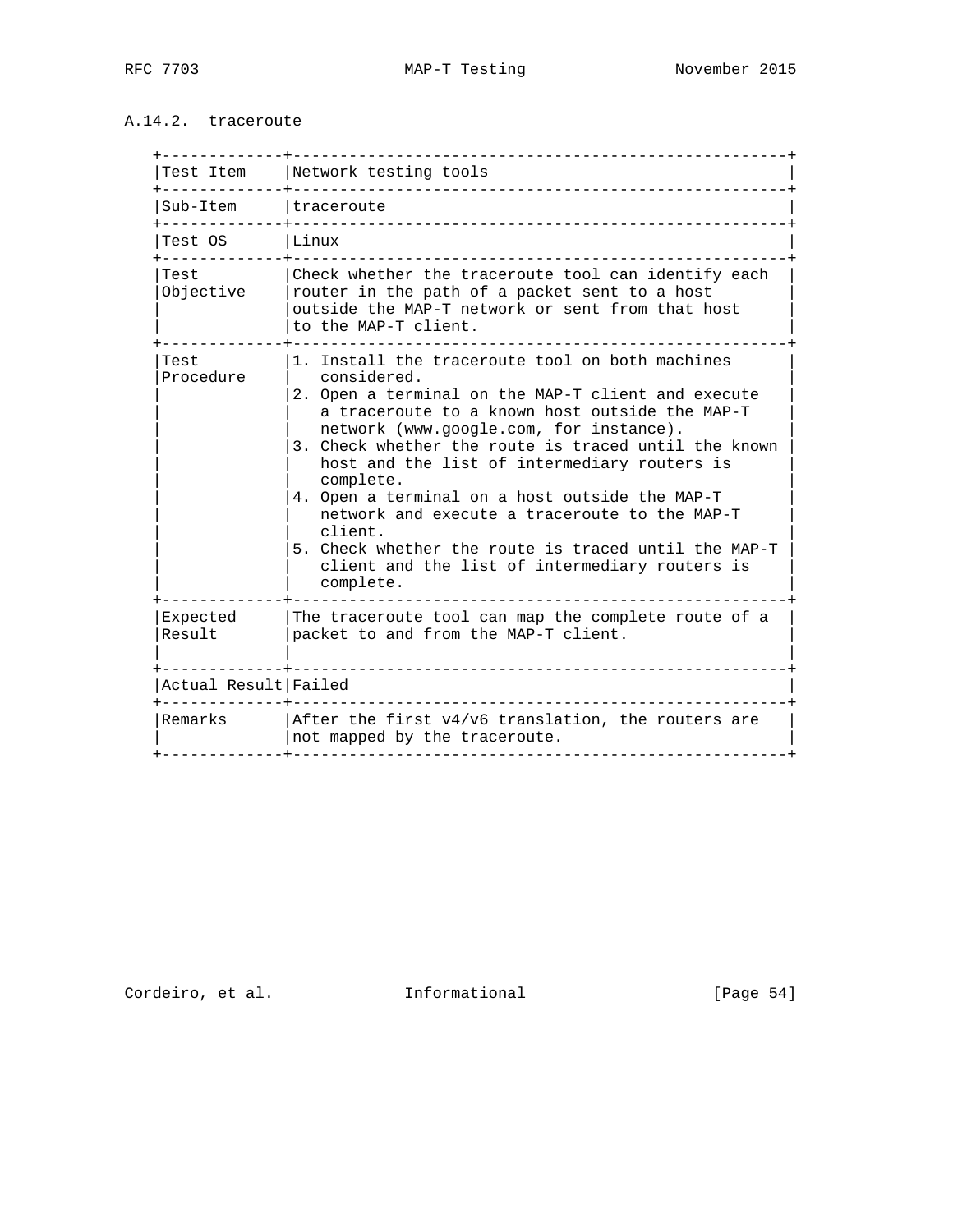## A.14.3. tracert

| Test Item            | Network testing tools                                                                                                                                                                                                                                                                                                                                                                                                                                                                            |
|----------------------|--------------------------------------------------------------------------------------------------------------------------------------------------------------------------------------------------------------------------------------------------------------------------------------------------------------------------------------------------------------------------------------------------------------------------------------------------------------------------------------------------|
| Sub-Item             | tracert                                                                                                                                                                                                                                                                                                                                                                                                                                                                                          |
| Test OS              | Windows 7, Windows XP                                                                                                                                                                                                                                                                                                                                                                                                                                                                            |
| Test<br>Objective    | Check whether the tracert tool can identify each<br>router in the path of a packet sent to a host<br>outside the MAP-T network.                                                                                                                                                                                                                                                                                                                                                                  |
| Test<br>Procedure    | 1. Open a terminal on the MAP-T client and execute<br>a tracert to a known host outside the MAP-T<br>network (www.google.com, for instance).<br>2. Check whether the route is traced until the known<br>host and the list of intermediary routers is<br>complete.<br>3. Open a terminal on a host outside the MAP-T<br>network and execute a tracert to the MAP-T client.<br>4. Check whether the route is traced until the MAP-T<br>client and the list of intermediary routers is<br>complete. |
| Expected<br>Result   | The tracert tool can map the complete route of a<br>packet to and from the MAP-T client.                                                                                                                                                                                                                                                                                                                                                                                                         |
| Actual Result Failed |                                                                                                                                                                                                                                                                                                                                                                                                                                                                                                  |
| Remarks              | $ $ After the first $v4/v6$ translation, the routers are<br>not mapped by the traceroute.                                                                                                                                                                                                                                                                                                                                                                                                        |
|                      |                                                                                                                                                                                                                                                                                                                                                                                                                                                                                                  |